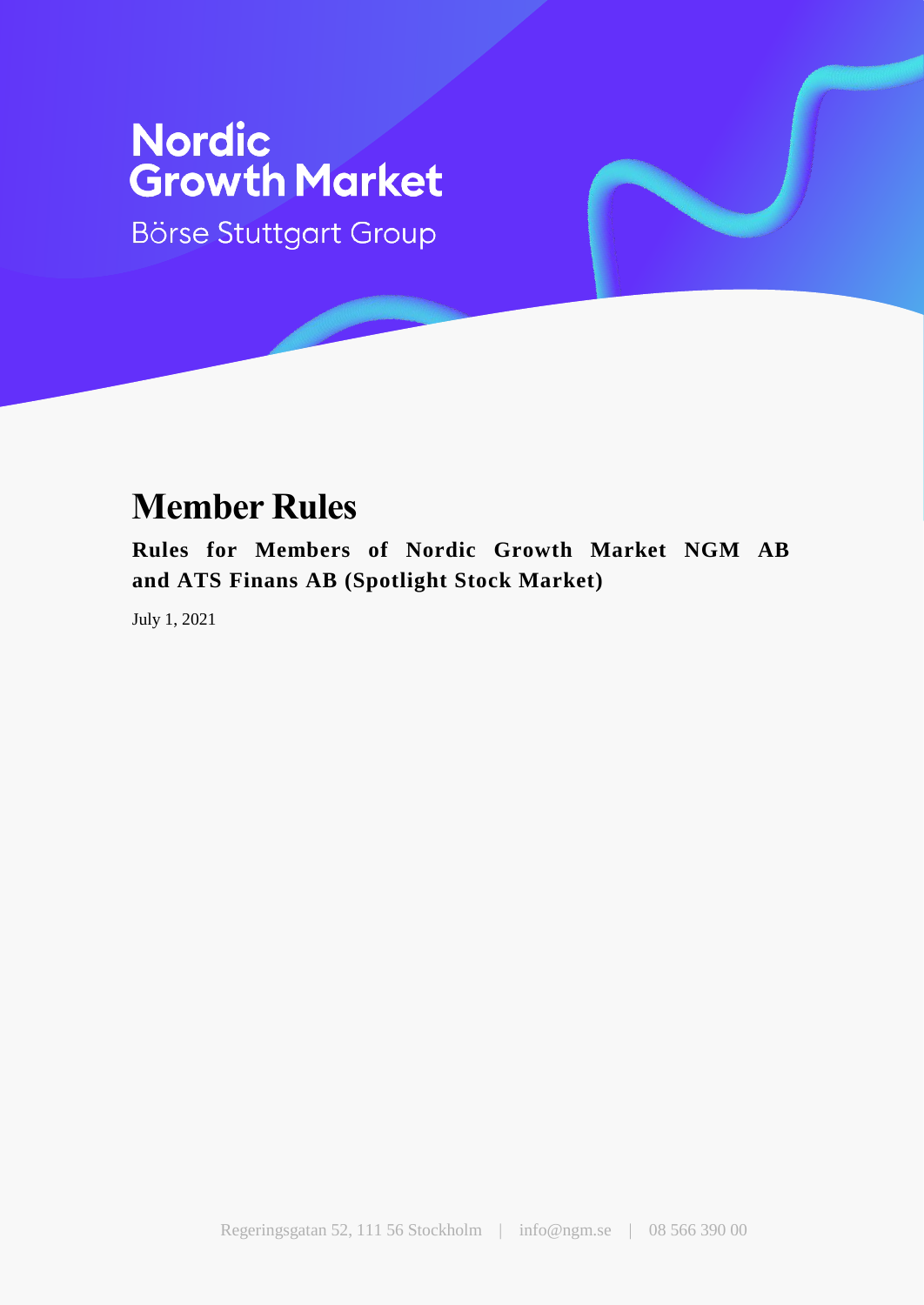| $\mathbf{1}$            |  |
|-------------------------|--|
| $\overline{2}$          |  |
| 3                       |  |
| 3.1                     |  |
| 3.2                     |  |
| 3.3                     |  |
| 3.4                     |  |
| 3.5                     |  |
| 3.6                     |  |
| 3.7                     |  |
| 3.8                     |  |
| 3.9                     |  |
| 3.10                    |  |
| 3.11                    |  |
| 3.12                    |  |
|                         |  |
| $\overline{\mathbf{4}}$ |  |
| 4.1                     |  |
| 4.2                     |  |
| 4.3                     |  |
| 4.4                     |  |
| 4.5                     |  |
| 4.6                     |  |
| 4.7                     |  |
| 4.8                     |  |
| 5                       |  |
| 5.1                     |  |
| 5.2                     |  |
| 5.3                     |  |
| 5.4                     |  |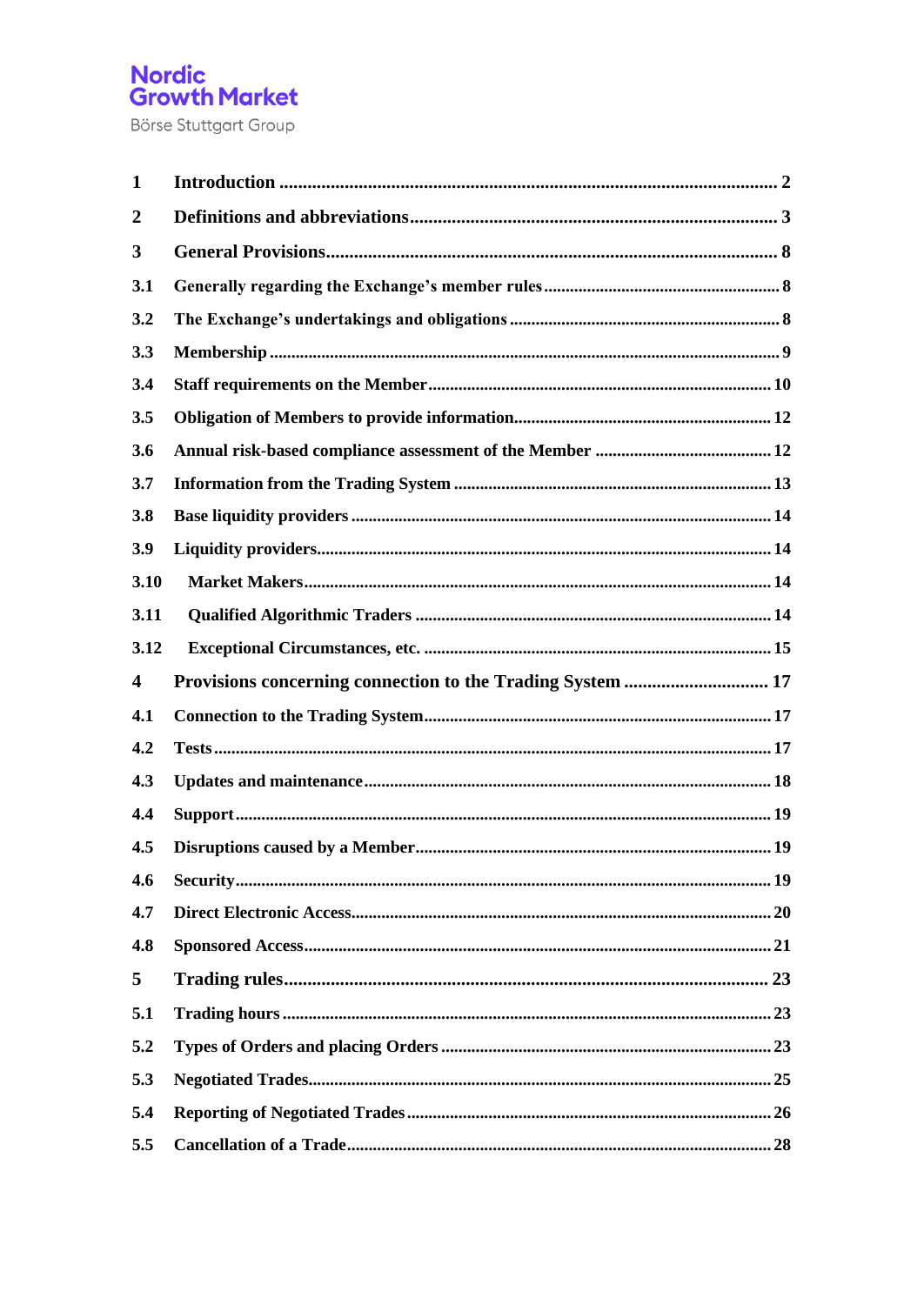| 5.6  |                                                                               |
|------|-------------------------------------------------------------------------------|
| 5.7  | Suspended/limited trading due to extraordinary events or technical errors  29 |
| 5.8  |                                                                               |
| 5.9  |                                                                               |
| 5.10 |                                                                               |
| 6    |                                                                               |
| 6.1  |                                                                               |
| 6.2  |                                                                               |
| 6.3  |                                                                               |
| 6.4  |                                                                               |
| 6.5  |                                                                               |
| 6.6  |                                                                               |
| 6.7  |                                                                               |
| 6.8  |                                                                               |
| 6.9  |                                                                               |
| 6.10 |                                                                               |
| 6.11 |                                                                               |
| 6.12 |                                                                               |
|      |                                                                               |
|      |                                                                               |
|      |                                                                               |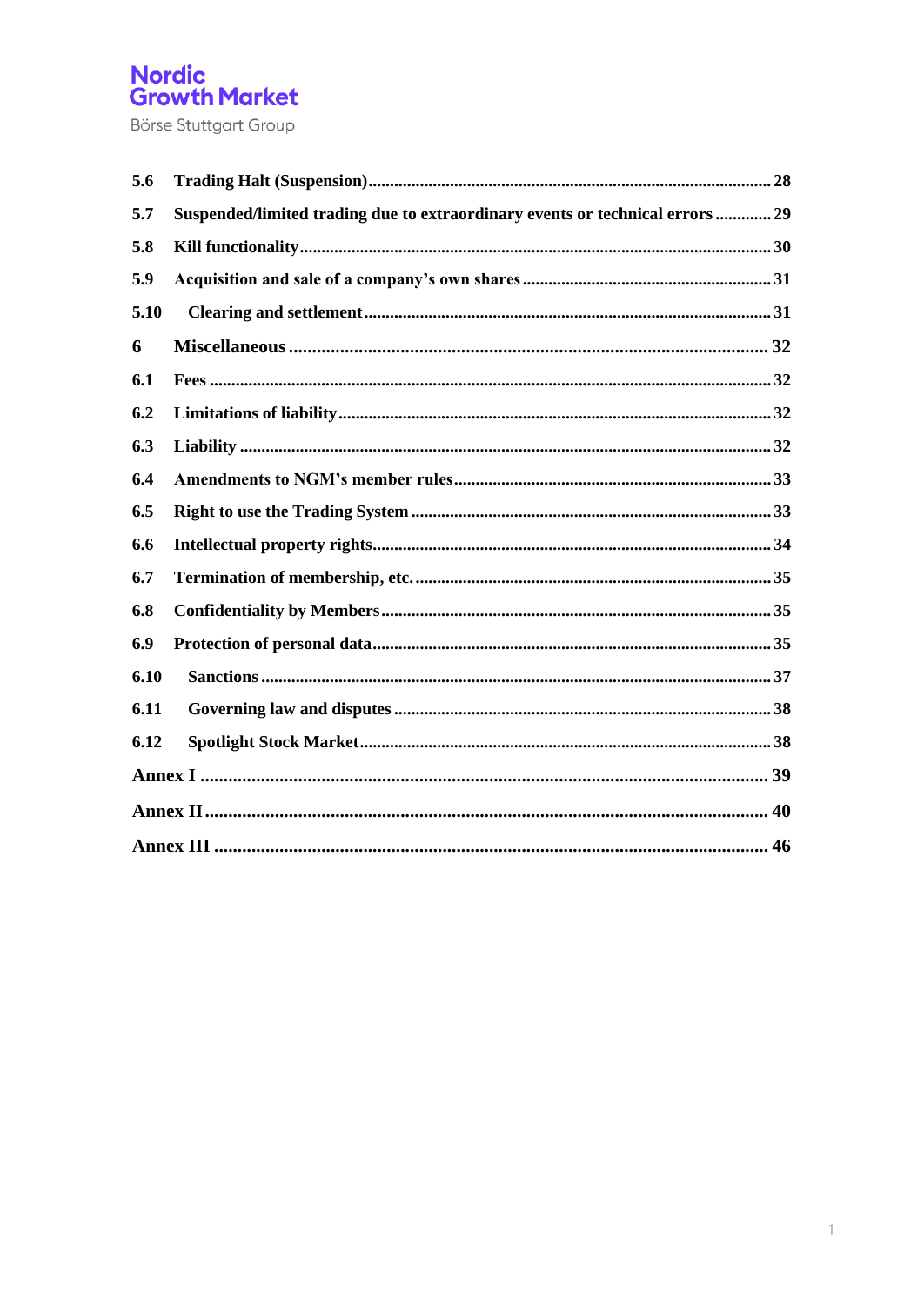## **1 Introduction**

Since 2003, Nordic Growth Market NGM AB ("**NGM**") is an exchange authorized by the Swedish Financial Supervisory Authority. NGM is a wholly-owned subsidiary of Boerse Stuttgart GmbH, which is also the owner of Boerse Stuttgart, the leading retail exchange in Germany.

NGM operates (i) a regulated market (Main Regulated), (ii) a multilateral trading facility (Nordic MTF), and (iii) an SME Growth Market (Nordic SME). All trading takes place in NGM's inhouse developed trading system, Elasticia, to which members, Swedish and international banks and investment firms, are connected directly or through an approved supplier of market access.

These member rules contain the rules which the members of NGM must comply with. The members enter into a Membership Agreement (as defined below) with NGM, according to which the members of NGM undertake to comply with the member rules applicable from time to time. The current rulebook for members is always available at [www.ngm.se.](http://www.ngm.se/)

NGM also provides its trading system Elasticia to ATS Finans AB, the market operator of Spotlight Stock Market, as a service. This rulebook governs trading at all trading venues operated by NGM as well as ATS Finans AB.

In this version of the member rules, NGM has implemented restrictions for members against enabling clients to engage in HFT trading in Securitized Derivatives.

This version of the member rules entered into force on July 1, 2021.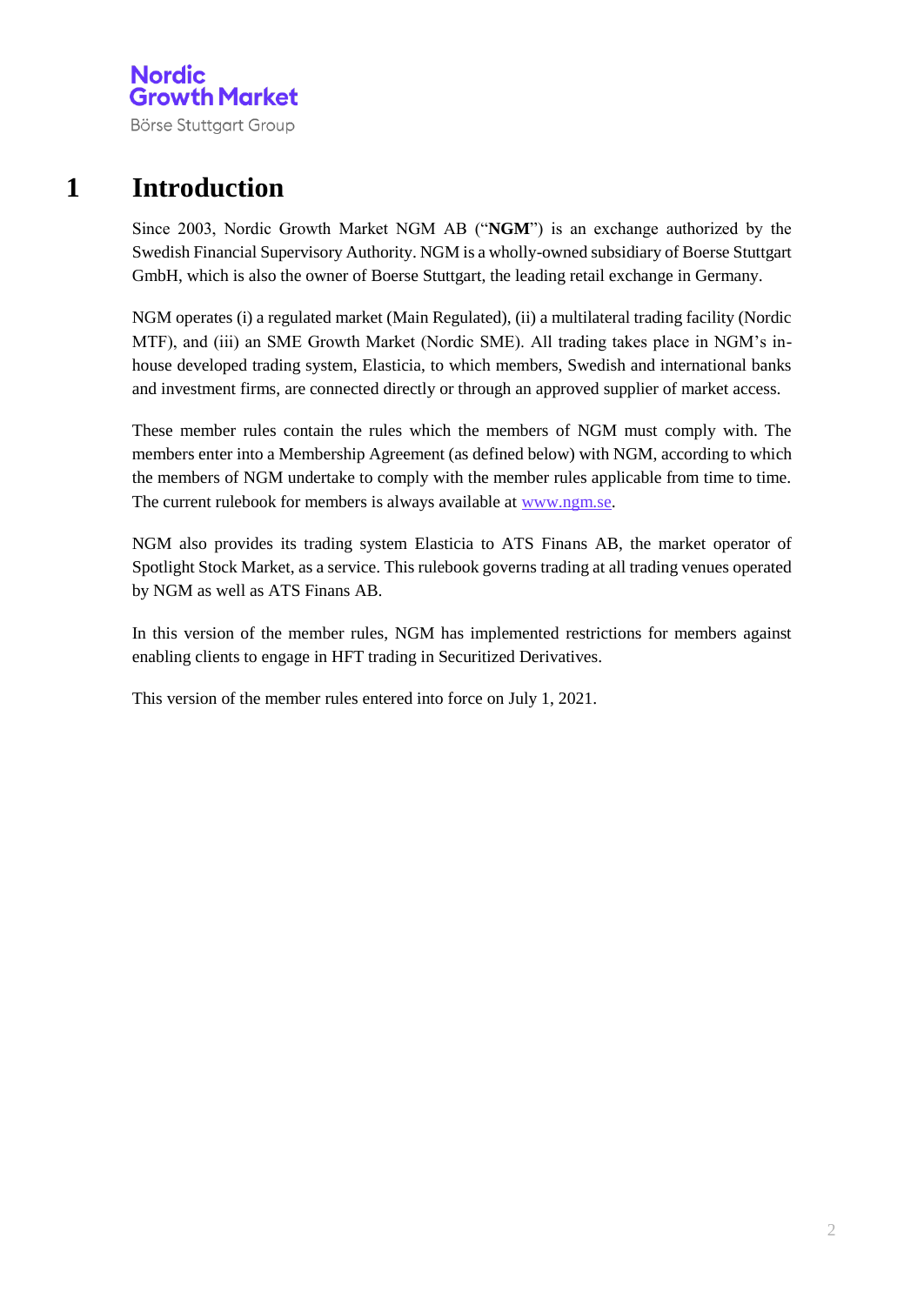Börse Stuttgart Group

## **2 Definitions and abbreviations**

| <b>ATS</b>                     | ATS Finans AB; an investment firm authorized by the Swedish<br>Financial Supervisory Authority to operate inter alia an SME<br>growth market, Spotlight Stock Market.                                                                                                                                                                                                                                                                                                                                                              |
|--------------------------------|------------------------------------------------------------------------------------------------------------------------------------------------------------------------------------------------------------------------------------------------------------------------------------------------------------------------------------------------------------------------------------------------------------------------------------------------------------------------------------------------------------------------------------|
| <b>Base Liquidity Provider</b> | A Member engaged by the Exchange for the purpose of providing<br>basic liquidity in financial instruments, which is dealing on own<br>account by buying and selling such financial instruments against<br>the Member's proprietary capital at prices defined by that person.                                                                                                                                                                                                                                                       |
| <b>Block Trade</b>             | A Negotiated Trade where the transaction is equal to or larger than<br>the minimum size of Order specified in Annex I.                                                                                                                                                                                                                                                                                                                                                                                                             |
| <b>Call Auction</b>            | The period between Pre-Trading and Continuous Trading in which<br>opening prices are determined.                                                                                                                                                                                                                                                                                                                                                                                                                                   |
| <b>Continuous Trading</b>      | The period between the Call Auction and Post Open. During<br>Continuous Trading, trading takes place in the Order Book.<br>Negotiated Trades can be reported in the Trading System.                                                                                                                                                                                                                                                                                                                                                |
| <b>DEA</b>                     | Direct Electronic Access; means an arrangement where a Member<br>permits a person to use its trading code so the person can<br>electronically transmit orders relating to a financial instrument<br>directly to the Exchange and includes arrangements which involve<br>the use by a person of the infrastructure of the member, or any<br>connecting system provided by the member, to transmit the orders<br>(direct market access) and arrangements where such an<br>infrastructure is not used by a person (sponsored access). |
| <b>DEA</b> Client              | A client to which a Member provides DEA in accordance with<br>sections $4.8 - 4.9$ .                                                                                                                                                                                                                                                                                                                                                                                                                                               |
| <b>EEA</b>                     | The European Economic Area.                                                                                                                                                                                                                                                                                                                                                                                                                                                                                                        |
| Equities                       | Shares, depositary receipts, and ETFs.                                                                                                                                                                                                                                                                                                                                                                                                                                                                                             |
| <b>ESMA</b>                    | European Securities and Markets Authority.                                                                                                                                                                                                                                                                                                                                                                                                                                                                                         |
| <b>ETF</b>                     | Exchange Traded Fund.                                                                                                                                                                                                                                                                                                                                                                                                                                                                                                              |
| <b>EU Data Protection Laws</b> | The General Data Protection Regulation (GDPR) (Regulation<br>(EU) 2016/679).                                                                                                                                                                                                                                                                                                                                                                                                                                                       |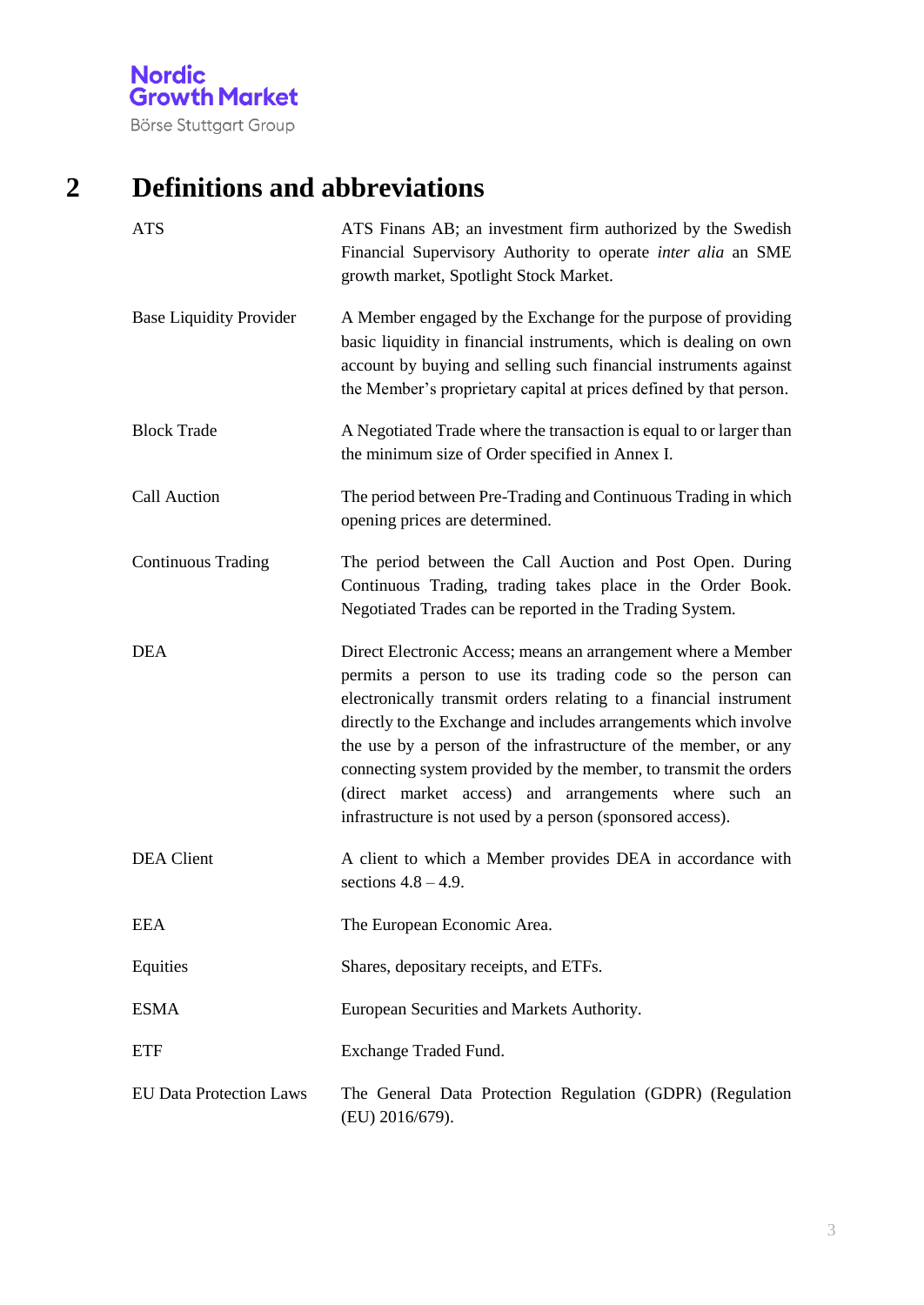

| <b>Exceptional circumstances</b> | Exceptional circumstances as defined in Article 3 of Commission<br>Delegated Regulation (EU) 2017/578.                                                                                                                                                                                                                                                 |  |  |
|----------------------------------|--------------------------------------------------------------------------------------------------------------------------------------------------------------------------------------------------------------------------------------------------------------------------------------------------------------------------------------------------------|--|--|
| Exchange                         | Nordic Growth Market NGM AB.                                                                                                                                                                                                                                                                                                                           |  |  |
| <b>HFT</b>                       | High-frequency algorithmic trading technique; means algorithmic<br>trading technique, characterised by:                                                                                                                                                                                                                                                |  |  |
|                                  | infrastructure intended to minimise network and other types<br>a)<br>of latencies, including at least one of the following facilities<br>for algorithmic order entry: co-location, proximity hosting<br>or high-speed DEA;                                                                                                                             |  |  |
|                                  | b) system-determination of orders initiation, generation,<br>routing or execution without human intervention for<br>individual trades or orders; and                                                                                                                                                                                                   |  |  |
|                                  | c) high message intraday rates with constitute orders, quotes or<br>cancellations.                                                                                                                                                                                                                                                                     |  |  |
| <b>Internal Trade</b>            | A Trade entered into between two customers of the same Member<br>or between a Member and its customer.                                                                                                                                                                                                                                                 |  |  |
| <b>Liquid Equities</b>           | Equities for which there is a liquid market as defined in<br>Commission delegated regulation (EU) 2017/567.                                                                                                                                                                                                                                            |  |  |
| <b>Liquidity Provider</b>        | A Member, or investment firm client of a Member, engaged by an<br>issuer of shares for the purpose of providing liquidity in the<br>issuer's shares, or Share-related Securities, which is dealing on<br>own account by buying and selling such financial instruments<br>against the Member's proprietary capital at prices defined by that<br>person. |  |  |
| Main Regulated                   | A regulated market for trading in financial instruments.                                                                                                                                                                                                                                                                                               |  |  |
| <b>MAR</b>                       | Regulation (EU) No 596/2014 of the European Parliament and of<br>the Council of 16 April 2014 on market abuse (market abuse<br>regulation) and repealing Directive 2003/6/EC of the European<br>Parliament and of the Council and Commission Directives<br>2003/124/EC, 2003/125/EC and 2004/72/EC.                                                    |  |  |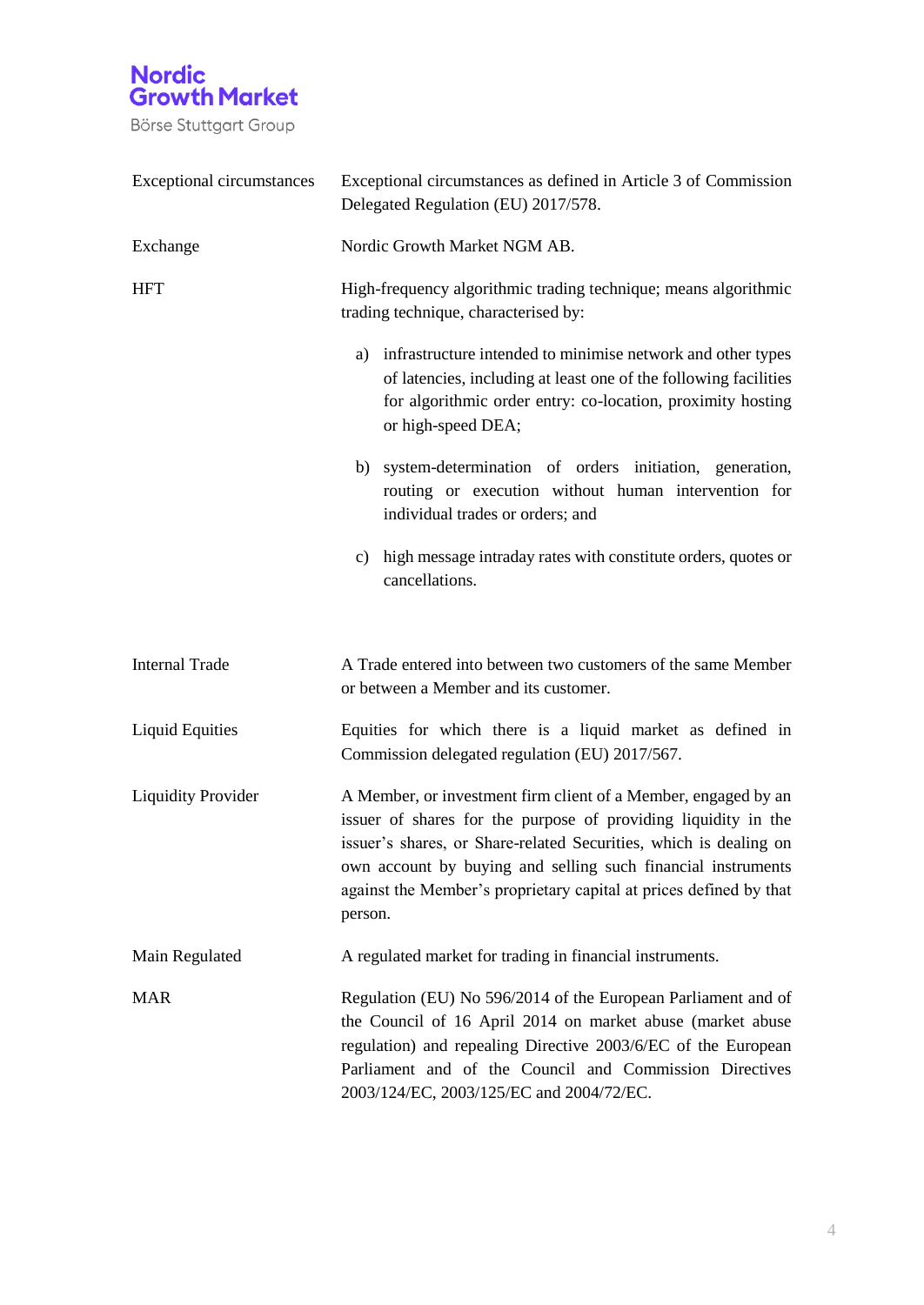| Market Maker                  | A Member engaged by an issuer of bonds, structured products or<br>Securitized Derivatives for the purpose of providing liquidity in<br>the issuer's bonds, structured products or Securitized Derivatives,<br>which is dealing on own account by buying and selling such<br>financial instruments against the Member's proprietary capital at<br>prices defined by that person.                                              |
|-------------------------------|------------------------------------------------------------------------------------------------------------------------------------------------------------------------------------------------------------------------------------------------------------------------------------------------------------------------------------------------------------------------------------------------------------------------------|
| <b>Market Making Strategy</b> | A strategy when dealing on own account, involving the posting of<br>firm, simultaneous two-way quotes of comparable size and at<br>competitive prices relating to one or more financial instruments for<br>at least 50 % of the daily trading hours of Continuous Trading<br>during at least half of the trading days over a one-month period,<br>with the result of providing liquidity on a regular and frequent<br>basis. |
| <b>Market Notice</b>          | A notice from the Exchange which is published through the<br>Exchange's applicable distribution system from time to time.                                                                                                                                                                                                                                                                                                    |
| Market Segment                | A classification of financial instruments determined by the<br>Exchange.                                                                                                                                                                                                                                                                                                                                                     |
| Member                        | A legal entity that has been granted membership of the Exchange.                                                                                                                                                                                                                                                                                                                                                             |
| Membership Agreement          | The agreement regarding participation in trading applicable from<br>time to time for trading at the Exchange.                                                                                                                                                                                                                                                                                                                |
| MiFID II                      | Directive 2014/65/EU of the European Parliament and of the<br>Council of 15 May 2014 on markets in financial instruments and<br>amending Directive 2002/92/EC and Directive 2011/61/EU.                                                                                                                                                                                                                                      |
| <b>MiFIR</b>                  | Regulation (EU) No 600/2014 of the European Parliament and of<br>the Council of 15 May 2014 on markets in financial instruments<br>and amending Regulation (EU) No 648/2012.                                                                                                                                                                                                                                                 |
| <b>Negotiated Trade</b>       | A privately negotiated Trade which is executed outside the Order<br>Book and which the parties, prior to the execution of the Trade,<br>agree shall be reported under NGM's member rules.                                                                                                                                                                                                                                    |
| Non-Equities                  | Bonds, structured finance products and Securitized Derivatives<br>(including but not limited to commodity derivatives).                                                                                                                                                                                                                                                                                                      |
| Nordic MTF                    | A trading platform (Multilateral Trading Facility) for financial<br>instruments.                                                                                                                                                                                                                                                                                                                                             |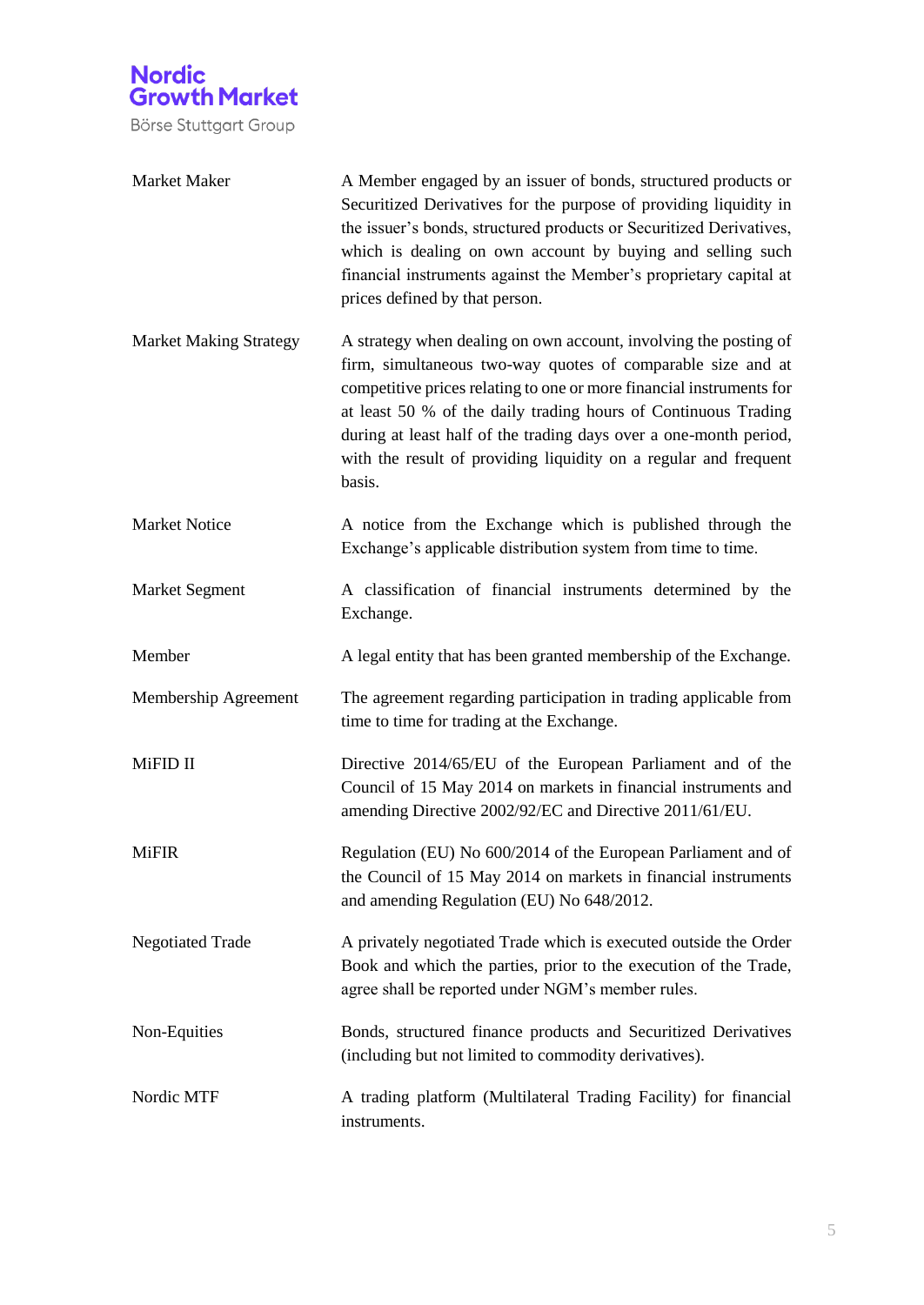

| Nordic SME                        | A market segment of Nordic MTF for shares and share-related<br>instruments that has been registered as an SME growth market.                                                                                                                |
|-----------------------------------|---------------------------------------------------------------------------------------------------------------------------------------------------------------------------------------------------------------------------------------------|
| Order                             | An offer to buy or sell a certain amount of a financial instrument.                                                                                                                                                                         |
| Order Book                        | A compilation of relevant buy and sell Orders in respect of a<br>particular financial instrument in the Trading System.                                                                                                                     |
| Post Open                         | The period after Continuous Trading until closure of the Order<br>Book. Orders can be processed during Post Open.                                                                                                                           |
| Pre Open                          | The period from the opening of the Order Book until<br>commencement of the Call Auction. During Pre Open, Negotiated<br>Trades can be reported and Orders processed.                                                                        |
|                                   | Qualified Algorithmic Trader A Member, or investment firm client of a Member, which is<br>engaged in a Market Making Strategy and which deals on own<br>account in at least one financial instrument.                                       |
| Quote                             | An Order which may contain both a bid quote and sell quote and<br>where the difference between the bid quote and sell quote may be<br>zero (0) or greater, as defined in the Exchange's market model<br>applicable from time to time.       |
| <b>Relevant Negotiated Trades</b> | See section 5.3.2.                                                                                                                                                                                                                          |
| Securitized Derivative            | Means a transferable security as defined in article $4.1(44)(c)$ of<br>MiFID II.                                                                                                                                                            |
| <b>Share-related Securities</b>   | Means transferable securities which may carry an entitlement to<br>subscription, conversion, exchange or acquisition in any other<br>manner of shares; e.g. warrants, convertible bonds, subscription<br>rights and paid subscribed shares. |
| <b>SMA</b>                        | The Swedish Securities Market Act (Sw. lagen (2007:528) om<br>värdepappersmarknaden).                                                                                                                                                       |
| <b>Spotlight Stock Market</b>     | A trading platform (Multilateral Trading Facility) for financial<br>instruments that has been registered as an SME growth market,<br>which are not admitted to trading on a regulated market, operated<br>by ATS.                           |
| Spread                            | The range from the highest buy Order to the lowest sell Order for<br>a particular financial instrument in the Order Book.                                                                                                                   |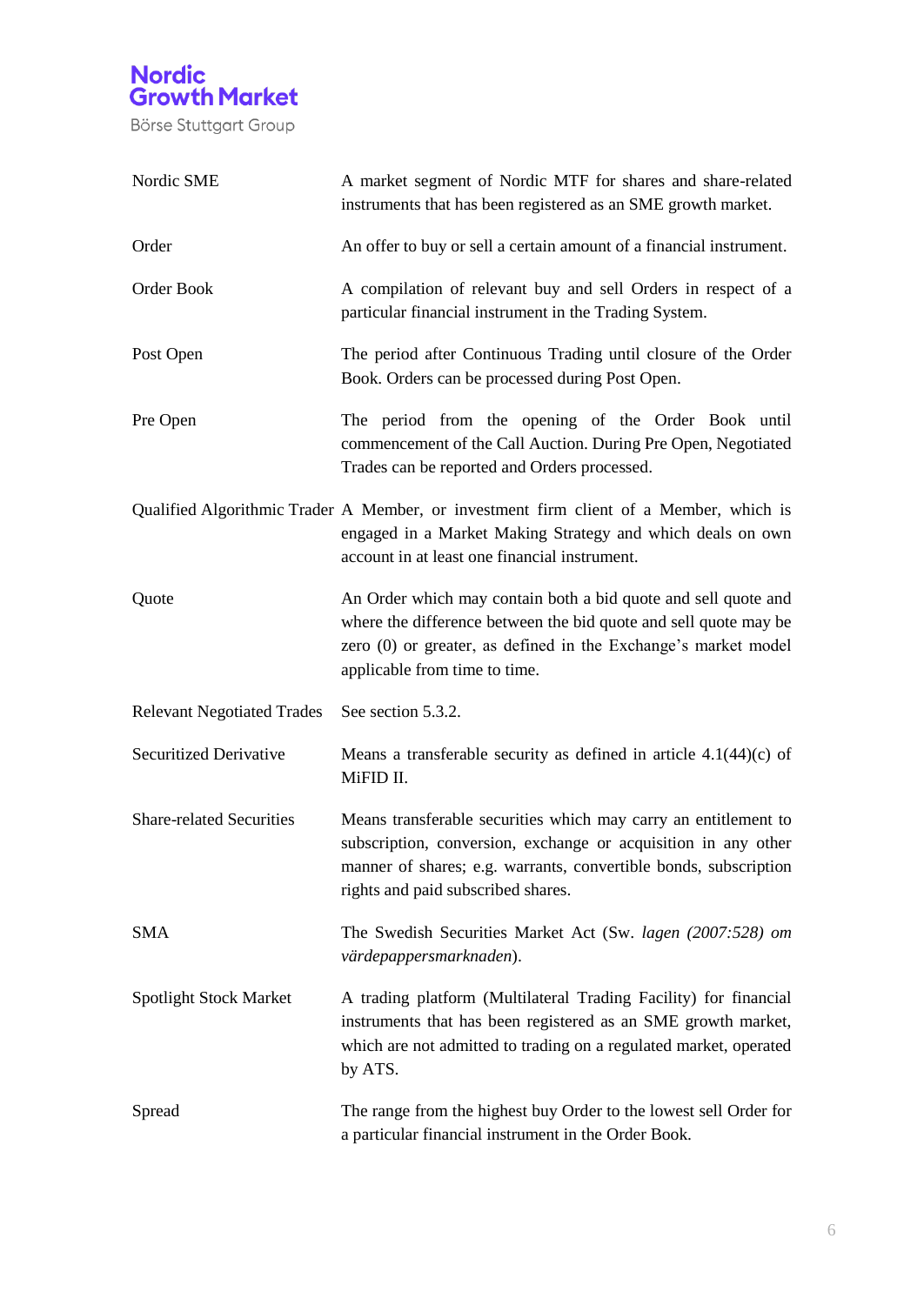

| Stabilisation                     | All purchases or offers to purchase a financial instrument made by<br>a Member on behalf of an issuer in conjunction with a significant<br>distribution of the financial instrument for the purpose of<br>supporting the market price for a predetermined period. |
|-----------------------------------|-------------------------------------------------------------------------------------------------------------------------------------------------------------------------------------------------------------------------------------------------------------------|
| <b>Stressed Market Conditions</b> | Significant short-term changes of price and volume in financial<br>instruments, as identified by the Exchange.                                                                                                                                                    |
| Suspended Order                   | An Order which is not active in the market and which is only<br>visible to the Member.                                                                                                                                                                            |
| Time of the Trade                 | The time at which a Trade takes place.                                                                                                                                                                                                                            |
| Trade                             | An agreement for the sale and purchase of a financial instrument<br>via the Order Book or by means of a Negotiated Trade.                                                                                                                                         |
| <b>Trading Day</b>                | Means Pre Open, a Call Auction, Continuous Trading, and Post<br>Open, jointly.                                                                                                                                                                                    |
| Trading Halt (suspension)         | A suspension of trading in one or more financial instruments.                                                                                                                                                                                                     |
| <b>Trading System</b>             | The Exchange's proprietary trading system, Elasticia, as well as<br>any subsequent versions or replacement versions thereof.                                                                                                                                      |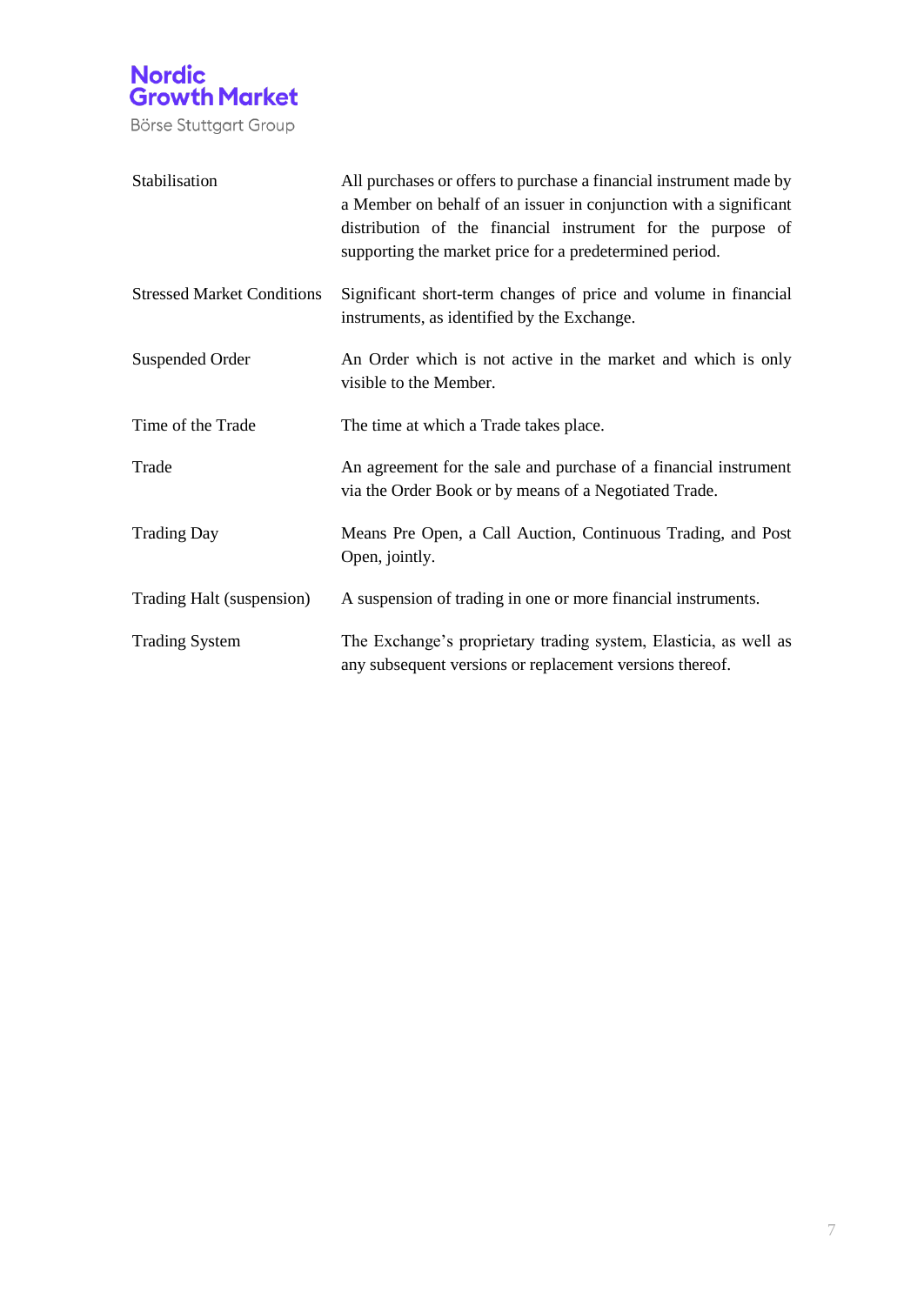## **3 General Provisions**

#### **3.1 Generally regarding the Exchange's member rules**

- 3.1.1 These member rules govern the terms and conditions of membership. The rules also cover trading rules and provisions relating to connection to the Trading System.
- 3.1.2 These member rules are binding on a Member upon execution of the Membership Agreement. For the avoidance of doubt, the member rules shall also become binding on a Member in accordance with section 6.12.3.
- 3.1.3 A Member shall comply at all times with the most recent version of these member rules, statutes and regulations which are relevant to the business activities and generally accepted practices on the securities market. An updated and current version of these member rules is available at www.ngm.se.
- 3.1.4 These member rules shall at all times have priority over supplemental documents or other agreements entered into with the Exchange, unless the Exchange expressly states otherwise.
- 3.1.5 The Exchange shall be entitled to assign all of its rights and obligations specified in these member rules to a third party.
- 3.1.6 Violations of these member rules shall be handled by the Exchange and the Exchange's disciplinary committee.

#### **3.2 The Exchange's undertakings and obligations**

- 3.2.1 The Exchange undertakes to hold relevant licences from the Swedish Financial Supervisory Authority.
- 3.2.2 The Exchange undertakes to endeavour from time to time to provide a well-functioning, effective and operationally safe Trading System in accordance with the technical specifications notified from time to time.
- 3.2.3 The Exchange shall, as far as possible, notify Members of any serious operational disturbances in the Trading System by means of a Market Notice.
- 3.2.4 Employees of the Exchange and other contractors to the Exchange are prevented by law (Chapter 1, section 11 of the SMA) from disclosing or utilising what they have learned during their employment or work about any other party's business circumstances or personal circumstances. The duty of confidentiality shall apply notwithstanding that the employment relationship has terminated or the services have been completed.
- 3.2.5 In certain cases, the Exchange is obliged by law (Chapter 1, section 12 of the SMA) to disclose confidential information to third parties.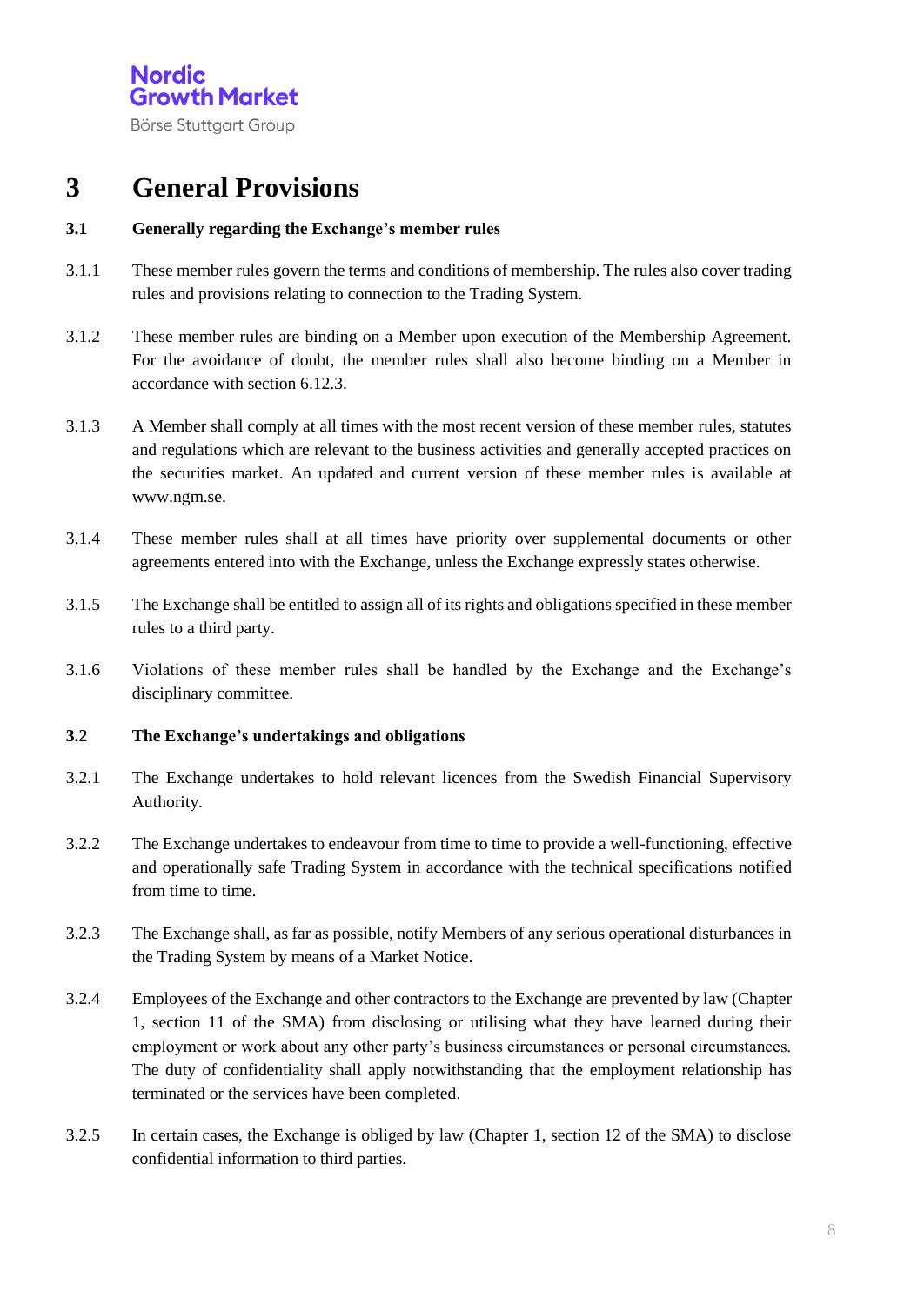

3.2.6 The Exchange shall be entitled to disclose information, including confidential information, concerning its operations and associated circumstances to the Swedish Financial Supervisory Authority, ESMA and to any other third party in accordance with legislation, regulations, and generally accepted practices in the securities market. Furthermore, NGM and ATS shall be entitled to disclose such information to each other in order to facilitate a membership application process and/or in order to mitigate risks relating to the integrity of the Trading System. In order to obtain access to confidential information, such other third party must be subject to a duty of confidentiality or enter into a confidentiality agreement with the Exchange. Furthermore, NGM and ATS shall be entitled to disclose to each other the contact information to the Member's compliance function and approved traders.

#### **3.3 Membership**

- 3.3.1 Only Members and DEA Clients may participate in trading on the Exchange in accordance with what is set out in section 3.4 below. The Exchange makes the decision of (i) approval of a Member and (ii) if such Member should be granted approval to provide DEA and/or Sponsored Access in accordance with sections 4.7-4.8 below.
- 3.3.2 A Member must:
	- $\triangleright$  be a (i) securities institution (Sw. *värdepappersinstitut*) which is authorized to conduct securities operations pursuant to Chapter 2, section 1, subsections 1, 2, or 3 of the SMA, or (ii) a foreign company, within or outside the EEA, which is authorized to conduct operations in its home country equivalent to those just referred to and which is under satisfactory supervision by a public authority or other authorized body in its home country;
	- $\triangleright$  have a capital (calculated in accordance with Chapter 3, section 7 of the SMA or equivalent legislation) of not less than  $\epsilon$ 730,000; and
	- $\triangleright$  be deemed by the Exchange to have adequate organisational arrangements, necessary risk management procedures, sufficient technical systems, and otherwise be deemed suitable to participate in trading on the Exchange.
- 3.3.3 A Member shall comply at all times with the terms and conditions of section 3.3.2. In the event of non-compliance with the terms and conditions, a Member must immediately inform the Exchange, which shall be entitled to terminate the membership (see further section 6.7 below).
- 3.3.4 A Member shall be entitled to participate in trading when the following requirements are met:
	- $\triangleright$  the Member has signed the Membership Agreement in which the Member undertakes to comply with the Exchange's member rules applicable from time to time, as required by the Exchange,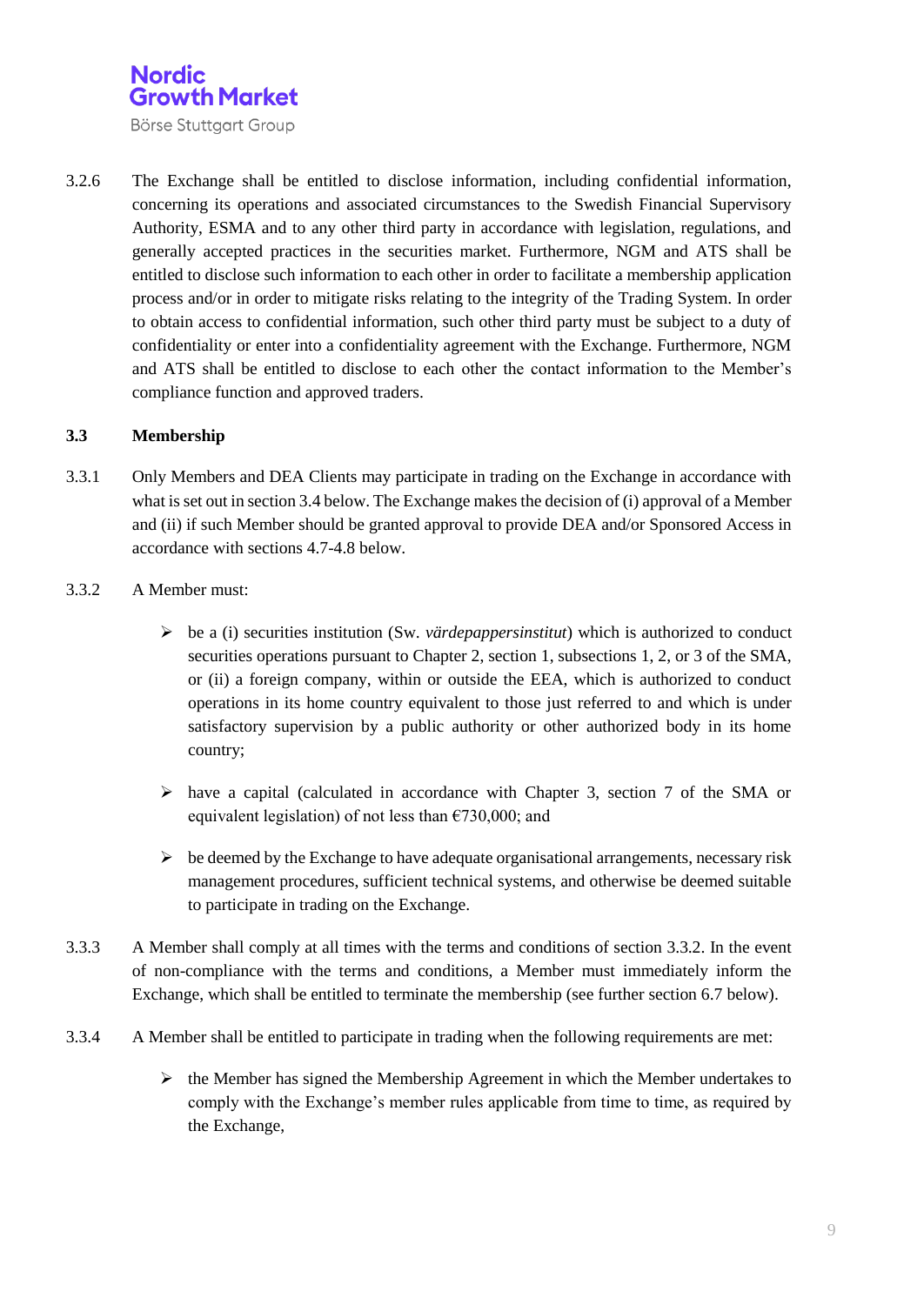

- $\triangleright$  the Member has passed conformance testing in accordance with section 4.2, and
- $\triangleright$  the Member is, directly or indirectly, connected to a clearing and settlement system for the obligations entered into by the Member which is recognised by the Exchange.
- 3.3.5 A Member may only participate in trading on behalf of a third party if the Member is a securities institution which is authorized to conduct securities operations pursuant to Chapter 2, section 1, subsection 2 of the SMA or is a foreign company which is authorized in its home country to conduct operations equivalent to those just referred to and which is under satisfactory supervision by a public authority or another authorized body in its home country.
- 3.3.6 Exchange membership entitles a Member to trade in all of the Exchange's Market Segments unless the Exchange decides otherwise.
- 3.3.7 A Member must have in place appropriate pre-trade controls on price, volume and value of Orders and usage of the Trading System, taking into consideration the nature, scale and complexity of the Member's business.
- 3.3.8 A Member shall be obliged to have in place appropriate procedures and systems for the clearing and settlement of the obligations entered into by the Member.
- 3.3.9 A Member shall be ascribed a membership ID by the Exchange. The Exchange may, under special circumstances, ascribe a Member two or more membership IDs.
- 3.3.10 A Member shall keep records of and save all information relating to Orders or Trades in the Trading System for not less than five years. A Member shall also keep records of and save all information relating to Orders and Trades which are placed or entered into by a client to which a Member provides DEA, for not less than five years. The information must be provided to the Exchange at the Exchange's request.
- 3.3.11 A Member is strictly liable for Orders and Trades which are made via the Member's connection.
- 3.3.12 A Member shall not be entitled to transfer its rights or obligations set forth in these member rules to any third party without the written approval of the Exchange.

#### **3.4 Staff requirements on the Member**

*Authority to participate in trading through approved traders*

- 3.4.1 A Member shall have at least two traders who is employed by the Member and that has been registered and approved by the Exchange.
- 3.4.2 A Member may only participate in trading on the Exchange where a trader as set out in section 3.4.1 is at all times is responsible for the Member's participation on the Exchange.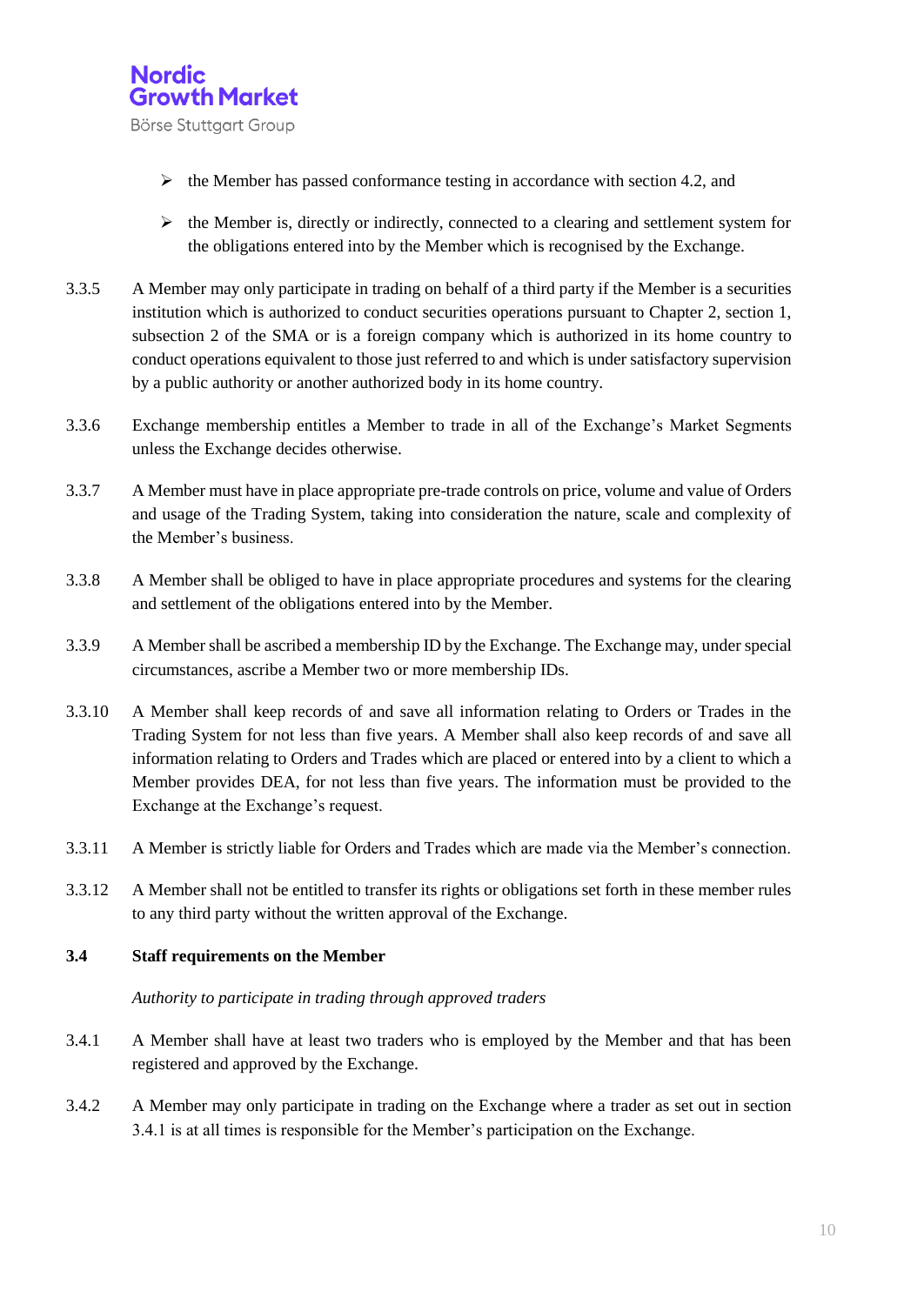

- 3.4.3 A DEA Client may only participate in trading on the Exchange where a trader, who is registered by the Exchange and employed by the Member, at all times is responsible for the DEA Client's participation on the Exchange.
- 3.4.4 The Exchange registers a trader where approval is granted and following application by the Member. The Exchange shall, if possible, ascribe a unique ID to each registered trader. The Member shall ensure that such ID cannot be used by a third party.
- 3.4.5 If it is not possible for the Exchange to ascribe an ID to each registered trader in accordance with section 3.4.3, the Member shall internally ascribe a unique ID to each registered trader. The Member shall ensure that (i) such ID cannot be used by a third party and (ii) records are kept separately for each such ID in accordance with section 3.3.10.
- 3.4.6 The Member shall ensure that the trader is suitable and fulfils the requirements set forth below. The trader must have good knowledge of both these member rules and the regulations applicable to the securities market in the form of statutes and other enactments, rules (including selfregulation) and generally accepted practices.
- 3.4.7 The Member shall immediately notify the Exchange in the event of the termination of a trader's employment or where circumstances otherwise arise which may entail that the trader is no longer eligible to be registered as a trader.
- 3.4.8 If a trader registered by the Exchange has not been active in the Trading System for a period of twenty-four (24) months, the Exchange may revoke the trader's authority to act in the Trading System.

#### *Technical contact person*

3.4.9 A Member shall appoint from amongst its employees no fewer than two technical contact persons who shall be responsible for the Member's technical equipment and connection to the Trading System. The Member shall ensure that at least one technical contact person is available to the Exchange throughout the entire Trading Day in order to handle and administer any enquiries from the Exchange. The Member shall notify the Exchange in writing of the names, e-mail addresses and telephone numbers of the contact persons both at the outset and upon replacement of such persons.

#### *Compliance function*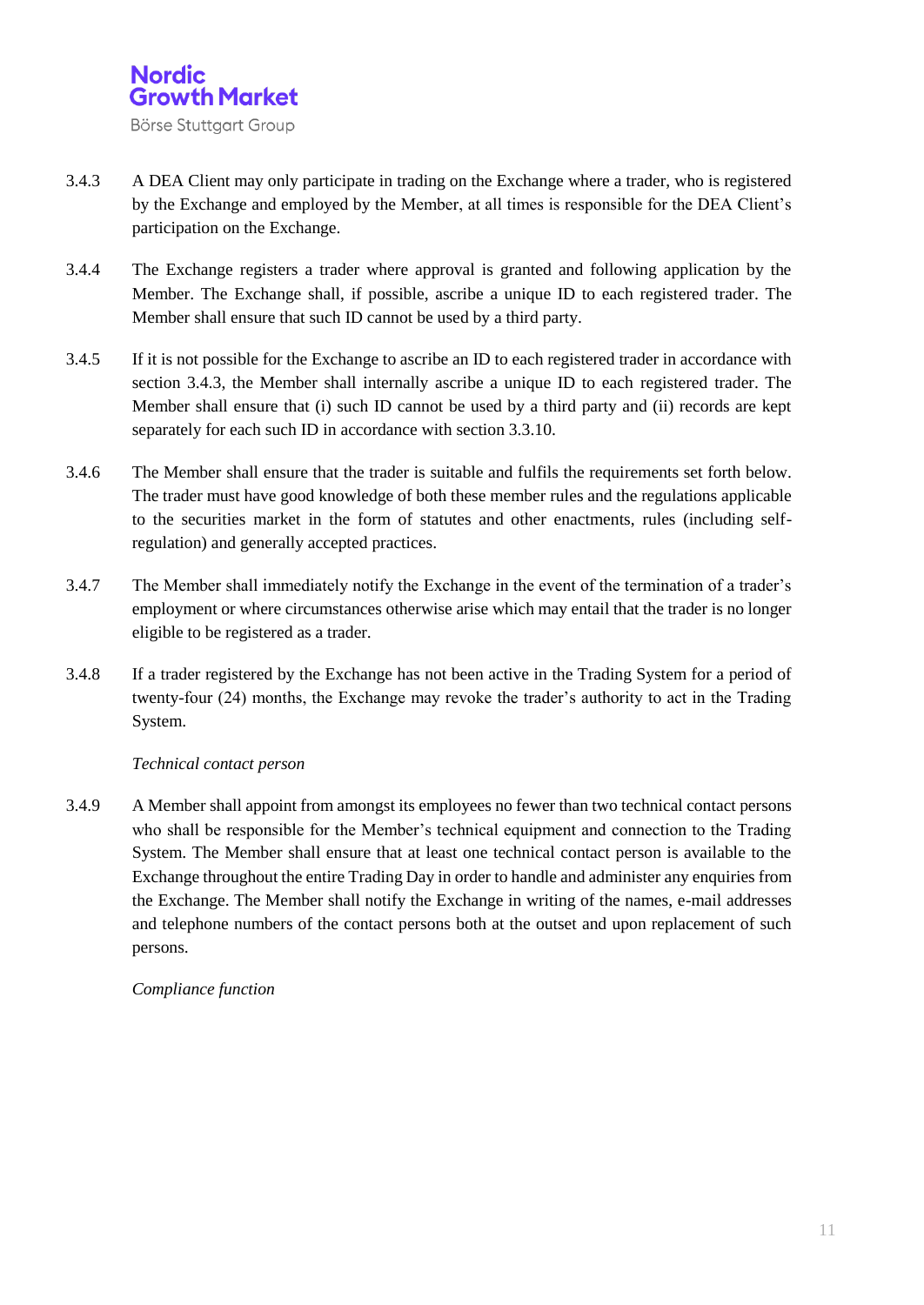

3.4.10 A Member shall have in place a compliance function with good knowledge of both these member rules and the regulations applicable to the securities market in the form of statutes and other enactments, rules (including self-regulation) and generally accepted practices. The Member shall appoint from amongst its compliance function a compliance contact that shall serve as the Exchange's primary point of contact in compliance related matters and amendments to the member rules pursuant to section 6.4. The Member shall notify the Exchange of any changes to the contact details of its compliance contact.

#### *Risk management function*

3.4.11 A Member shall have a risk management function with sufficient knowledge and understanding of the Member's business to determine appropriate thresholds for the Member's pre-trade controls pursuant to clause 3.3.7.

#### **3.5 Obligation of Members to provide information**

- 3.5.1 As soon as possible at the Exchange's request, a Member shall provide the Exchange with any information, including information regarding contracting parties, which the Exchange deems necessary in order to fulfil its obligations pursuant to any law, regulation, statute, other enactment, and these member rules, as well as any information concerning the Member's business which is required to enable the Exchange to determine whether the Member fulfils the requirements for membership and is in compliance with its undertakings in accordance with these member rules.
- 3.5.2 A Member shall immediately and without being requested to do so provide the Exchange with any information which the Member publishes or causes to be published which may be of significance to the Exchange's determination of the Member's ability to fulfil its undertakings pursuant to these member rules.
- 3.5.3 A Member shall immediately notify the Exchange in the event the Member's financial position deteriorates to such an extent that there exists a risk that the Member will no longer be able to perform its obligations or fulfil the requirements imposed in accordance with these member rules, or other circumstances exist which give rise to such risk.
- 3.5.4 The Exchange shall immediately be informed if a Member changes business name, address, or contact details.
- 3.5.5 The Exchange must immediately be informed in the event a Member erroneously receives from the Exchange confidential information which relates to another Member. The Member shall handle the information in accordance with the Exchange's instructions. Such information shall remain confidential and may not be used by the Member.

#### **3.6 Annual risk-based compliance assessment of the Member**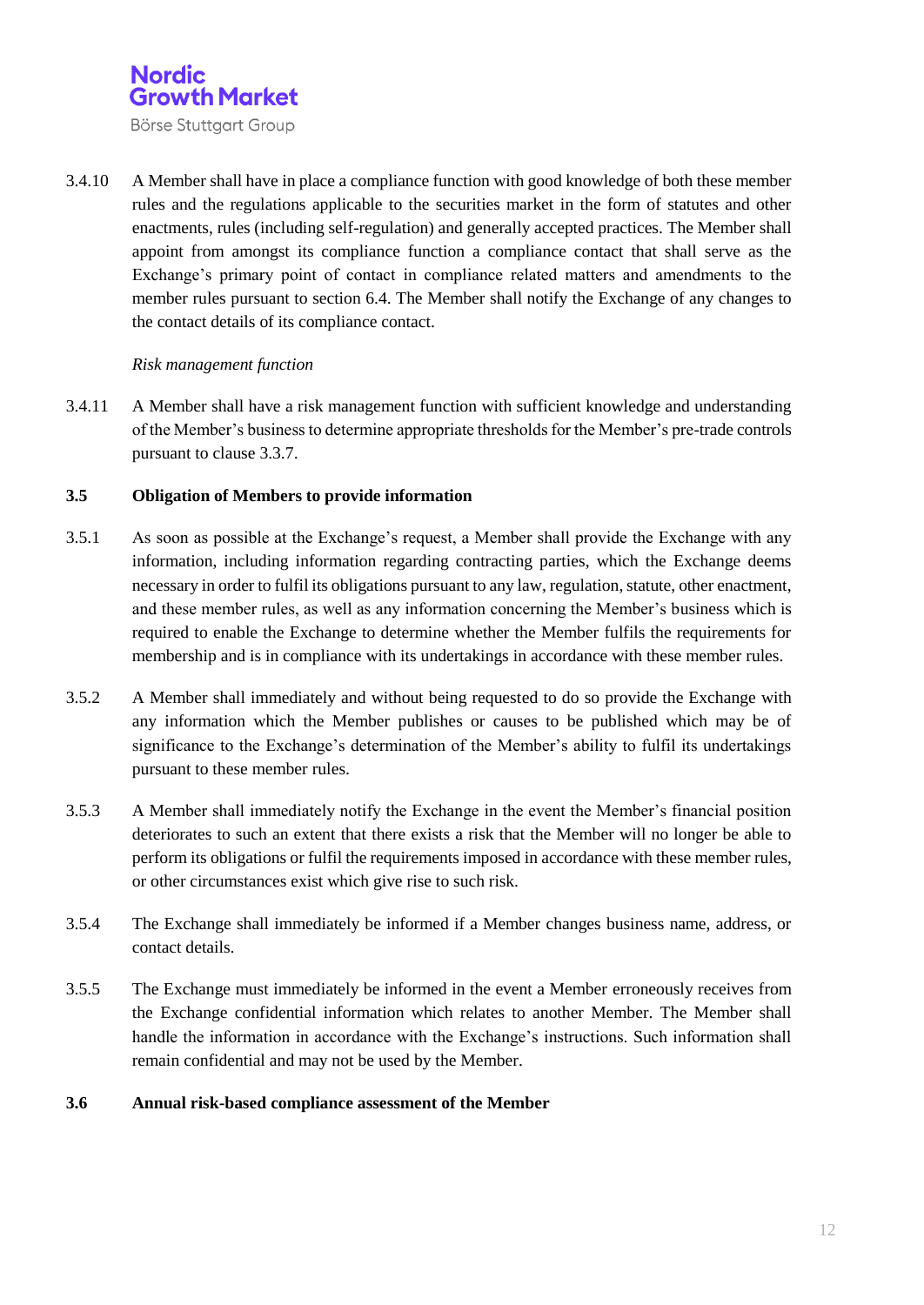

- 3.6.1 The Exchange is entitled to carry out an annual risk-based compliance assessment of a Member. Such assessment may include:
	- $\triangleright$  verification of the relevant authorizations held by the Member in accordance with section 3.3.2,
	- $\triangleright$  verification of the applicable pre-trade controls on price, volume and value of Orders and usage of the Trading System, and post-trade controls,
	- $\triangleright$  verification of the Member's compliance with the Exchange's staff requirements, as set out in section 3.4,
	- $\geq$  conformance testing by the Member in accordance with section 4.2,
	- $\triangleright$  policy of use of the kill functionality,
	- $\triangleright$  verification of whether or not the Member provides DEA, and if applicable, whether the Member complies with the requirements for providing DEA in accordance with section 4.8–4.9.
- 3.6.2 The Exchange may in its reasonable discretion decide to conduct additional risk-based compliance assessments of a Member in accordance with section 3.6.1.
- 3.6.3 A Member selected for annual risk-based compliance assessment by the Exchange shall, without undue delay, provide the Exchange with information which the Exchange requests for these purposes.
- 3.6.4 A Member deemed substantially non-compliant following a risk-based compliance assessment may be subject to sanctions in accordance with section 6.10.

#### **3.7 Information from the Trading System**

- 3.7.1 The Exchange provides market information through the Trading System. Such information may only be used internally by a Member.
- 3.7.2 "Used internally" means in this context (i) the use only by employees who require the information in carrying out their work in order to be able to perform work duties related to trading on the Exchange and (ii) the use of the information for the purpose of performing an undertaking to act as Market Maker on the Exchange. A Member shall regularly enter a list of those individuals who have access to real-time market information and provide the Exchange with such list at the Exchange's request.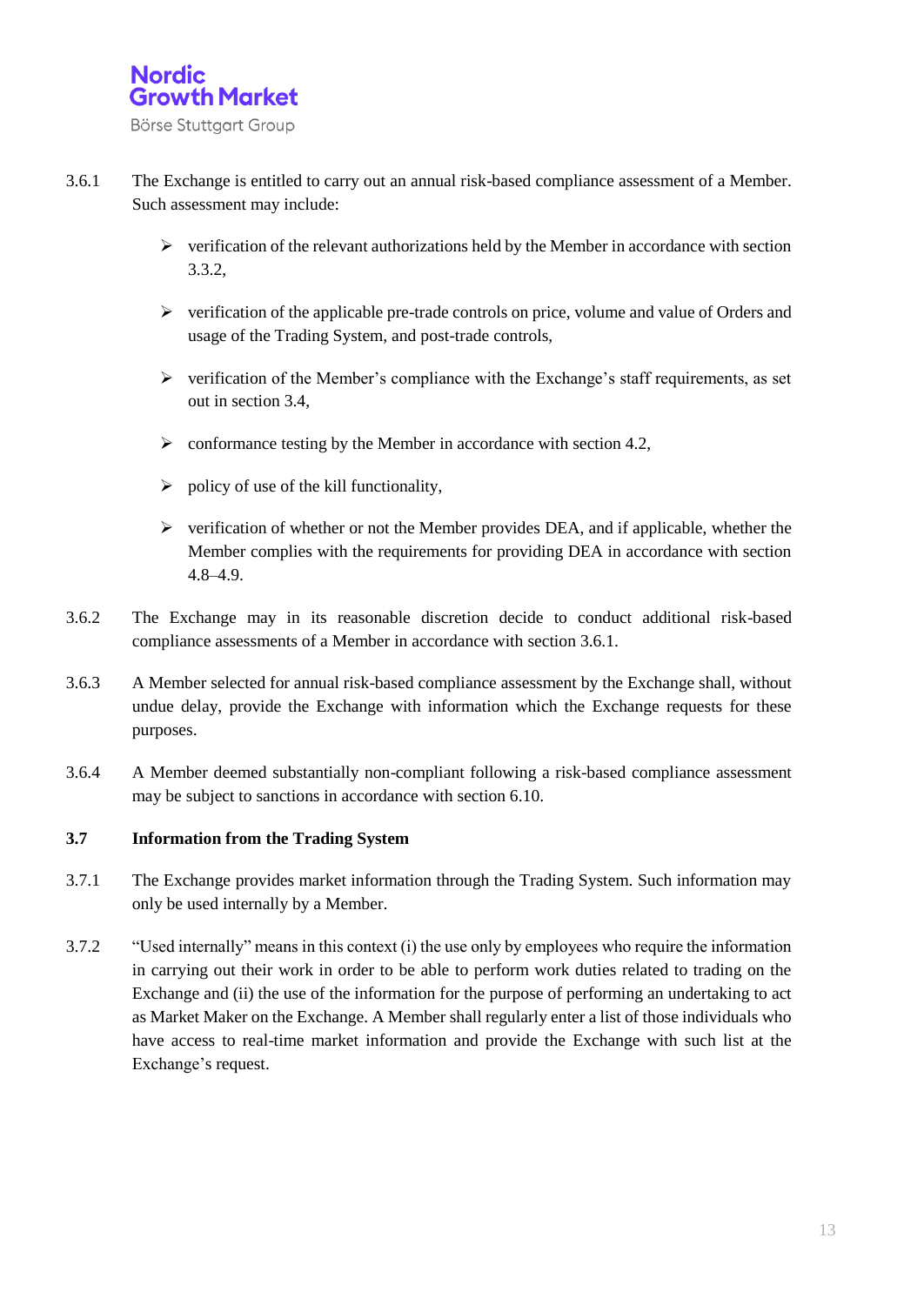

3.7.3 A Member may not, in whole or in part, systematically transmit information from the Trading System or information processed based on information from the Trading System to any third party without a separate agreement with the Exchange. The foregoing shall apply irrespective of the form and scope of the systematic transmitting of information.

#### **3.8 Base liquidity providers**

3.8.1 A Base Liquidity Provider shall apply the requirements on volume, spread and presence set out in the Exchange's Base Liquidity Provider Agreement applicable from time to time.

#### **3.9 Liquidity providers**

- 3.9.1 A Member may act as Liquidity Provider on Main Regulated and Nordic SME in respect of an issuer's financial instruments by entering into an agreement with the issuer.
- 3.9.2 A Member who has entered into an agreement with an issuer to act as Liquidity Provider shall immediately notify the Exchange of the agreement and inform from which date the guarantee is to apply. A copy of the agreement between the Member and the issuer must be delivered to the Exchange.
- 3.9.3 A Liquidity Provider shall apply the requirements on volume, spread and presence set out in the Exchange's Liquidity Provider Rules applicable from time to time. The Exchange's Liquidity Provider Rules are made available on the Exchange's website, at [www.ngm.se.](http://www.ngm.se/)
- 3.9.4 A Member shall immediately notify the Exchange if the Member ceases to be a Liquidity Provider in respect of a particular financial instrument.
- 3.9.5 A Member which is trading on behalf of an investment firm client that is acting as a Liquidity Provider shall be responsible for ensuring the investment firm's compliance with sections 3.9.1- 3.9.4. The Member shall be responsible for the investment firm client's compliance with the Exchange's Liquidity Provider Rules.
- 3.9.6 A Member shall only be allowed to permit investment firm clients to act as Liquidity Providers in accordance with section 3.9.5, following approval by the Exchange. Such approval is normally granted if the Member and the investment firm client is part of the same company group.

#### **3.10 Market Makers**

3.10.1 A Market Maker shall apply the requirements on volume, spread and presence set out in the Exchange's Market Maker Rules applicable from time to time. The Exchange's Market Maker Rules are made available on the Exchange's website, at [www.ngm.se.](http://www.ngm.se/)

#### **3.11 Qualified Algorithmic Traders, etc.**

*Qualified Algorithmic Traders*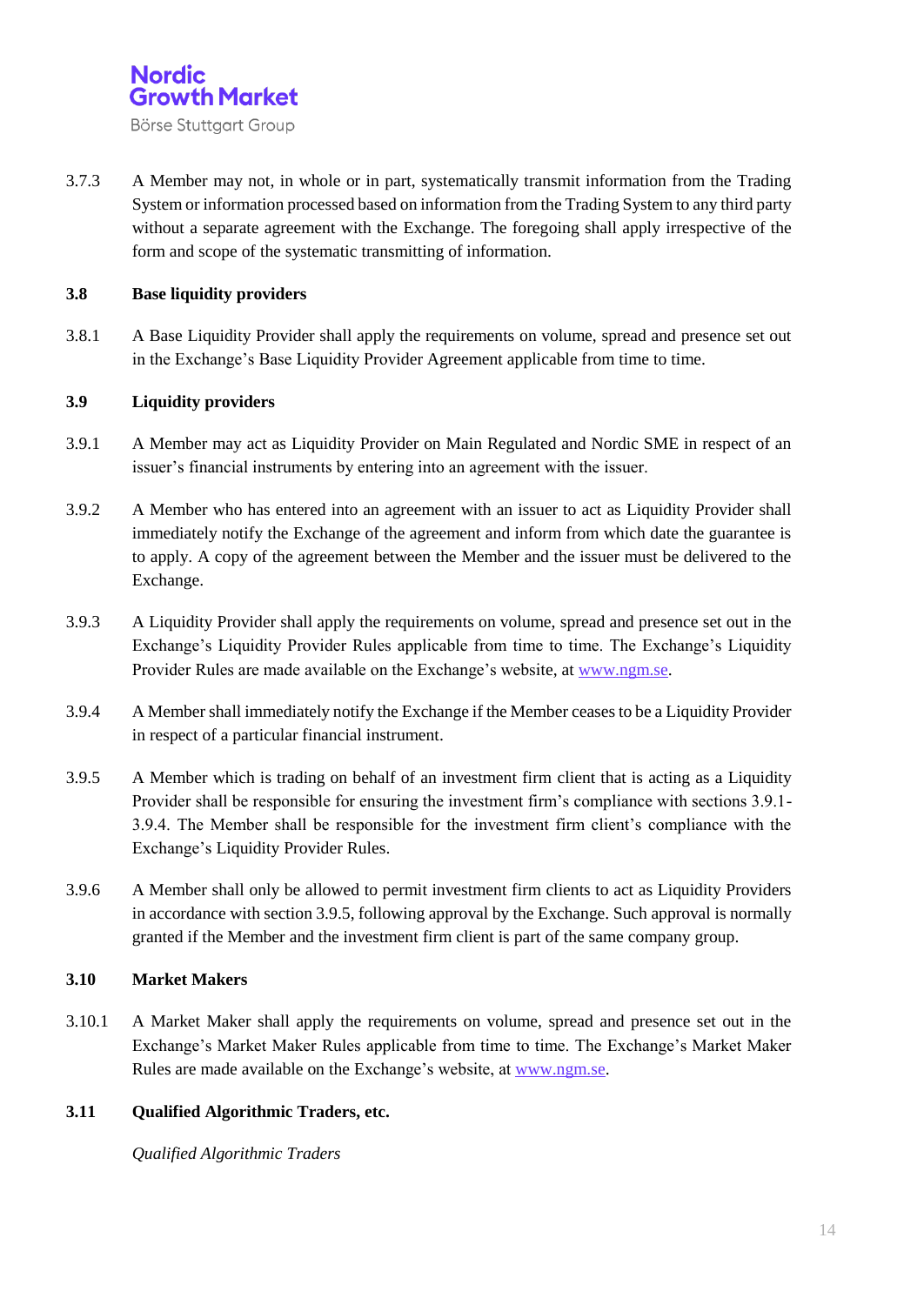

- 3.11.1 The Exchange is required to enter into market making agreements with all investment firms pursuing a Market Making Strategy on the Exchange's trading venues. The Exchange's Rules for Qualified Algorithmic Traders shall constitute an agreement between the Exchange and the Qualified Algorithmic Trader.
- 3.11.2 A Qualified Algorithmic Trader shall, for each financial instrument in which it pursues a Market Making Strategy, meet the requirements set out in the Exchange's Rules for Qualified Algorithmic Traders, which is made available on the Exchange's website, at [www.ngm.se.](http://www.ngm.se/)
- 3.11.3 A Member which is trading on behalf of an investment firm client that is acting as a Qualified Algorithmic Trader shall be responsible for ensuring the investment firm's compliance with sections 3.11.1-3.11.2. The Member shall be responsible for the investment firm client's compliance with the Exchange's Rules for Qualified Algorithmic Traders.
- 3.11.4 A Qualified Algorithmic Trader may be entitled to financial incentives to provide liquidity in Liquid Equities during Stressed Market Conditions as set out in the Exchange's Rules for Qualified Algorithmic Traders applicable from time to time.

*Prohibition against permitting clients to engage in HFT in Securitized Derivatives*

3.11.5 Members shall not, without prior written consent from the Exchange, permit clients to engage in HFT in Securitized Derivatives. Such consent will normally be given where client is an issuer of Securitized Derivatives, or is engaged by an issuer of Securitized derivatives, for the purpose of providing liquidity in the issuer's Securitized Derivatives.

#### **3.12 Exceptional Circumstances, etc.**

*Exceptional Circumstances – Temporary and complete waivers of obligations*

3.12.1 The Exchange shall through a Market Notice make public the occurrence of Exceptional Circumstances pursuant to article 4 of Commission Delegated Regulation (EU) 2017/578, as well as the resumption of normal trading after the Exceptional Circumstances have ceased to exist. During the occurrence of Exceptional Circumstances, Base Liquidity Providers, Liquidity Providers, Market Makers and Qualified Algorithmic Traders shall not be obliged to provide liquidity in accordance with sections 3.8-3.11.

*Stressed Market Conditions and Market making schemes – Financial incentives for providing liquidity* 

3.12.2 The Exchange shall, where necessary, through a Market Notice make public the occurrence of Stressed Market Conditions pursuant to article 6 of Commission Delegated Regulation (EU) 2017/578.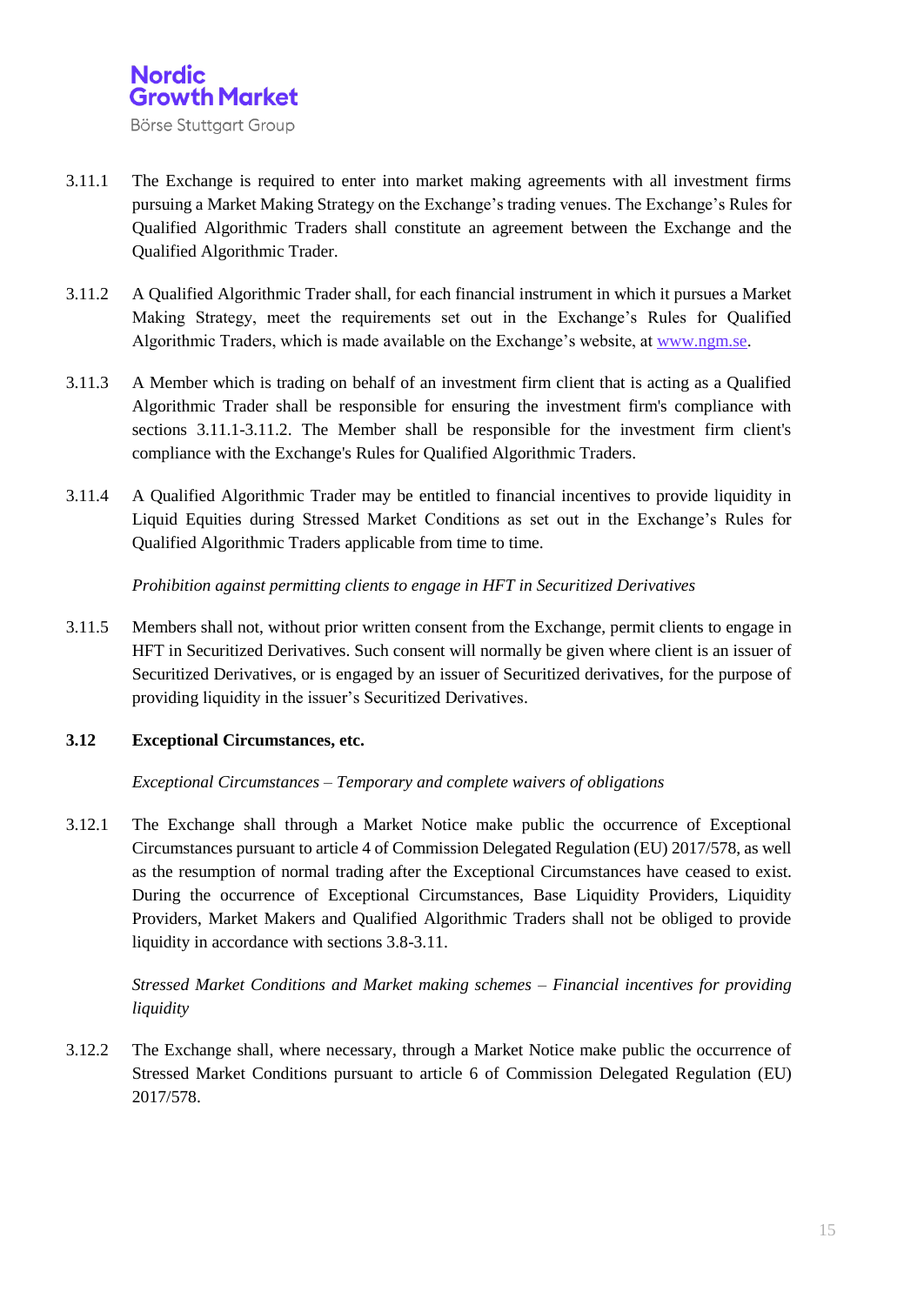

3.12.3 The Exchange may grant Liquidity Providers, Qualified Algorithmic Traders and Base Liquidity Providers incentives for providing liquidity in case of Stressed Market Conditions. Such incentives, which are exclusively applicable for Liquid Equities, are set out in the Exchange's Market making scheme. The Exchange's Market making scheme is found in the Exchange's (i) Liquidity Provider Rules, (ii) Rules for Qualified Algorithmic Traders and (iii) Agreement regarding Base Liquidity Provision on NGM Access, which is made available on the Exchange's website, at www.ngm.se.

#### *Volatile markets – Temporary Spread requirements during volatile markets*

3.12.4 The Exchange may, during temporary volatile markets and at its own discretion, grant Liquidity Providers and Base Liquidity Providers temporary and partial alleviations from their respective obligations to provide liquidity. Such alleviations are automatically available to Liquidity Providers and Base Liquidity Providers provided that volatile markets, as set out in the Liquidity Provider Rules and the Base Liquidity Provider Agreement respectively, are deemed to exist. Liquidity Providers and Base Liquidity Providers intending to apply such alleviations during volatile markets shall immediately inform the Exchange of the use of the alleviations.

#### *Trading Halt*

3.12.5 Neither Base Liquidity Providers, Liquidity Providers, Marker Makers nor Qualified Algorithmic Traders shall provide quotes in a financial instrument which has been subject to a Trading Halt.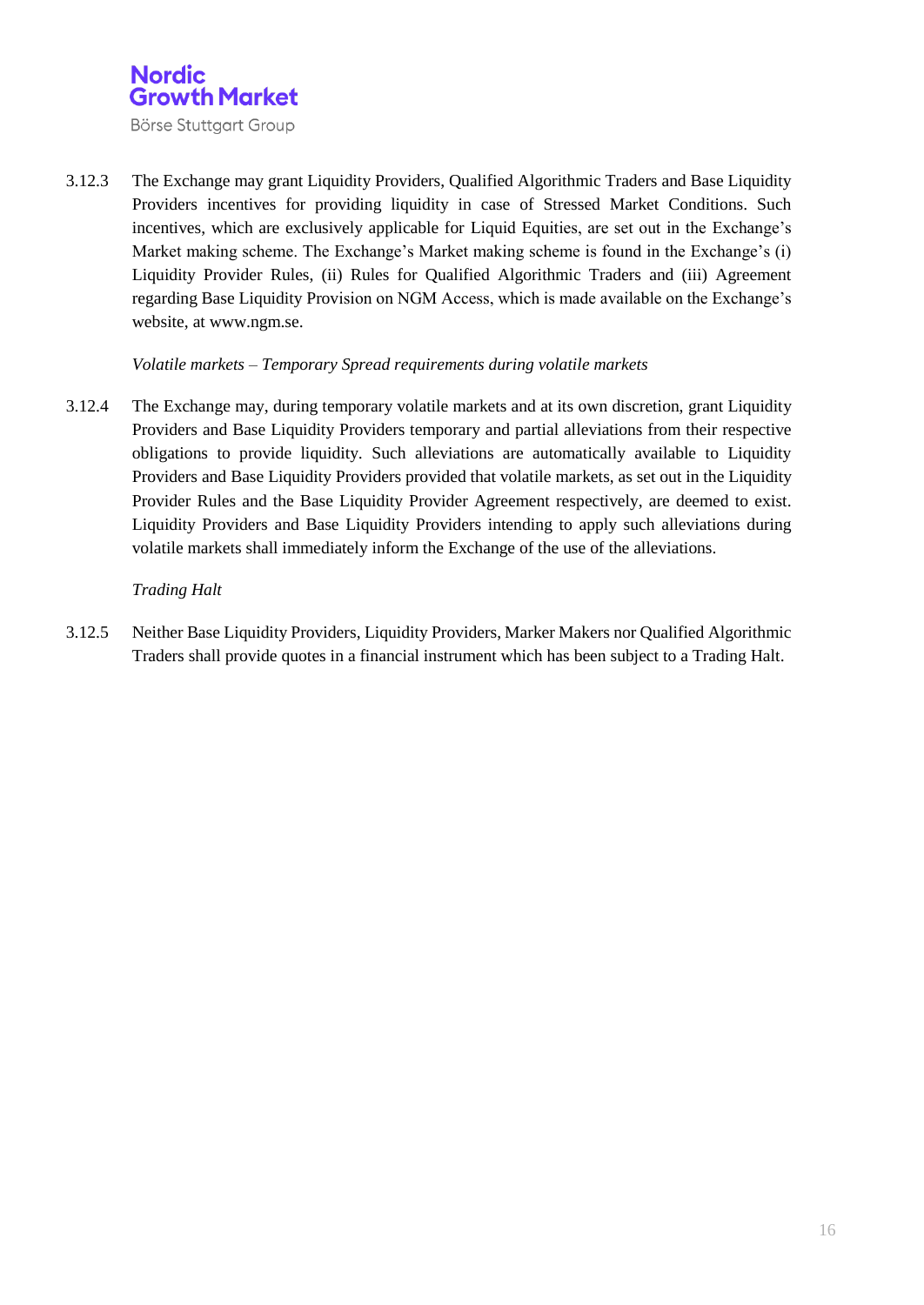## **4 Provisions concerning connection to the Trading System**

#### **4.1 Connection to the Trading System**

- 4.1.1 In order to obtain access to the Trading System and to conduct trading in the Trading System, a Member must be connected to the Trading System using a technical system approved from time to time by the Exchange.
- 4.1.2 In order to be able to obtain access to the Trading System, a Member must be connected to a network approved from time to time by the Exchange. Prior notice must be given to the Exchange of any change in network provider. The Exchange shall be entitled to appoint specific network providers for the Member. The Member shall bear all costs associated with the implementation of, connection to, and operation of, the network.
- 4.1.3 A Member may make changes to its technical equipment which is connected to the Trading System. Any changes to the Member's technical system which may have an effect on the Trading System must be notified to and approved by the Exchange before the change may come into effect. The notification must contain a technical description of the changes which are to be effected and the Member's opinion of the effect that any change will have on the Member and the Exchange.
- 4.1.4 All costs in respect of technical equipment and the installation of the technical equipment for a Member, including costs related to a Member's connection to the Trading System, shall be borne by the Member.

#### **4.2 Tests**

#### *Conformance testing*

- 4.2.1 For the purpose of ensuring that the basic functioning of the Member's trading system, algorithm and strategy complies with these member rules, the Member shall, at the Member's own expense, undertake conformance testing prior to the deployment or a substantial update of:
	- $\triangleright$  the access to the Trading System; or
	- $\triangleright$  the Member's trading system, trading algorithm or trading strategy.
- 4.2.2 The conformance testing shall verify the functioning of the following:
	- $\triangleright$  the ability of the system or algorithm to interact as expected with the Trading System's matching logic and the adequate processing of data flows from and to the Trading System;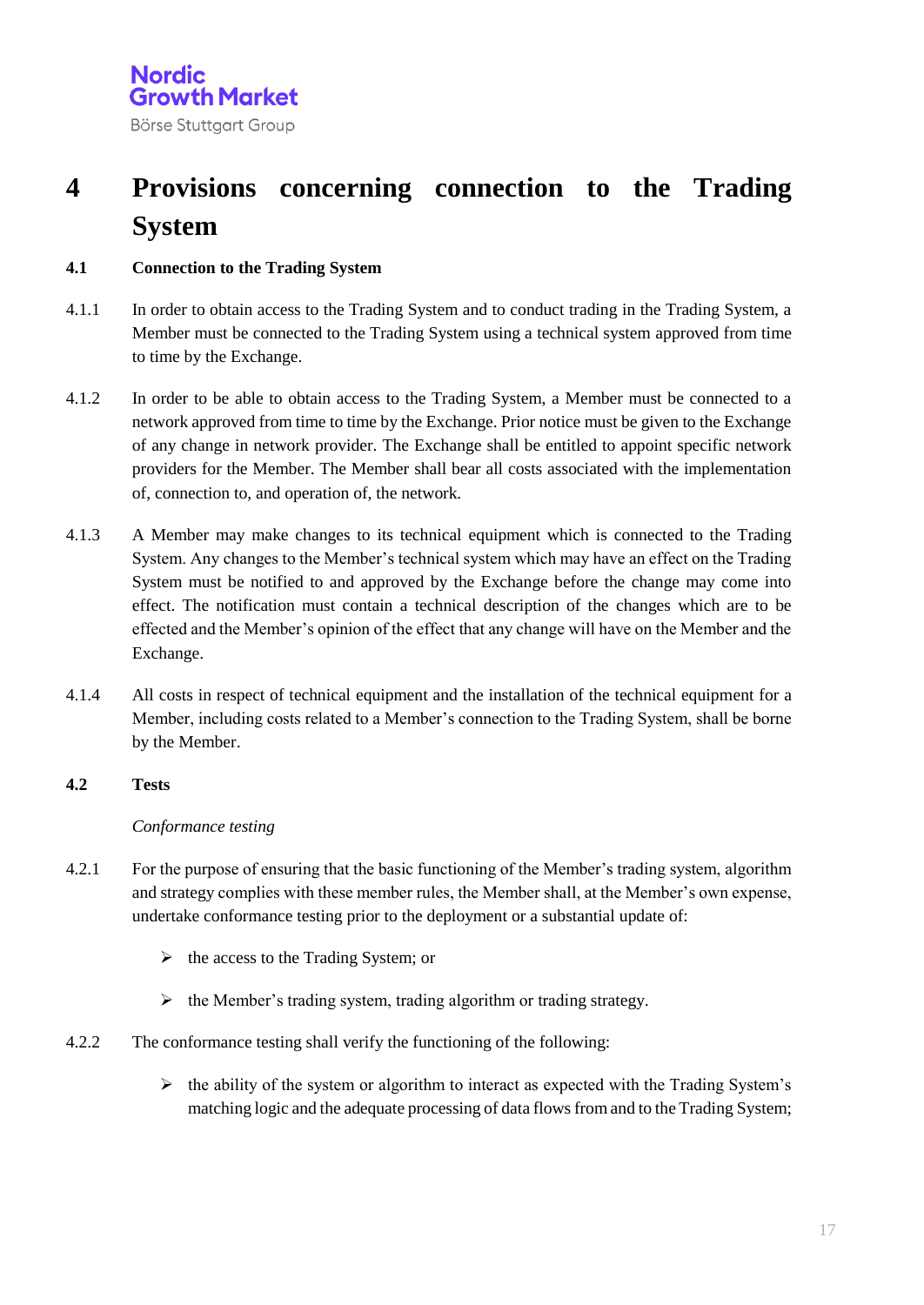

- $\triangleright$  the basic functionalities such as submission, modification or cancellation of an Order or a Quote, static and market information downloads and all business data flows;
- $\triangleright$  the connectivity, including the cancel on disconnect command, market information feed loss and throttles, and the recovery, including the intraday resumption of trading and the handling of suspended instrument or non-updated market information.
- 4.2.3 Conformance testing shall be carried out in the Exchange's testing environment.
- 4.2.4 Following completion of conformance testing, the Exchange shall deliver a report of the results to the Member.

#### *Testing of algorithms, etc.*

- 4.2.5 Prior to deployment or substantial update of any algorithm or trading strategy, the Member shall certify to the Exchange that the algorithm or trading strategy has been tested to avoid contributing to or creating disorderly trading conditions. The Member shall also provide documents explaining the means used for testing.
- 4.2.6 Testing of algorithms and trading strategies shall be carried out in the Exchange's testing environment.

#### *Additional testing*

- 4.2.7 The Exchange shall be entitled at any time to request that a Member, at the Member's own expense, tests its technical systems relating to connection to the Trading System in accordance with the directions and instructions issued by the Exchange. The Exchange retains the right to reject a Member's technical system if, in the Exchange's opinion, the tests do not produce satisfactory results. Upon a rejection of a Member's technical system, the Exchange shall be entitled to revoke the Member's access to the Trading System.
- 4.2.8 A Member shall comply at all times with any instructions which are notified by the Exchange from time to time and upgrade its systems and connections and conduct tests in relation thereto in accordance with the Exchange's instructions.

#### **4.3 Updates and maintenance**

4.3.1 The Exchange retains the right to implement changes and updates to the Trading System, such as updating computer equipment (hardware) or changing the location of such computer equipment, updating the Trading System's software or implementing changes in communication protocols regarding connection to the Trading System.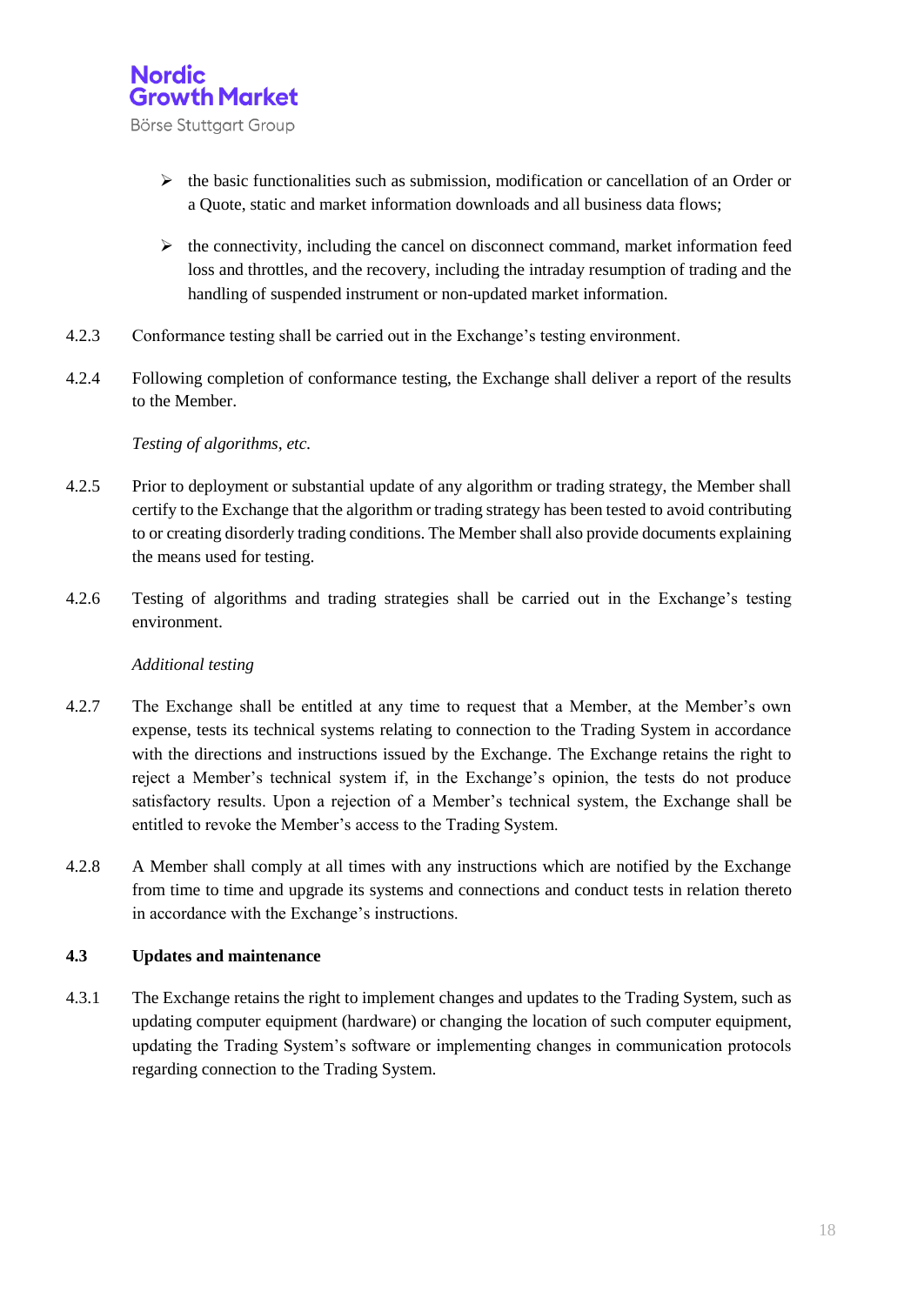

- 4.3.2 Where possible, the Exchange shall notify a Member of any changes to the Trading System within a reasonable period of time before such changes are effected. In the event of extensive changes which also require modifications to a Member's technical equipment, the notification shall contain a description of the changes, information concerning tests, and the date on which the changes will take effect. Updates, maintenance, additions, and other changes to the Trading System may only be performed by the Exchange. A Member shall comply with any instructions notified by the Exchange in relation thereto.
- 4.3.3 The Exchange shall be entitled to temporarily shut down the Trading System, or parts thereof, or limit the functions in the system, during ongoing updates or maintenance. Where possible, the Exchange shall endeavour to perform updates or maintenance after the end of the Trading Day and notify Members within a reasonable period of time prior to implementation.

#### **4.4 Support**

4.4.1 Under normal operating conditions, staff to monitor and support the Trading System is available during the Trading Day. Support is provided by telephone and by e-mail. The support which is provided can deal with simple questions and problems to a reasonable extent. For more complicated questions, the Exchange reserves the right to charge a Member for its assistance in accordance with the prices for such support applied by the Exchange from time to time. The Exchange shall use its reasonable endeavours to resolve a Member's requests for support but provides no guarantee that the requests for support will be either wholly or partly resolved.

#### **4.5 Disruptions caused by a Member**

4.5.1 Where a Member's technical equipment or connection to the Trading System (i) does not function satisfactorily, (ii) in the Exchange's opinion does not fulfil the requirements imposed by the Exchange, or (iii) if the Member is using the Trading System in a manner which is disruptive to the ordinary operation, the Member shall rectify the defect or deficiency as soon as possible. The Exchange may order the Member not to use the technical equipment or parts thereof until the defect or deficiency has been rectified. To the extent necessary in the Exchange's opinion, the Exchange reserves the right to limit the Member's volume of transactions, in whole or in part, or discontinue the Member's connection until the Member has rectified the defect or deficiency.

#### **4.6 Security**

4.6.1 A Member shall ensure that its technical equipment is designed and located in such a manner as to ensure the fulfilment of high standards as regards access, traceability, and physical security. Accordingly, inter alia, the equipment must be protected against unauthorized interference and it must be possible retroactively to trace changes in the Trading System. The technical equipment shall be located in premises that are not accessible to unauthorized persons. The Exchange may stipulate additional security measures.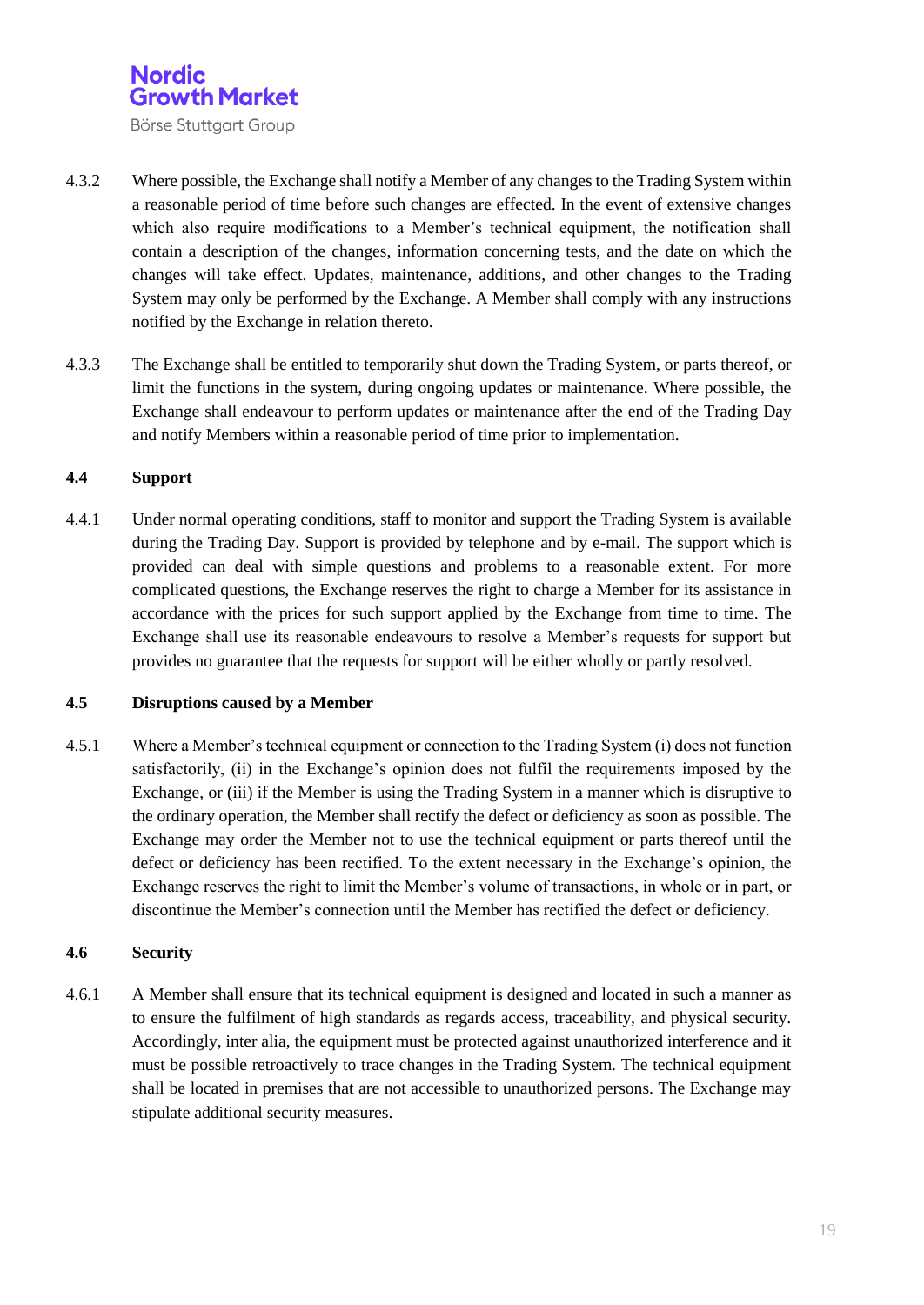

- 4.6.2 A Member shall ensure that its employees follow satisfactory security procedures and observe confidentiality as regards the Member's methods and procedures for accessing the Trading System.
- 4.6.3 A Member shall immediately inform the Exchange in the event of a violation of security rules or a failure to take security measures, or if there is a risk of serious violations which may affect the Member's connection to the Trading System, another Member, or the Trading System.
- 4.6.4 A Member shall ensure that no unauthorized persons, either directly or indirectly, obtain access to the Trading System. A Member shall ensure that its employees uphold the security requirements in relation to access to the Trading System. The Exchange must immediately be informed if a Member suspects that an unauthorized person has obtained access to the Trading System or that a third party has become aware of a method for obtaining unauthorized access to the Trading System.
- 4.6.5 A Member is responsible for all data traffic via the Member's connection to the Trading System.
- 4.6.6 A Member is entitled to use the services of a subcontractor for technical solutions for connection to, and communication with, the Trading System. A Member is primarily liable for such subcontractors, as for itself, and shall ensure that the provisions of these member rules are applicable to the subcontractor.

#### **4.7 Direct Electronic Access**

*For the avoidance of doubt, the provisions in this section 4.7 are applicable to providers of direct market access as well as providers of sponsored access.*

- 4.7.1 Arrangements that allow clients to transmit orders to a Member in an electronic format, such as online brokerage, should be not be considered DEA provided that clients do not have the ability to determine the fraction of a second of order entry and the life time of orders within that time frame.
- 4.7.2 Direct electronic order transmission which takes place through arrangements for optimisation of order execution processes that determine the parameters of the order other than the venue or venues where the order should be submitted should not be considered DEA, unless these arrangements are embedded into the clients' systems and not into those of the member.
- 4.7.3 A Member must be an investment firm or a credit institution in order to provide DEA.
- 4.7.4 A Member shall only be entitled to provide DEA provided that the Member has conducted a due diligence assessment on the prospective client to ensure that the Member meets the requirements set out in Commission Delegated Regulation (EU) 2017/589, and these member rules. The due diligence assessment on the client shall include
	- $\triangleright$  the governance and ownership structure of the prospective DEA client;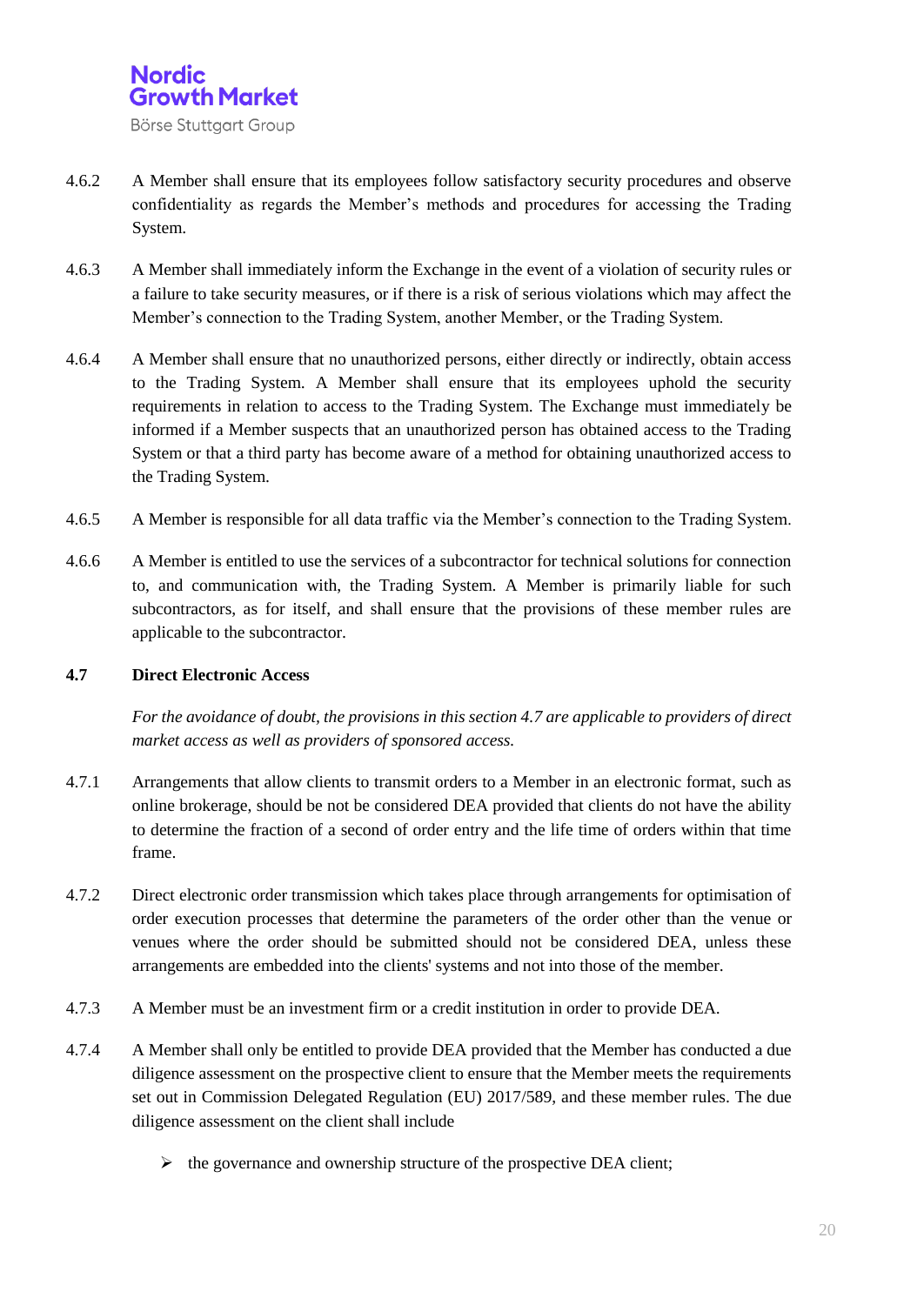

- $\triangleright$  the type of strategies undertaken by the prospective DEA client;
- $\triangleright$  the operational set-up, the systems, the pre-trade and post-trade controls and the real time monitoring of the prospective DEA client,
- $\triangleright$  the responsibilities within the prospective DEA client for dealing with actions and errors;
- $\triangleright$  the historical trading pattern and behaviour of the prospective DEA client;
- $\triangleright$  the level of expected trading and order volume of the prospective DEA client;
- $\triangleright$  the ability of the prospective DEA client to meet its financial obligations to the Member; and
- $\triangleright$  the disciplinary history of the prospective DEA client, where available.
- 4.7.5 Sub-delegation of DEA requires prior written consent from the Exchange. Furthermore, in such case the Member shall ensure that a prospective DEA client has in place a due diligence framework that it is at least equivalent to section 4.7.4.
- 4.7.6 The Member has the same strict liability for Orders and Trades which are routed through DEA as for Orders and Trades which the Member places in any other manner. The Member is therefore also liable to sanctions in accordance with section 6.10.5 below.
- 4.7.7 The Member shall, prior to providing DEA, inform the Exchange of the intended provision of DEA. The Member take measures as instructed by the Exchange for the purpose of identifying the order flows of the DEA client.
- 4.7.8 The Exchange shall at all times be entitled to request information from the Member relating to the Member's provision of DEA.
- 4.7.9 The Exchange is entitled to suspend or withdraw the Member's permission to provide DEA at any time if the Exchange deems that the DEA client has infringed MiFID II, MiFIR, MAR, any applicable delegated regulations or these member rules.
- 4.7.10 The Exchange shall be entitled to carry out a review of the Member's compliance with Commission Delegated Regulation (EU) 2017/589.

#### **4.8 Sponsored Access**

4.8.1 The rules in section 4.8 shall apply in addition to the rules set out in section 4.7 to a Member that provides sponsored access.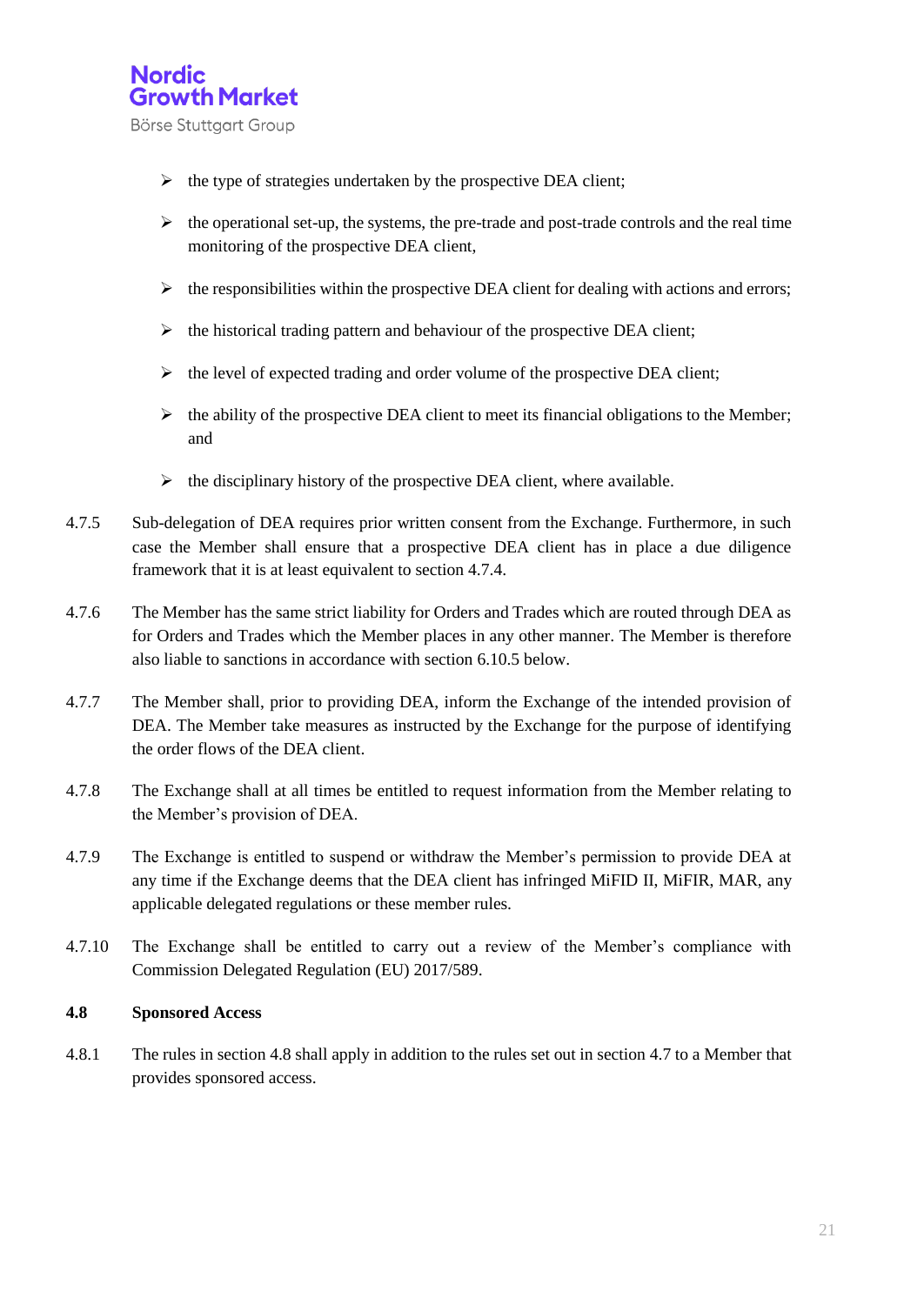

- 4.8.2 A Member shall only be entitled to provide sponsored access following prior written approval by the Exchange. Such approval may be granted following a written application from the Member containing at least the following:
	- $\triangleright$  a description of the due diligence measures conducted on the client;
	- $\triangleright$  a description of the pre-trade and post-trade controls carried out by the Member on the client,
	- $\triangleright$  a description of the security measures in place for the client's connection to the Trading System, and
	- $\triangleright$  an undertaking, signed by an authorized signatory of the client, that the client undertakes to comply with any request for information by the Exchange in accordance with the member rules.
- 4.8.3 The Member shall at all times be exclusively entitled to set or modify the parameters that apply to the Member's pre-trade and post-trade controls on the DEA client.
- 4.8.4 A Member which provides sponsored access is responsible for all data traffic via the DEA client's connection to the Trading System.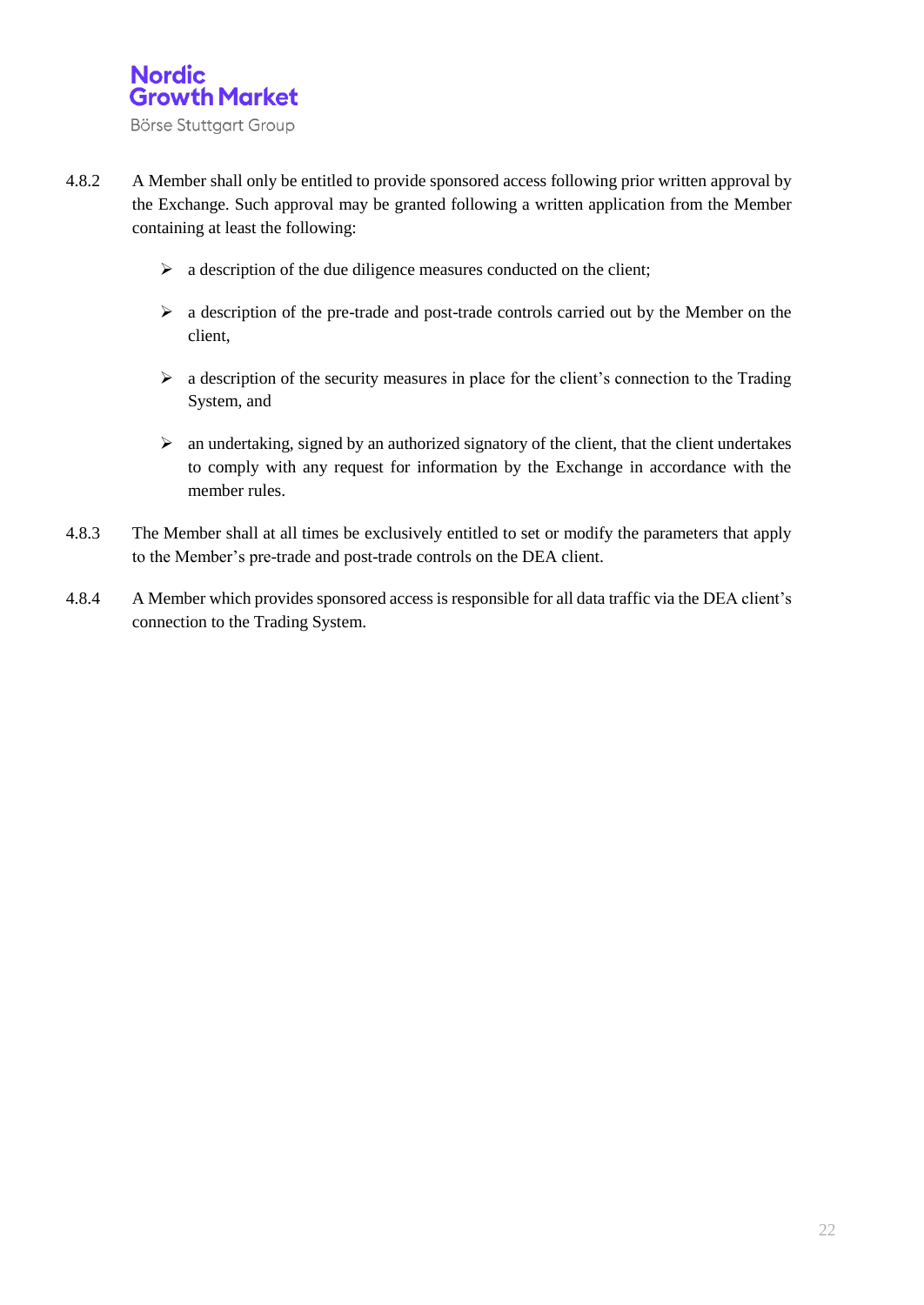Börse Stuttgart Group

## **5 Trading rules**

#### **5.1 Trading hours**

- 5.1.1 Days on which the Exchange is open for trading and the applicable trading hours are determined by the Exchange from time to time and are made available in detail on the Exchange's website, a[t www.ngm.se.](http://www.ngm.se/)
- 5.1.2 The Trading Day is divided into the following:
	- $\triangleright$  Pre Open;
	- Call Auction;
	- $\triangleright$  Continuous Trading; and
	- $\triangleright$  Post Open.

#### **5.2 Types of Orders and placing Orders**

- 5.2.1 The Exchange's market model applicable from time to time describes the types of Orders which the Member must select between when placing an Order.
- 5.2.2 When placing an Order or Quote, the Member must provide all of the information which is necessary in order for the Exchange to comply with the requirements on maintenance of relevant data relating to orders in financial instruments pursuant to Commission Delegated Regulation (EU) 2017/580, including information on:
	- $\triangleright$  identification of the relevant parties, including:
		- o the Member of the Exchange who submitted the Order or Quote to the Exchange, identified as specified in field 1 of Table 2 of the Annex to Commission Delegated Regulation (EU) 2017/580,
		- o the person or computer algorithm within the Member that is responsible for the investment decision in relation to the Order or Quote, identified as specified in field 4 of Table 2 of the Annex to Commission Delegated Regulation (EU) 2017/580,
		- o the person or computer algorithm within the Member that is responsible for the execution of the Order or Quote, identified as specified in field 5 of Table 2 of the Annex to Commission Delegated Regulation (EU) 2017/580,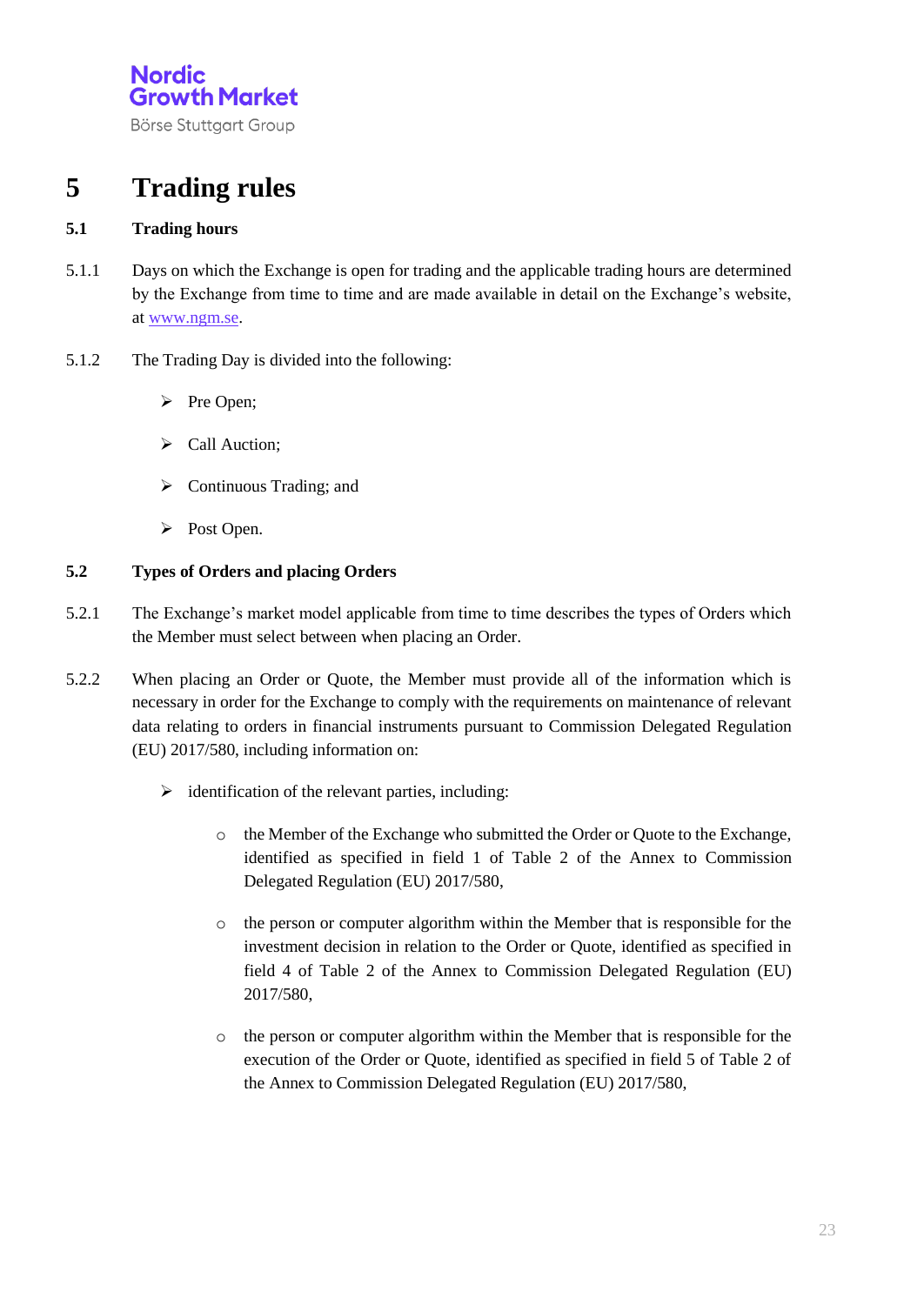

- o the Member who routed the Order or Quote on behalf of and in the name of another Member, identified as non-executing broker as specified in field 6 of Table 2 of the Annex to Commission Delegated Regulation (EU) 2017/580,
- o the client on whose behalf the Member submitted the Order or Quote to the Exchange, identified as specified in field 3 of Table 2 of the Annex to Commission Delegated Regulation (EU) 2017/580,
- $\triangleright$  trading capacity of Members of the trading venue and liquidity provision activity, including:
	- o the trading capacity in which the Member submits an Order or Quote shall be described as specified in field 7 of Table 2 of the Annex to Commission Delegated Regulation (EU) 2017/580,
	- o the following Orders or Quotes shall be identified as specified in field 8 of Table 2 of the Annex to Commission Delegated Regulation (EU) 2017/580:
		- an Order or Quote submitted by a Member as a part of a Market Making Strategy pursuant to Articles 17 and 48 of Directive 20 of MiFID II,
		- an Order or Quote submitted by a Member as part of any other liquidity provision carried out on the basis of terms pre-determined either by the issuer of the instrument which is subject to the Order or Quote or by the Exchange.
- $\triangleright$  Validity periods and order restrictions shall be identified as specified in fields 10 and 11 of Table 2 of the Annex to Commission Delegated Regulation (EU) 2017/580, and the dates and times in respect of validity periods shall be identified as specified in field 12 of Table 2.

The Exchange may decide that some of the details required above may be provided to the Exchange at a later time than at the placing of an Order or Quote.

- 5.2.3 It must also be stated when placing an Order whether the Order relates to one or more of the Order categories below:
	- $\triangleright$  Stabilisation;
	- $\triangleright$  Acquisition or sale of a company's own shares;
	- $\triangleright$  Algorithm.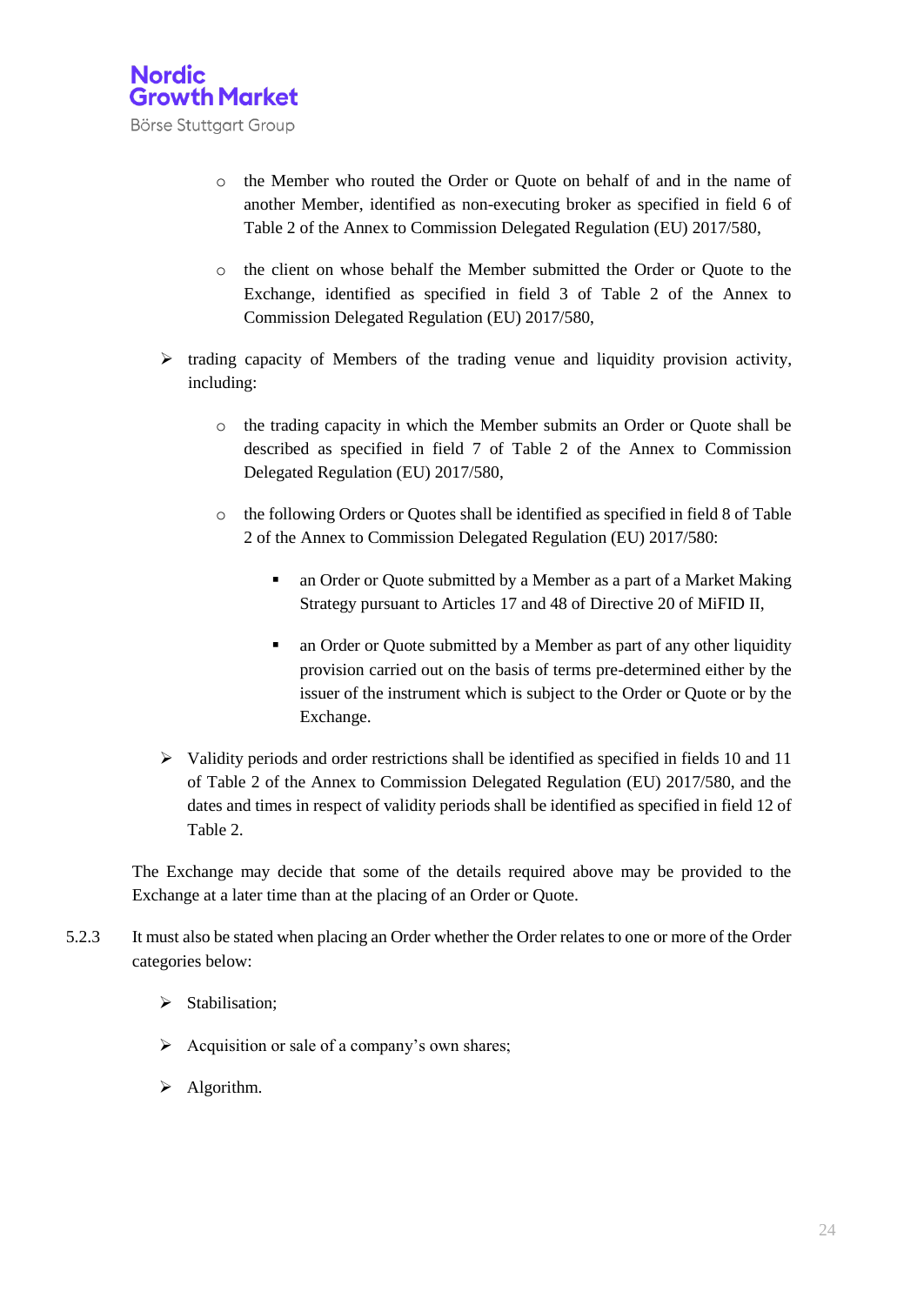

- 5.2.4 The Order category "Liquidity Provision Activity" must be stated in cases where a Member is (i) acting as a Market Maker, (ii) acting as a Liquidity Provider or (iii) pursuing a Market Making Strategy.
- 5.2.5 The size of a reserve order (Iceberg Order, as defined in the Exchange's market model from time to time) must, at the point of entry or following any amendment, be greater than or equal to EUR 10,000. Iceberg Orders not complying with this requirement will be rejected. Iceberg Orders may only be submitted in Equities and Non-Equities (as defined in section 2).
- 5.2.6 The Exchange shall, whenever the Exchange is in operation, monitor the relevant market as close to real time as possible for possible signs of disorderly trading. The Exchange may cancel or reject a placed Order if, in the Exchange's opinion, the Order has no commercial meaning, is not regarded as being entered into on market terms, is not compliant with these member rules, does not pass through the Exchange's pre-trade controls applicable from time to time, in case of malfunction of the Exchange's mechanisms to manage volatility or of the operational functions of the Trading System.
- 5.2.7 A Member may not enter Orders which (i) have no commercial meaning, (ii) are not entered into on market terms, (iii) are intended to delay or prevent access to the Trading System by other Members or (iv) are intended to improperly affect the price structure of a financial instrument in the Trading System. "Market terms" means that an Order or Trade, upon a thorough examination, corresponds to the relevant price of the financial instrument. In making this examination, consideration is given, inter alia, to price changes during the current and previous Trading Days, changes in the price of comparable financial instruments, and special terms and conditions for an Order which has been placed or an executed Trade.

#### **5.3 Negotiated Trades**

#### *Equities*

- 5.3.1 Except as set out in sections 5.3.5-5.3.7 below, a Negotiated Trade may only take place within the volume weighted Spread reflected in the Order Book at the Time of the Trade. Such Negotiated Trade may not be reported at a price which would trigger relevant mechanisms to manage volatility, as set out in the Exchange's market model from time to time.
- 5.3.2 The volume cap mechanisms set out in section 5.3.3-5.3.4 shall only apply to Negotiated Trades in Liquid Equities carried out under section 5.3.1 (Relevant Negotiated Trades).
- 5.3.3 The percentage of Relevant Negotiated Trades carried out on the Exchange shall be limited to 4 % of the total volume of trading in the financial instrument on the Exchange over the previous 12 months. Consequently, the Exchange may reject reporting of Relevant Negotiated Trades, where the total volume of Relevant Negotiated Trades on the Exchange over the previous 12 months is no less than 3.75 % of the total volume of trading on the Exchange.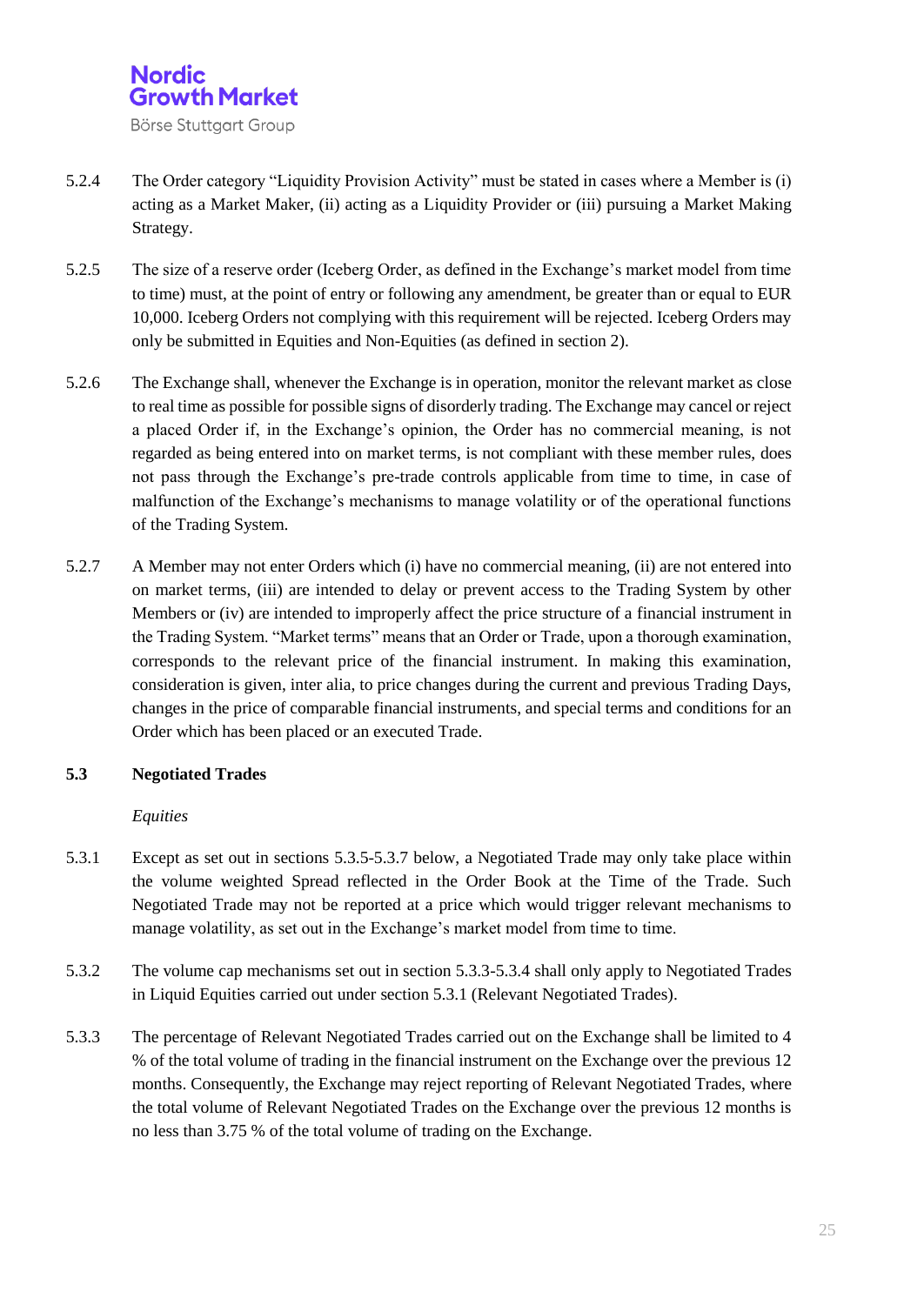

- 5.3.4 The percentage of Relevant Negotiated Trades, in overall European trading, shall be limited to 8 % of the total volume of trading in that financial instrument on all trading venues across the European Union over the previous 12 months. Consequently, the Exchange may reject reporting of Relevant Negotiated Trades, where the total volume of Relevant Negotiated Trades, in overall European trading over the previous 12 months is no less than 7.75 % of the total volume of trading in overall European trading.
- 5.3.5 A Negotiated Trade may be executed outside of the volume weighted Spread only where the transaction is equal to or larger than the minimum size of Order specified in Annex I (a Block Trade).
- 5.3.6 For Equities other than Liquid Equites, where there is no applicable volume weighted Spread, a Negotiated Trade may be reported to the Exchange where the price at the Time of the Trade does not deviate by more than 5 % from the previous Trade in the relevant Equity.
- 5.3.7 Notwithstanding the provisions above, Negotiated Trades may be executed outside of the volume weighted Spread following, in each case, consent from the Exchange, referred to as an Exchange Granted Trade (EGT). Such consent will be approved where the conditions set out in article 6  $(a)$ –(g) of Commission Delegated Regulation (EU) 2017/587 are met. The Member shall provide the Exchange with the information necessary in order for the Exchange to determine whether the applicable conditions are met.

#### **5.4 Reporting of Negotiated Trades**

#### *Equities*

- 5.4.1 A Member may only report a Negotiated Trade if the Member took an active part in carrying out the Trade, such as where a Member, on its own account or on behalf of a client, participated in creating the terms and conditions governing the Trade.
- 5.4.2 Reporting pursuant to section 5.4.1 must take place in the Trading System. Such report shall include the information and flags required pursuant to tables 2, 3 and 4 of Commission Delegated Regulation (EU) 2017/587, as briefly summarized in section 5.4.10.
- 5.4.3 Prior to reporting or amending a Negotiated Trade between two Members, the counterparty must have accepted the Negotiated Trade in order for the Trade to be registered.
- 5.4.4 In respect of a Negotiated Trade between a Member and a third party, the Member must report the Negotiated Trade as an Internal Trade.
- 5.4.5 Other than as set forth in section 5.4.6, Negotiated Trades which are executed during Continuous Trading or during Pre Open must be reported as close as real-time as is technically possible and in any case within one (1) minute of the Time of the Trade.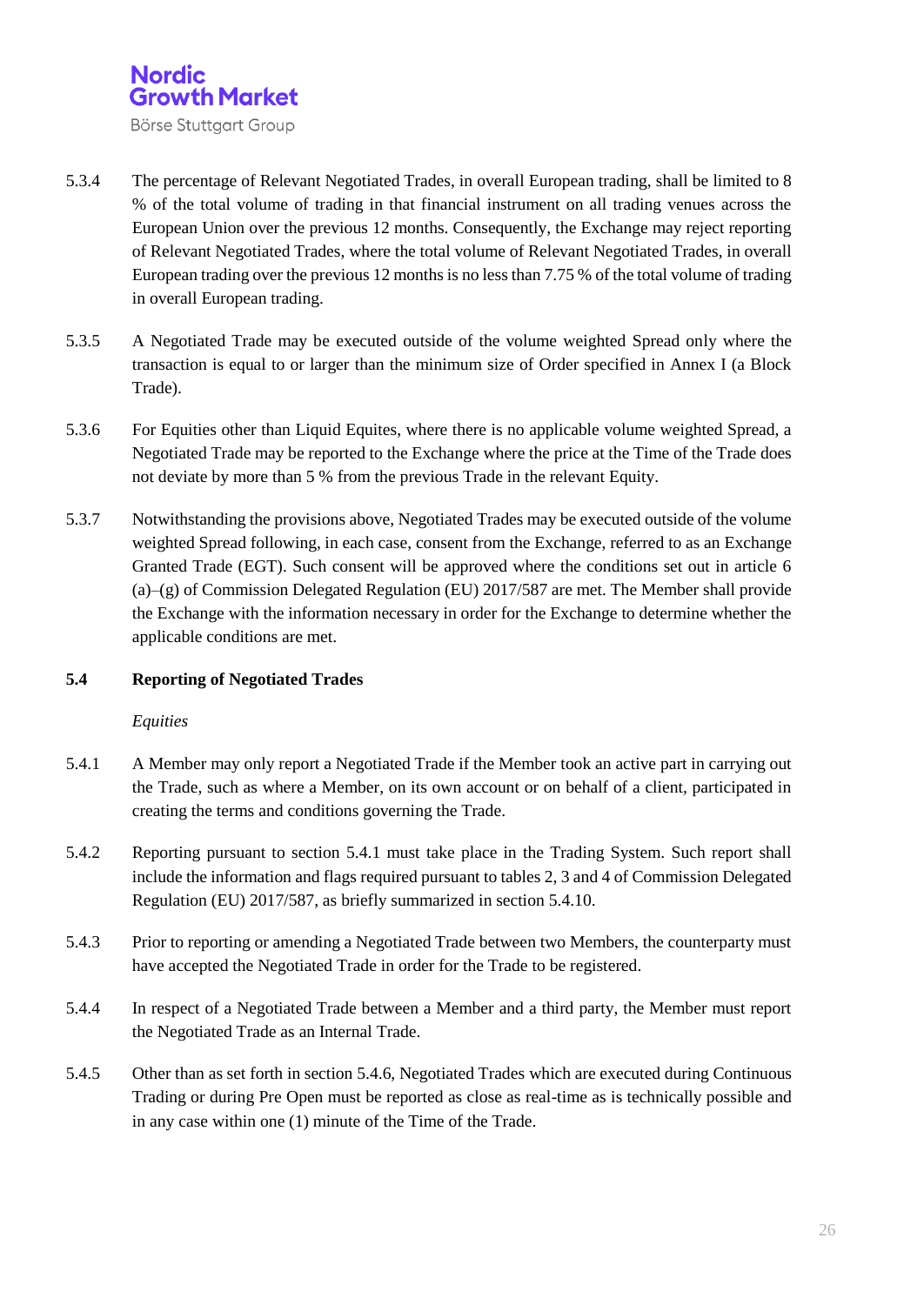

- 5.4.6 Negotiated Trades which take place within one (1) minute prior to the end of Continuous Trading and which, due to time constraints, a Member is unable to report during the Continuous Trading, must be reported during Pre Open on the following Trading Day.
- 5.4.7 Negotiated Trades which take place after Continuous Trading but before Pre Open on the following Trading Day must be reported during such Pre Open.
- 5.4.8 Where a Negotiated Trade cannot be reported during the specified time due to a technical error, the Negotiated Trade must be reported as soon as technically possible after the problem has been resolved.
- 5.4.9 A Member must immediately notify the Exchange by telephone or e-mail of any technical error as referred to in section 5.4.8.
- 5.4.10 The following information must be reported for a Negotiated Trade:
	- $\triangleright$  Financial instrument (ISIN)
	- $\triangleright$  Quantity
	- $\triangleright$  Price
	- $\triangleright$  Time of the Trade
	- $\triangleright$  Purchase/sale
	- > Trader
	- > Type of Trade:
		- o Negotiated Trade in Liquid Equities
		- o Negotiated Trade in illiquid Equities
		- o Negotiated Trade subject to conditions other than the current market price (EGT)
		- o Amendment
	- $\triangleright$  Counterparty
	- $\triangleright$  Order category pursuant to section 5.2.3
	- $\triangleright$  Customer reference (if available)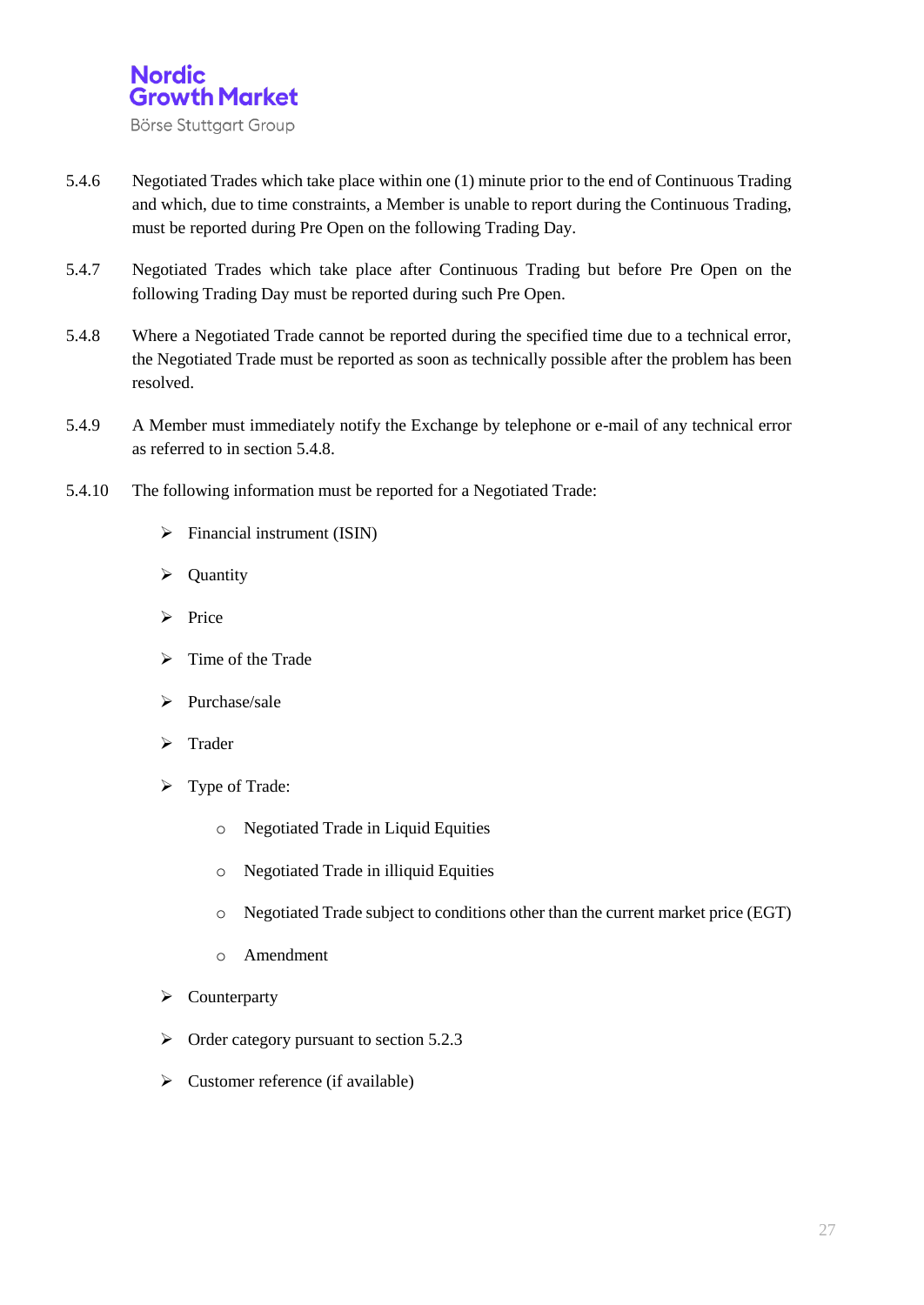

#### *Other financial instruments*

5.4.11 The Exchange does not permit reporting of Negotiated Trades in other financial instruments than Equities.

#### **5.5 Cancellation of a Trade**

- 5.5.1 The Exchange may cancel any Trade in the Trading System which is the result of an obvious error or mistake caused by a Member or which, in the Exchange's opinion, constitutes an obvious violation of the applicable provision of law, regulation, another enactment, or the Exchange's rules, or which has arisen due to disruptions in the technical system of the Member, a DEA client or the Exchange (including in cases of malfunctioning of the Exchange's mechanisms to manage volatility).
- 5.5.2 A request for cancellation by a Member on the grounds referred to in section 5.5.1 must be submitted for determination to the Exchange's market surveillance department not later than within ten (10) minutes of the Time of the Trade. If a cancellation request is submitted later than ten (10) minutes from the Time of the Trade, the Exchange may decide to cancel the Trade only if, in the Exchange's opinion, there is a special cause.
- 5.5.3 The cancellation of a Trade will be carried out as soon as possible during the relevant Trading Day.
- 5.5.4 Decisions as to whether a Trade is to be regarded as the result of an obvious error or mistake in accordance with section 5.5.1 are made by the Exchange.
- 5.5.5 The Exchange may also cancel a Trade where it is agreed upon between the affected Members. Such a cancellation request must be submitted to the Exchange by telephone or by e-mail as soon as possible, but no later than within sixty (60) minutes of the Time of the Trade.
- 5.5.6 Where a cancellation request in accordance with section 5.5.5 is submitted later than sixty (60) minutes after the Time of the Trade, the Trade can be cancelled only if there is a special cause.
- 5.5.7 The Exchange's guidelines for cancellation of trades applicable from time to time are made available on the Exchange's website, at www.ngm.se. To the extent such guidelines deviate from the requirements set out in this section 5.5, the guidelines shall prevail.
- **5.6 Trading Halt (Suspension)**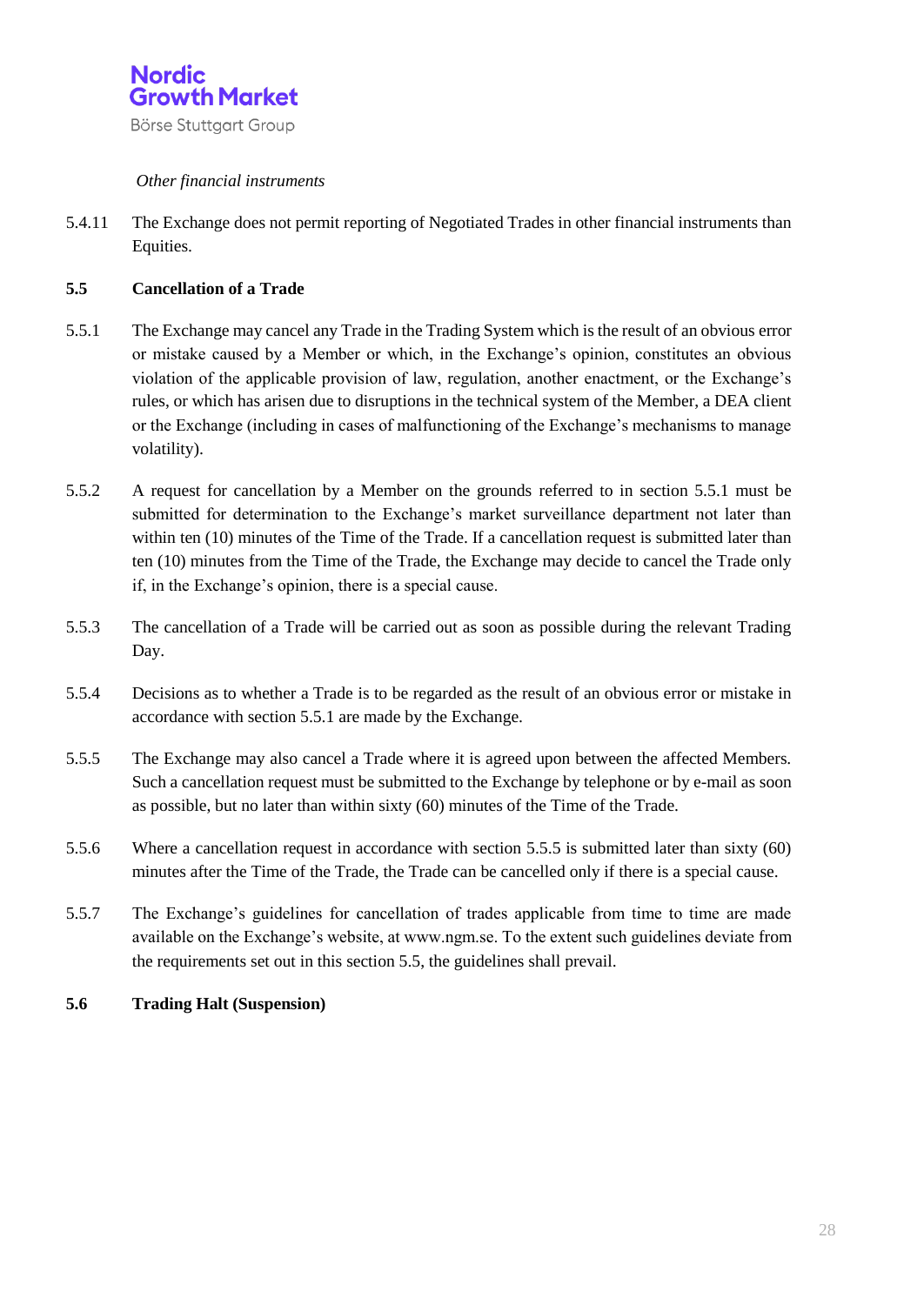

- 5.6.1 The Exchange is entitled to implement a Trading Halt on a regulated market in accordance with Chapter 22 of the SMA. The rules regarding Trading Halt shall however also be applicable on the Exchange's MTF and SME markets. Trading in a financial instrument must immediately be suspended if the market does not have access to information about the financial instrument on equal terms, or does not have sufficient information about the issuer, or if the issuer's position is such that trading could harm the interests of investors, or if the financial instrument does not fulfil the requirements imposed under the Exchange's rules, or if there are other special causes pertaining to the issuer or to the financial instrument.
- 5.6.2 Where a decision has been made to suspend trading pursuant to section 5.6.1, during the period in which the Trading Halt is in effect, a Member may not trade or participate in trading in the financial instrument to which the Trading Halt relates or other financial instrument the pricing of which is materially dependent on the financial instrument to which the Trading Halt relates.
- 5.6.3 In addition to what is set out in section 5.6.1 above, the Exchange may also order a suspension of trading in the Trading System for other reasons, referred to as a technical Trading Halt. A technical Trading Halt may take place, for example, if incorrect information is attributed to the financial instrument or if a technical error affects the pricing of the financial instrument. A technical Trading Halt may relate to a particular financial instrument or a Market Segment.
- 5.6.4 Negotiated Trades in financial instruments which are subject to a Trading Halt in accordance with section 5.6.3 must be reported as soon as technically possible.
- 5.6.5 The Exchange will cancel or reject a placed Order where there is a Trading Halt pursuant to sections 5.6.1 and 5.6.3.
- 5.6.6 The Exchange may decide that trading after a Trading Halt shall be resumed pursuant to new Pre Open followed by a new Call Auction and subsequent Continuous Trading.
- 5.6.7 The Exchange shall where necessary announce a decision to order a Trading Halt or a decision to resume trading following a Trading Halt, as well as the forms thereof.

#### **5.7 Suspended/limited trading due to extraordinary events or technical errors**

- 5.7.1 Upon the occurrence of events or circumstances which, in the opinion of the Exchange, effect the Exchange's ability to maintain well-functioning trading operations or if a technical system fails, giving rise to a risk of serious damage to the Trading System, the Exchange, a Member, a DEA Client or an issuer, the Exchange may take any of the following measures:
	- $\triangleright$  Suspend trading;
	- $\triangleright$  Limit opportunities for trading;
	- $\triangleright$  Change the time for the opening or closing of trading.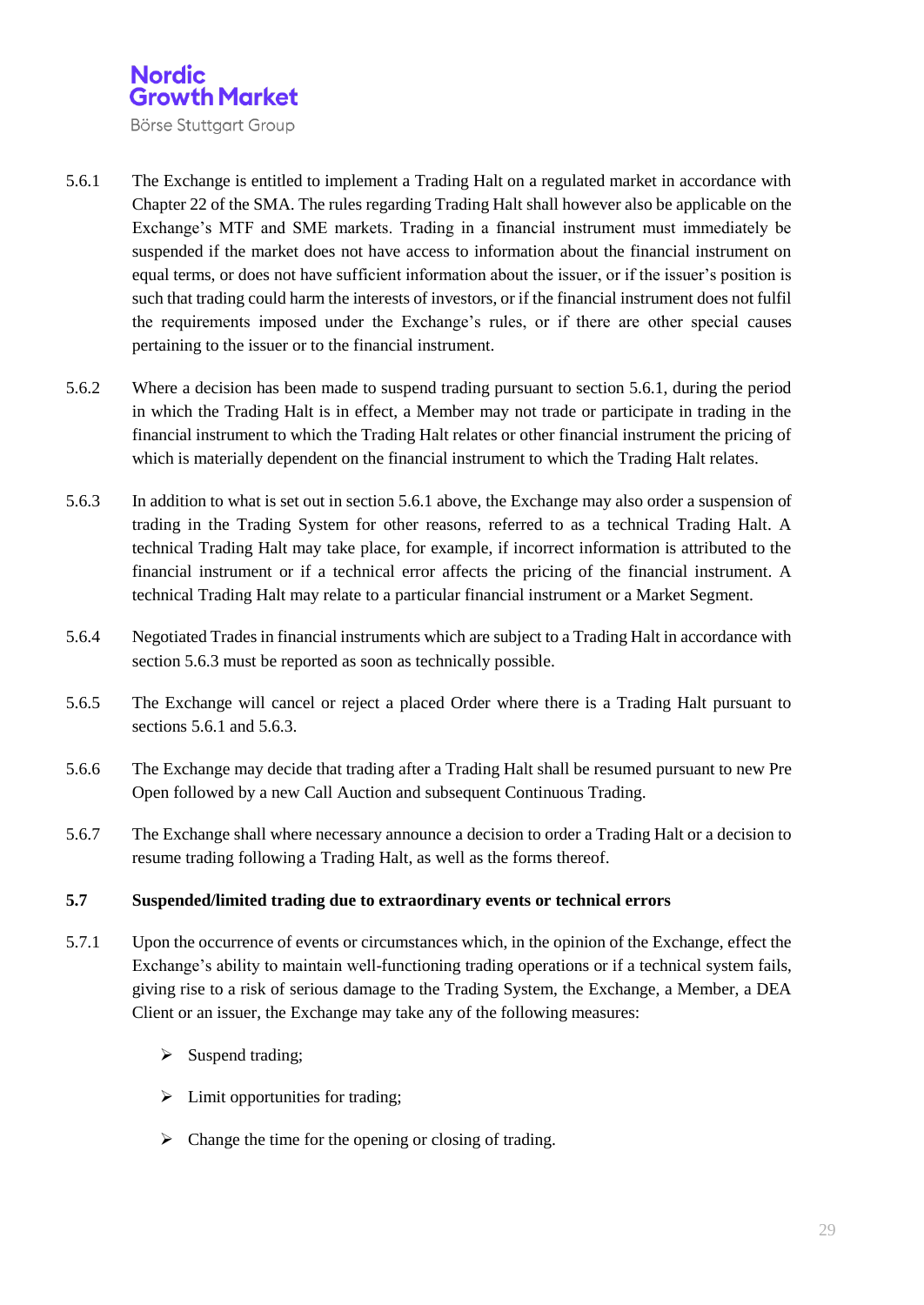

- 5.7.2 The measures stated in section 5.7.1 may be limited to a particular Market Segment, a particular financial instrument, a particular Member, a particular DEA Client or a particular type of connection.
- 5.7.3 A suspension of trading may not continue longer than is unavoidably necessary. The following shall apply as guidelines in cases where a Market Maker or Liquidity Provider is not providing Quotes or Orders in a financial instrument:
	- $\triangleright$  if less than 25 per cent of the market ("market" means the total average market share of Members of the Exchange during the most recent 12-month period) has no contact with the Trading System, trading will not be suspended;
	- $\geq$  if between 25 per cent and 75 per cent of the market has no contact with the Trading System, the Exchange shall in each particular case determine whether trading will continue or be suspended; and
	- $\triangleright$  if more than 75 per cent of the market has no contact with the Trading System, trading will be suspended unless the Exchange determines that well-functioning trading can nonetheless be maintained.
- 5.7.4 Trading will be resumed not later than the time at which Members representing 75 per cent of the market are once again in contact with the Trading System and the Exchange concludes that wellfunctioning trading can be maintained.
- 5.7.5 Where the Exchange has suspended trading, or where the Call Auction has been delayed by more than one (1) hour, the Exchange may extend the period of time for Continuous Trading on the relevant Trading Day.
- 5.7.6 An extension of Continuous Trading may not exceed the length of the period of suspension or delay in the Call Auction. However, an extension in trading hours may not be less than fifteen (15) minutes.
- 5.7.7 A Member shall be notified of any measures referred to in sections 5.7.1, 5.7.4 and 5.7.5 within a reasonable period of time prior to the implementation of the measure, provided that any delay in implementation of the measure does not entail a risk of increased defects/damage. The Member must be notified as soon as possible in the event of a risk of increased defects/damage. Where trading operations have been suspended, the resumption of trading may take place not earlier than ten (10) minutes after the Exchange has announced the lifting of suspension of trading, unless the Exchange has already previously notified the time of resumption of trading.
- 5.7.8 Measures referred to in sections 5.7.1, 5.7.4 or 5.7.5 shall be communicated to Members by means of a Market Notice. Where possible, Members shall inform their customers and DEA Clients.

#### **5.8 Kill functionality**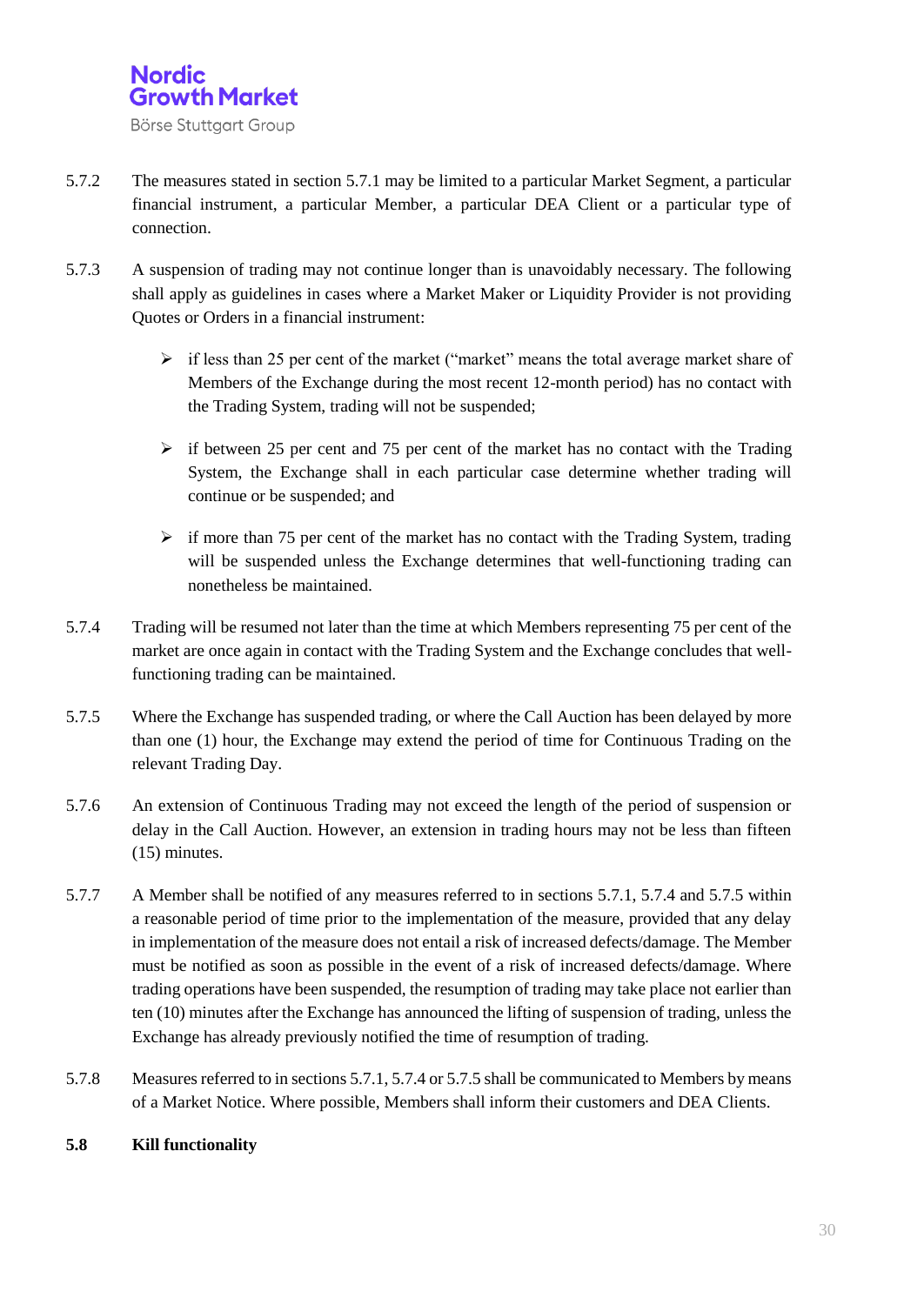

- 5.8.1 The Exchange is entitled to operate a kill functionality to cancel unexecuted orders submitted by a Member or a DEA client under the following circumstances:
	- upon request of the Member, or of the DEA client, where the Member or DEA Client is unable to delete its own Orders;
	- $\triangleright$  where the Order Book contains erroneous duplicated Orders;
	- $\triangleright$  following a suspension initiated by the Exchange or the competent authority;
	- $\triangleright$  following a publication of an intention to withdraw an authorization or license by a competent authority;
- 5.8.2 A request by a Member or DEA client to operate the kill functionality in accordance with what is set out above shall be submitted to the Exchange by an approved trader or by the compliance function of the Member.
- 5.8.3 The Member shall be able to cancel immediately, as an emergency measure, any or all of its unexecuted Orders submitted.

#### **5.9 Acquisition and sale of a company's own shares**

5.9.1 Rules regarding the acquisition and sale of a company's own shares which is not effected pursuant to Chapter 7, section 6 of the SMA, are found in the Exchange's rulebook for issuers. A Member acquiring or divesting a company's own shares on behalf of such a company shall be bound by the relevant provisions in the Exchange's rulebook for issuers.

#### **5.10 Clearing and settlement**

- 5.10.1 The settlement schedule for all Trades shall be in accordance with best practices in the member state of the applicable clearing organisation. The parties to a Negotiated Trade are however entitled to agree upon a deviating settlement schedule.
- 5.10.2 Clearing and settlement of Trades shall take place in a clearing system recognised by the Exchange.
- 5.10.3 The relevant parts of The Swedish Securities Markets Association's rules governing trading in securities and settlement of transactions are applicable to all Trades.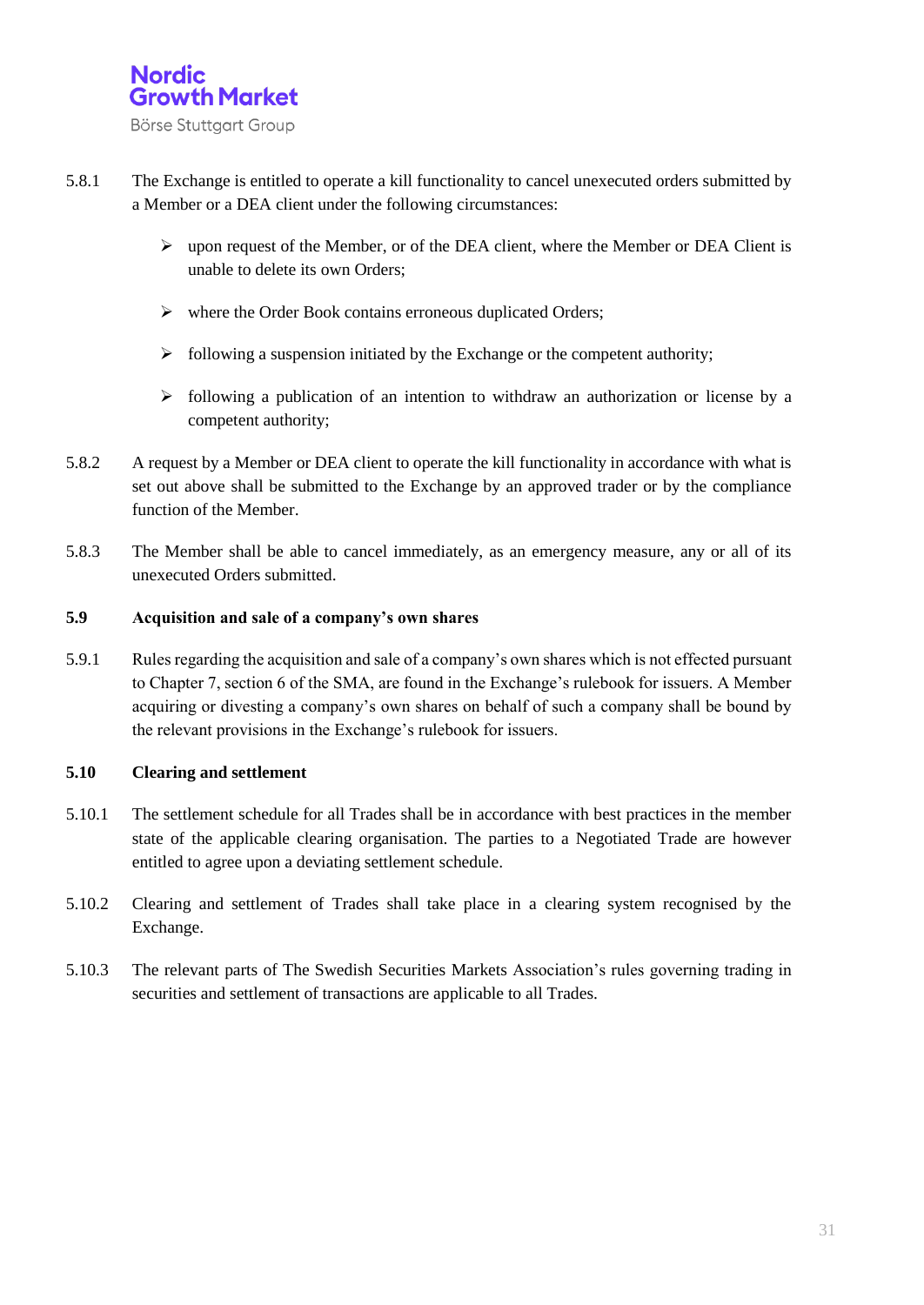Börse Stuttgart Group

## **6 Miscellaneous**

#### **6.1 Fees**

- 6.1.1 The Member shall pay fees to the Exchange for the Exchange's services. The fees shall be those set forth in the fee list in effect from time to time as determined by the Exchange.
- 6.1.2 The Exchange is entitled to change the fees. Members shall be notified of such changes as soon as possible. Any increase in fees shall come into effect not earlier than thirty (30) days following such notice.
- 6.1.3 Any change in the fees must be notified in the manner and within the period of time set forth in section 6.4.2 below.
- 6.1.4 In the event a Member fails to pay a fee in accordance with the applicable fee list, the Exchange may order termination of the membership, whereupon the Member shall no longer be entitled to trade on the Exchange.

#### **6.2 Limitations of liability**

- 6.2.1 The Exchange or Members shall under no circumstances be liable for any defects which have arisen due to events beyond their control (force majeure), such as war, lightning strikes, labour disputes, fire, electricity outages, changes in public authority regulations, etc., as well as data communication outages or loss of information or data.
- 6.2.2 In the event the Exchange is prevented, in whole or in part, from performing measures due to circumstances set forth in section 6.2.1, such performance may be postponed until such time as the impediment has ceased, where possible. In the event the Exchange is prevented from making or receiving payment as a consequence of such circumstances, the Exchange shall not be liable for penalty interest on arrears.

#### **6.3 Liability**

- 6.3.1 A Member shall be liable for all events due to measures taken via the Member's connection to the Trading System, irrespective of whether or not such measure is taken by an authorized representative of the Member.
- 6.3.2 Neither the Exchange nor Members shall be liable for any damage arising from delays or other deficiencies which have arisen as a consequence of events set forth in section 6.2.1.
- 6.3.3 The Exchange is not liable for any damage (whether direct or indirect) as a consequence of a decision of the Exchange in accordance with these member rules. In addition, the Exchange shall under no circumstances be liable for any loss of profit or income or other indirect damage or consequential damage.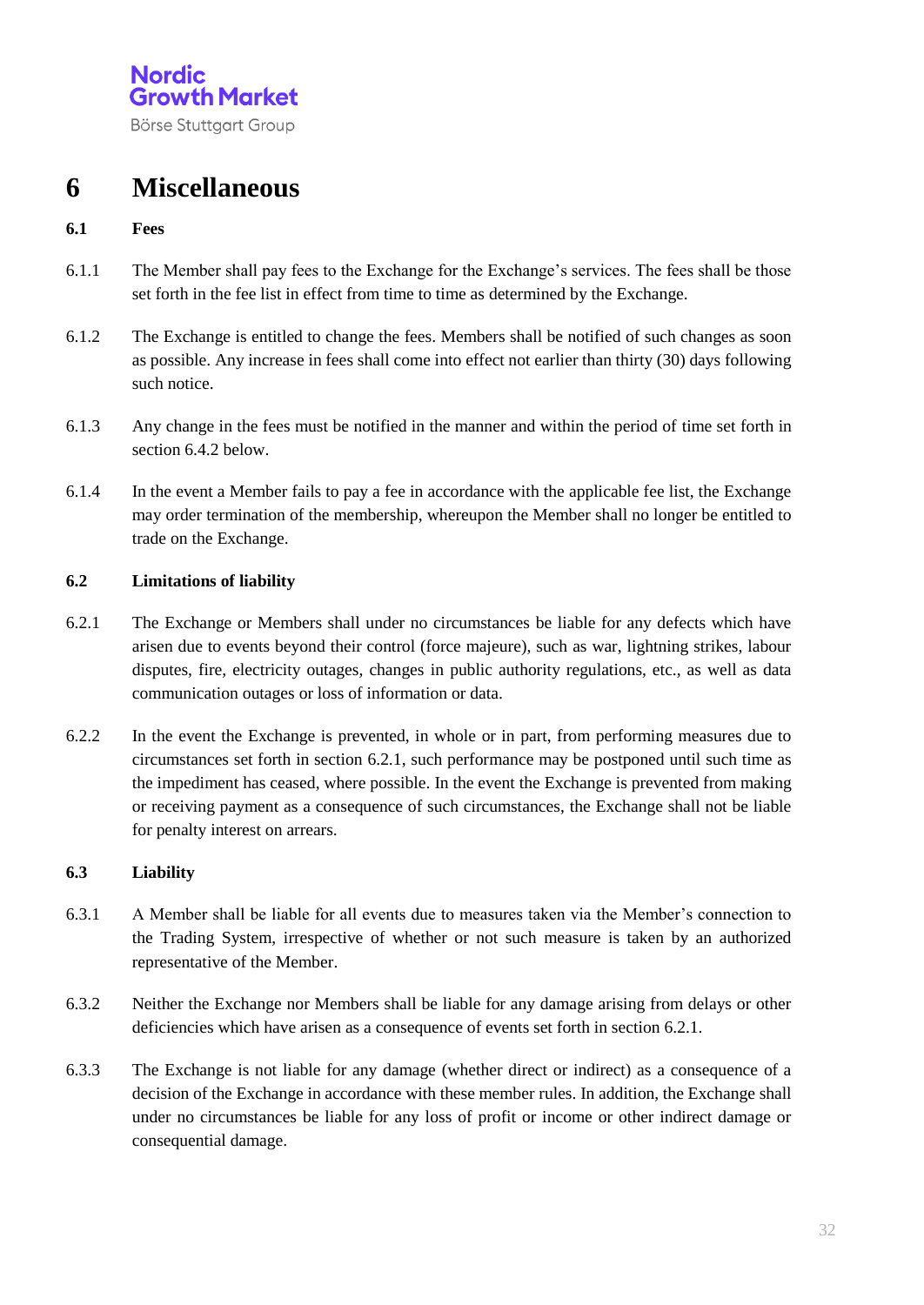

- 6.3.4 The Exchange does not warrant that the Trading System or other associated technical systems are free of defects or disruptions. The Exchange's liability vis-à-vis Members for defects and disruptions in the Trading System is to take reasonable measures to remedy defects or disruptions which have arisen.
- 6.3.5 The Exchange is not liable for damage which has arisen as a consequence of or in conjunction with the dissemination of public or non-public information. The Exchange is not obliged to notify or correct errors in public or non-public information unless, in the opinion of the Exchange, such notification or correction is reasonable and may be deemed to be of substantial importance to a Member.
- 6.3.6 The limitations of liability set forth in this section shall not apply in the event of gross negligence, fraud, or wilful neglect by either party.

#### **6.4 Amendments to NGM's member rules**

- 6.4.1 The Exchange reserves the right to make amendments or supplements to these member rules without the prior approval of Members. Members shall be bound by these member rules applicable from time to time. The Exchange must notify proposed amendments or supplements to the Swedish Securities Markets Association which, within ten (10) weekdays following such notification, shall be entitled to demand consultation on the amendment or supplement.
- 6.4.2 Unless otherwise stated, amendments and supplements to these member rules shall apply to Members thirty (30) days after the Exchange has notified the contact person specified by the Member in accordance with section 3.4.8 of the amendments or supplements.
- 6.4.3 Where amendments or supplements are required by legislation, regulations, a decision of a court, or a decision by other public authorities, or where the foregoing consultation is patently unnecessary, or where special cause exists in light of the market conditions, the Exchange may order that amendments or supplements enter into force at an earlier time, or that they come into force immediately without previous consultation. In such cases, the Swedish Securities Markets Association must be notified of the amendments or supplements.

#### **6.5 Right to use the Trading System**

- 6.5.1 The Exchange grants to each Member a non-exclusive and non-transferable right of use by virtue of an electronic connection to connect to the Trading System for the purpose of affording Members and DEA Clients access to the functions of the Trading System. No other right shall be granted or transferred.
- 6.5.2 Each Member shall, in its own time and at its own expense, develop and maintain necessary technical solutions and procedures concerning electronic communications with the Trading System. Such solutions must be in accordance with the Exchange's instructions and communication protocols in force from time to time.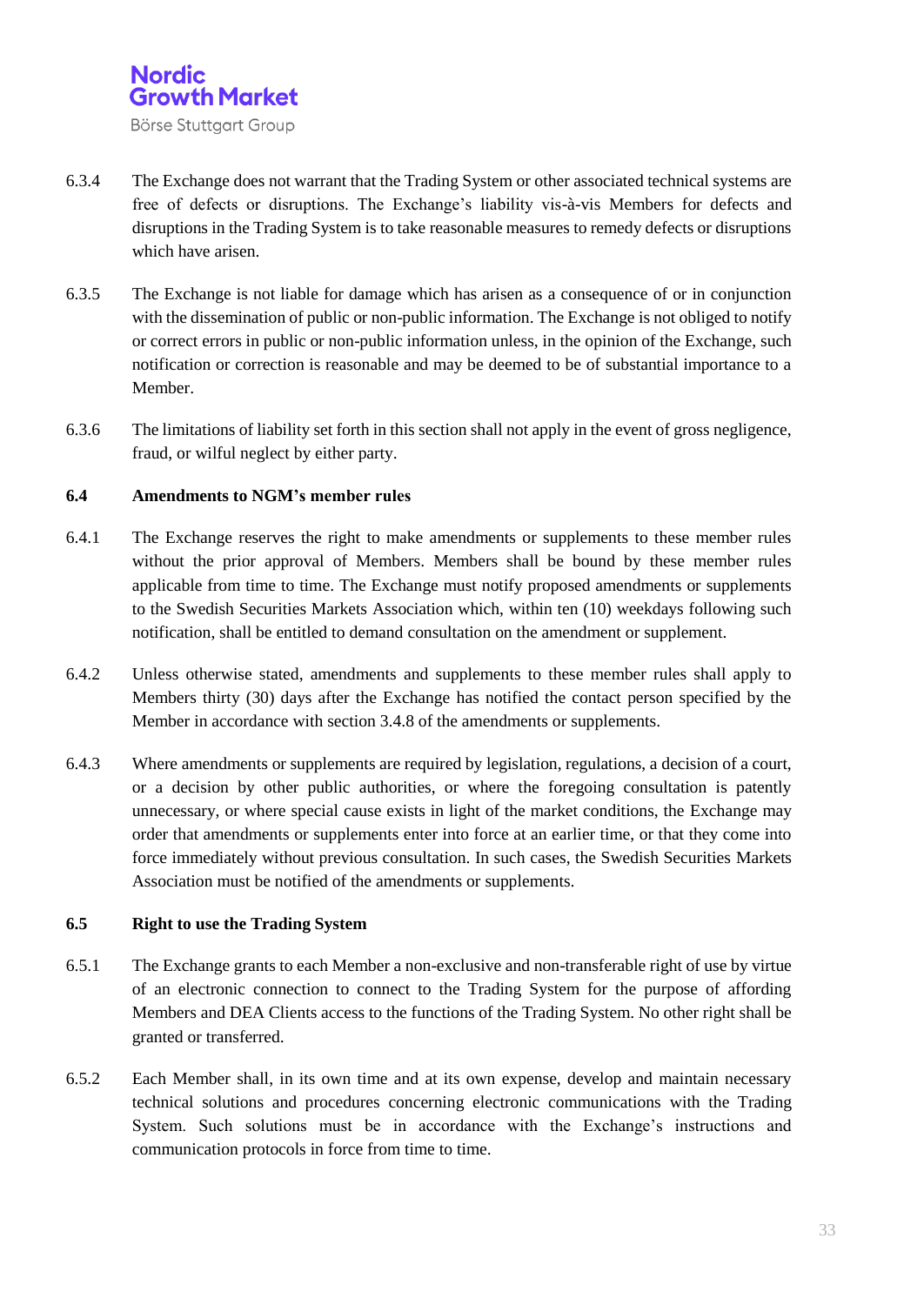

6.5.3 Members may not afford any third party access to the functions of the Trading System or, without the Exchange's written approval, make any changes to, tamper with, or copy the Trading System's software or functions.

#### **6.6 Intellectual property rights**

- 6.6.1 The Trading System consists of software and communication protocols developed by the Exchange. Copyright and all other intellectual property rights to the Exchange's software, communication protocols, member rules, documentation, indices, classifications, publications, market information, statistics, and all other documents produced by the Exchange, and any amendments or modifications thereto, vest in and shall continue to vest in, the Exchange.
- 6.6.2 The Exchange shall be entitled to use all information entered by a Member in the Trading System. The Exchange shall be exclusively entitled to all information relating to the Trading System, including an exclusive right to issue, publish, disseminate, and copy such information. The Exchange shall be entitled to disseminate this information to the general public.
- 6.6.3 A Member may not use the Exchange's trademarks, logos, or other intellectual property rights owned by the Exchange pursuant to section 6.6.1 above without the Exchange's written consent.
- 6.6.4 The Exchange undertakes to maintain necessary intellectual property rights to the Trading System and the functions of the system which Members are entitled to use pursuant to these member rules. In the event a claim is brought against a Member by any third party on the grounds that the Member has infringed the third party's intellectual property rights as a consequence of its use of the Trading System, or where the Member otherwise becomes aware that rights vested in the Exchange are being challenged, the Member shall be required without delay to notify the Exchange thereof. Any claim by a third party against the Member for infringement of intellectual property rights shall be handled by the Exchange at the Exchange's expense and the Member shall not be entitled to take part in negotiations or litigation unless so requested by the Exchange. In the event such request is made, the Member shall be obliged to assist the Exchange. Where it is held, by means of a final and binding judgment, that infringement has taken place, the Exchange will attempt to provide the equivalent functionality without causing an infringement. Where this is not possible, the Exchange shall be entitled to modify the Trading System in such a way that it no longer creates an infringement. Any Member that cannot reasonably accept such modification shall be entitled to terminate its Exchange membership.
- 6.6.5 The Exchange shall not be liable vis-à-vis the Member in respect of claims for infringement based on the use of the Trading System together with another system or product which is not part of the Trading System nor provided by the Exchange.
- 6.6.6 In the absence of intent or gross negligence, the Exchange's liability vis-à-vis a Member for claims for infringement is limited to the provisions of this section 6.6. A Member may not bring any other claims against the Exchange as a consequence thereof.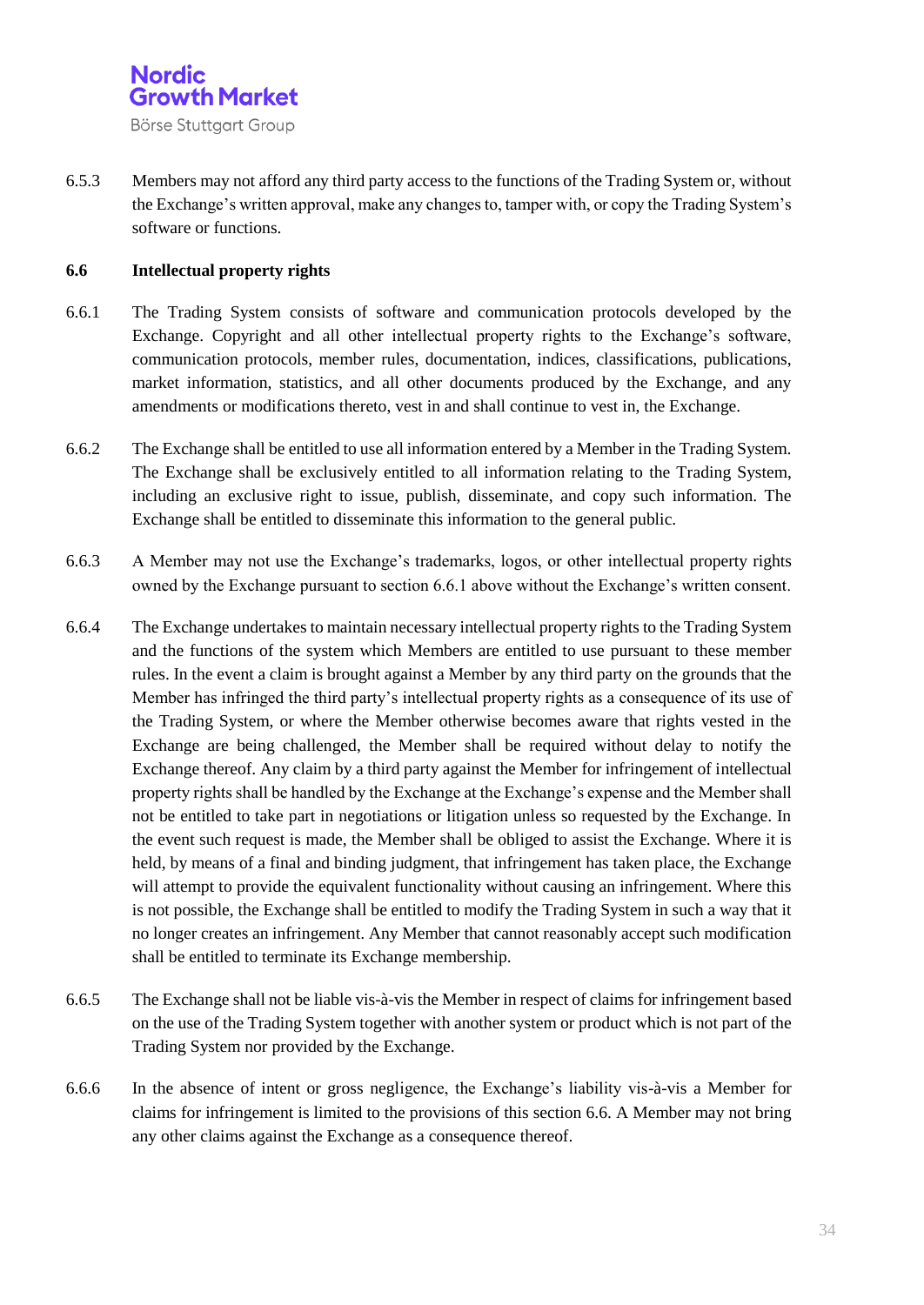

#### **6.7 Termination of membership, etc.**

- 6.7.1 Membership must be terminated in writing. The notice period is thirty (30) days.
- 6.7.2 The Exchange may terminate a Member's membership immediately where the Member no longer fulfils the requirements applicable pursuant to these rules or as determined by the Exchange's disciplinary committee.
- 6.7.3 The Exchange may also terminate membership immediately where a Member suspends payments, applies for a company reorganisation, commences bankruptcy proceedings, or otherwise indicates insolvency or a risk of insolvency.
- 6.7.4 The Exchange may order that a Member be suspended from the Trading System if the Exchange suspects that the Member is no longer suitable, such as where the Member is suspended from other marketplaces or may otherwise be deemed unsuitable, is breaching capacity limits or to contributes to disorderly trading.
- 6.7.5 A Member may be liable for sanctions in accordance with section 6.10.2 after termination of membership where the violation occurred during the period of membership and the violation was notified to the disciplinary committee within one year of the occurrence of the violation.
- 6.7.6 Members shall be bound by the trading commitments which were made prior to termination of their membership.

#### **6.8 Confidentiality by Members**

- 6.8.1 No Member may disclose information to any third party which is not in the public domain or which is only available to Members of the Exchange.
- 6.8.2 Members shall ensure that their employees and contractors are bound by and observe confidentiality as regards confidential information which they have received regarding the Exchange or its customers. The duty of confidentiality shall apply notwithstanding the termination of the employment relationship or the completion of the service.
- 6.8.3 The above confidentiality provisions shall continue to apply after the termination of membership.

#### **6.9 Protection of personal data**

6.9.1 The terms "controller", "data subject", "personal data", "processor" and other terms relating to the processing of personal data used but not defined herein shall have the meaning assigned to them in the EU Data Protection Laws.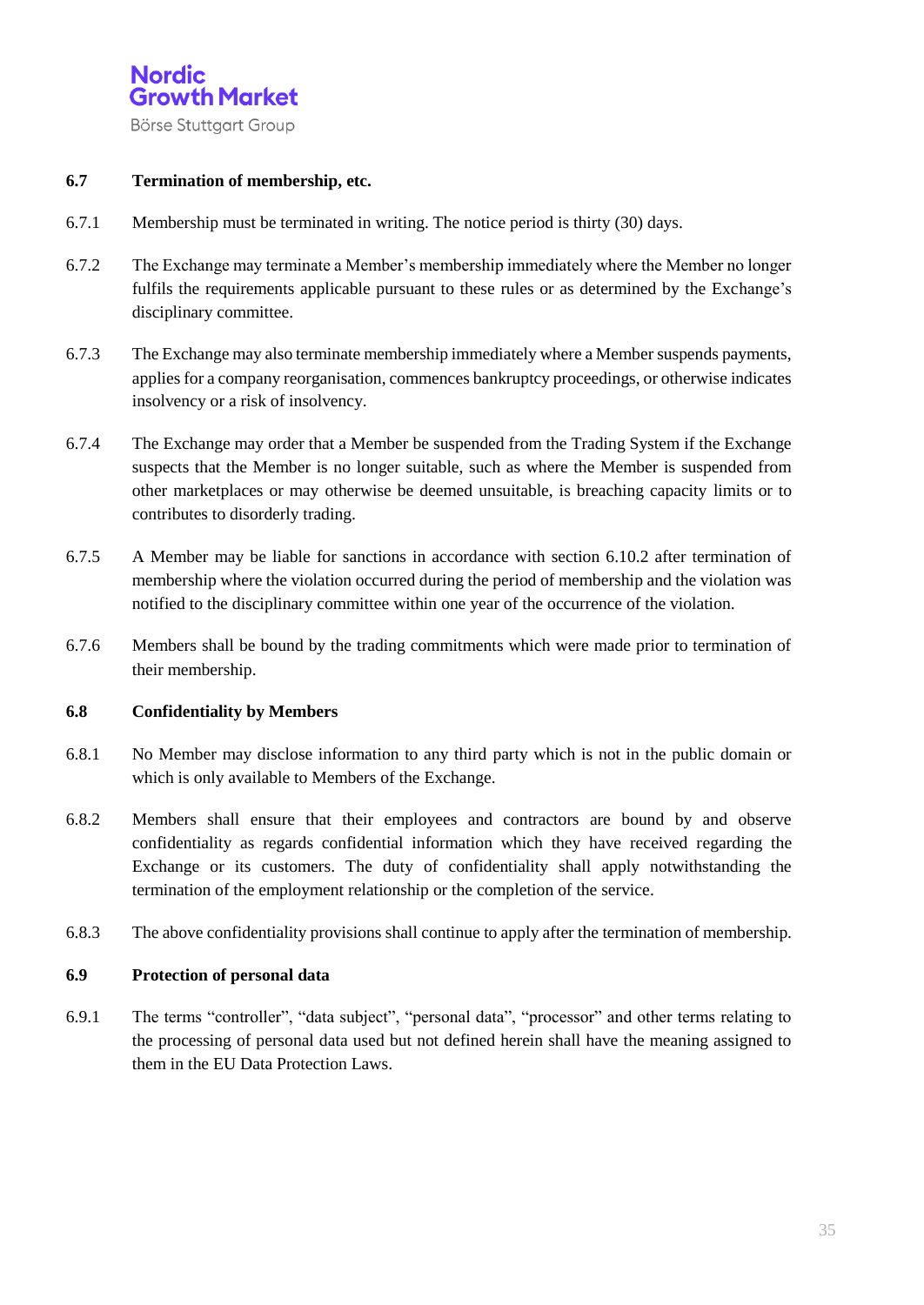

- 6.9.2 The Exchange will as a result of the Member´s use of the Trading System receive personal data from the Member (see not least e.g. section 5.2.2). Such personal data may relate to employees, clients of the Member as well as other physical persons. The Member shall not make available personal data to the Exchange for processing unless the Member has ascertained that it meets all requirements and has taken all necessary measures pursuant to EU Data Protection Laws and other applicable laws as pertaining to such processing. The Exchange and Member, respectively, undertake to co-operate as required to secure that the Member and the Exchange respectively are able to fulfil the requirements upon them under EU Data Protection Laws and other applicable laws in relation to processing of personal data occurring as a result of the parties dealings.
- 6.9.3 The Member shall, upon request, to the Exchange provide the information reasonably required by the Exchange to demonstrate the Member´s and the Exchange's respective compliance with EU Data Protection Laws and other applicable laws.
- 6.9.4 The Member hereby appoints the Exchange as its processor and instructs the Exchange to process any and all personal data submitted by the Member into the Trading System or generated therein as a result of the Member´s utilisation of the Trading System. The specific circumstances of the processing of personal data on behalf of the Member, such as the subject-matter and duration of the processing, the nature and purpose of the processing, the type of personal data and categories of data subjects, are set out in Annex II.
- 6.9.5 The provisions in Annex II (hereinafter herein referred to as the "Data Processor Agreement" or "DPA") aim to fulfil the requirement of a written agreement between the Member as controller and the Exchange as processor pertaining to the processing set out in section 6.9.4 above.
- 6.9.6 The Member acknowledges and accepts that any activities by the Exchange or its contractors to assist the Member in ensuring compliance pertaining to processing of personal data shall be at the Member's expense and compensated on time and material basis according to from the time to time by the Exchange published prices here for unless the Member can demonstrate that the activities undertaken by the Exchange and its contractors where necessary to deal with a complaint, request or order culpably caused by the Exchange.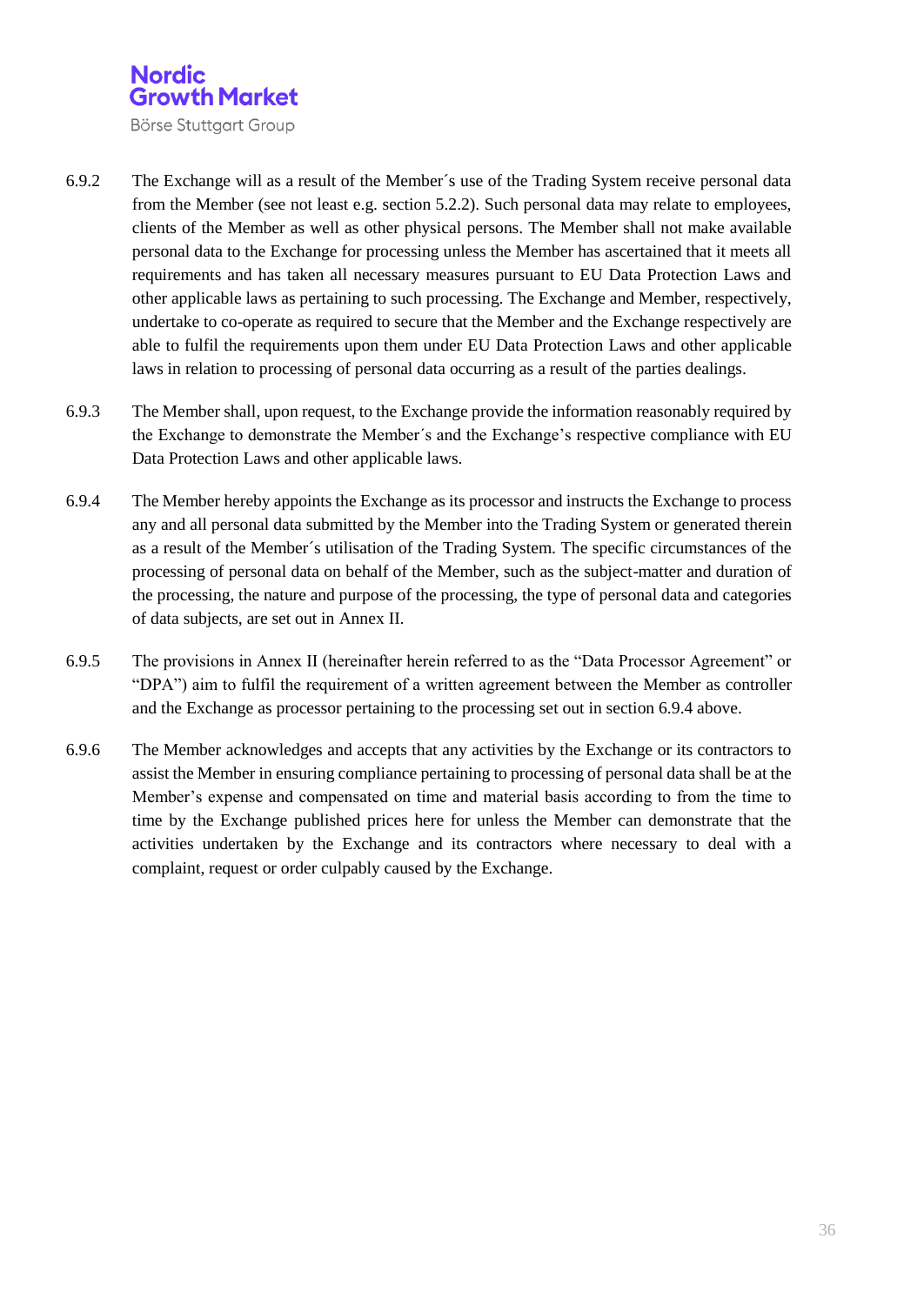Börse Stuttgart Group

6.9.7 The Member hereby acknowledges that in addition to, and notwithstanding, the in section 6.9.4 to 6.9.6 above set out, the Exchange shall as a controller store and otherwise process the personal data submitted by the Member into the Trading System, or generated therein, as required for the Exchange to fulfil its obligations in law towards to the Swedish Financial Supervisory Authority, ESMA and to any other third party in accordance with legislation, regulations, and generally accepted practices in the securities market. For example, the Exchange is required to keep records of each order submitted into the Trading System at the disposal of the Swedish Financial Supervisory Authority and ESMA. The Member shall inform the data subjects of the fact that the Exchange is a recipient of the data subject´s personal data. Furthermore, should the Exchange at any time be required to inform any data subject about the Exchange´s processing pursuant to this section 6.9.7 the Member undertakes to, without cost for the Exchange, provide the information to the data subject made available by the Exchange to the Member.

#### **6.10 Sanctions**

- 6.10.1 In the event of any breach of these member rules by a Member, the Exchange may order that the Member be suspended from the Trading System for a fixed period of time and deprive the Member of the right to participate in trading.
- 6.10.2 Where a Member fails to comply with any law, regulation, generally accepted practices on the securities market, or these member rules, the Exchange's disciplinary committee may, if the violation is serious, order termination of the membership. Where the disciplinary committee deems that the violation is not sufficiently serious to warrant termination of membership, the disciplinary committee may order the Member to pay a special fee to the Exchange of a minimum of one hundred thousand kronor (SEK 100,000) and a maximum of ten million kronor (SEK 10,000,000). In determining the amount of the special fee, the nature of the violation and other significant circumstances shall be taken into account. Where the disciplinary committee deems that the violation does not warrant the imposition of a special fee, the disciplinary committee may instead issue a warning to the Member.
- 6.10.3 Where a registered trader is held liable for a violation of a rule or otherwise appears to be unsuitable as a trader, the Exchange's disciplinary committee may order that the trader be deregistered and not permitted to participate in trading thereafter. Where the violation is minor or excusable, the disciplinary committee may issue a warning or refrain entirely from issuing any penalty. The disciplinary committee may also order that the trader be suspended from trading for a fixed period of time up to, but not exceeding, six (6) months. The Member and the trader shall be afforded the opportunity to be heard in respect of any matter concerning the trader being deregistered.
- 6.10.4 If special cause exists, the Exchange may order that a trader be suspended pending a decision of the disciplinary committee. Where possible, a decision to suspend a trader must be made in consultation with the Member.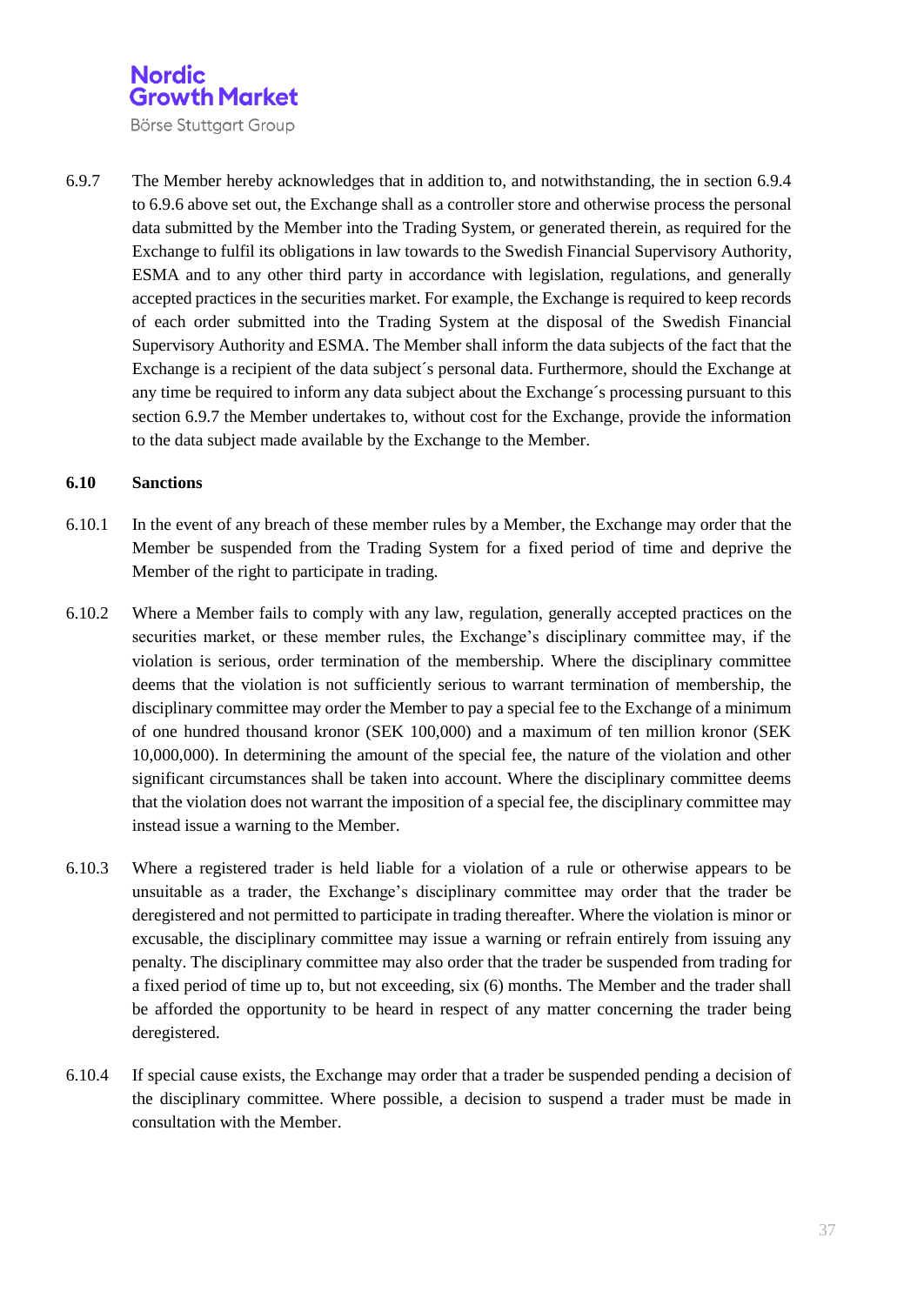

6.10.5 If a DEA Client fails to comply with law, regulation, generally accepted practices on the securities market or these member rules, the Member shall be liable for the sanctions set out above. For the avoidance of doubt, the Member shall also be liable in the same manner in the event of a client's sub-delegation of DEA.

#### **6.11 Governing law and disputes**

- 6.11.1 These member rules shall be governed by and construed in accordance with the substantive law of Sweden, without giving effect to any choice-of-law rules that may require the applicable of the law of another jurisdiction. Disputes between a Member and the Exchange arising from these member rules shall be conclusively settled by arbitration pursuant to the Rules of the Arbitration Institute of the Stockholm Chamber of Commerce. The arbitration tribunal shall be composed of three arbitrators. The arbitration proceedings shall take place in Stockholm, Sweden.
- 6.11.2 All Orders and Trades are governed by Swedish Law. Disputes between two Members regarding trading on the Exchange shall be settled by Swedish courts, Stockholm District Court (Sw. *Stockholms tingsrätt*) being the court of first instance.

#### **6.12 Spotlight Stock Market**

- 6.12.1 The Exchange provides its Trading System to ATS Finans AB, the market operator of Spotlight Stock Market, as a service. Consequently, all trading in financial instruments listed on Spotlight Stock Market takes place in NGM's Trading System. Furthermore, trading on Spotlight Stock Market requires membership with NGM as well as ATS. A Member wanting to participate in trading on Spotlight Stock Market shall complete the additional membership application process as required by ATS from time to time. For the avoidance of doubt, any member of ATS wanting to participate in trading on Spotlight Stock Market, is required to also be a member of NGM in accordance with these member rules.
- 6.12.2 All Members of the Exchange trading in financial instruments listed on Spotlight Stock Market, shall, in addition to complying with the provisions set out in these member rules, also comply with these member rules as amended through Annex III.
- 6.12.3 A Member trading in a financial instrument listed on Spotlight Stock Market shall be deemed to have accepted the provisions in these member rules as amended through Annex III, and shall be bound by the provisions in relation to ATS.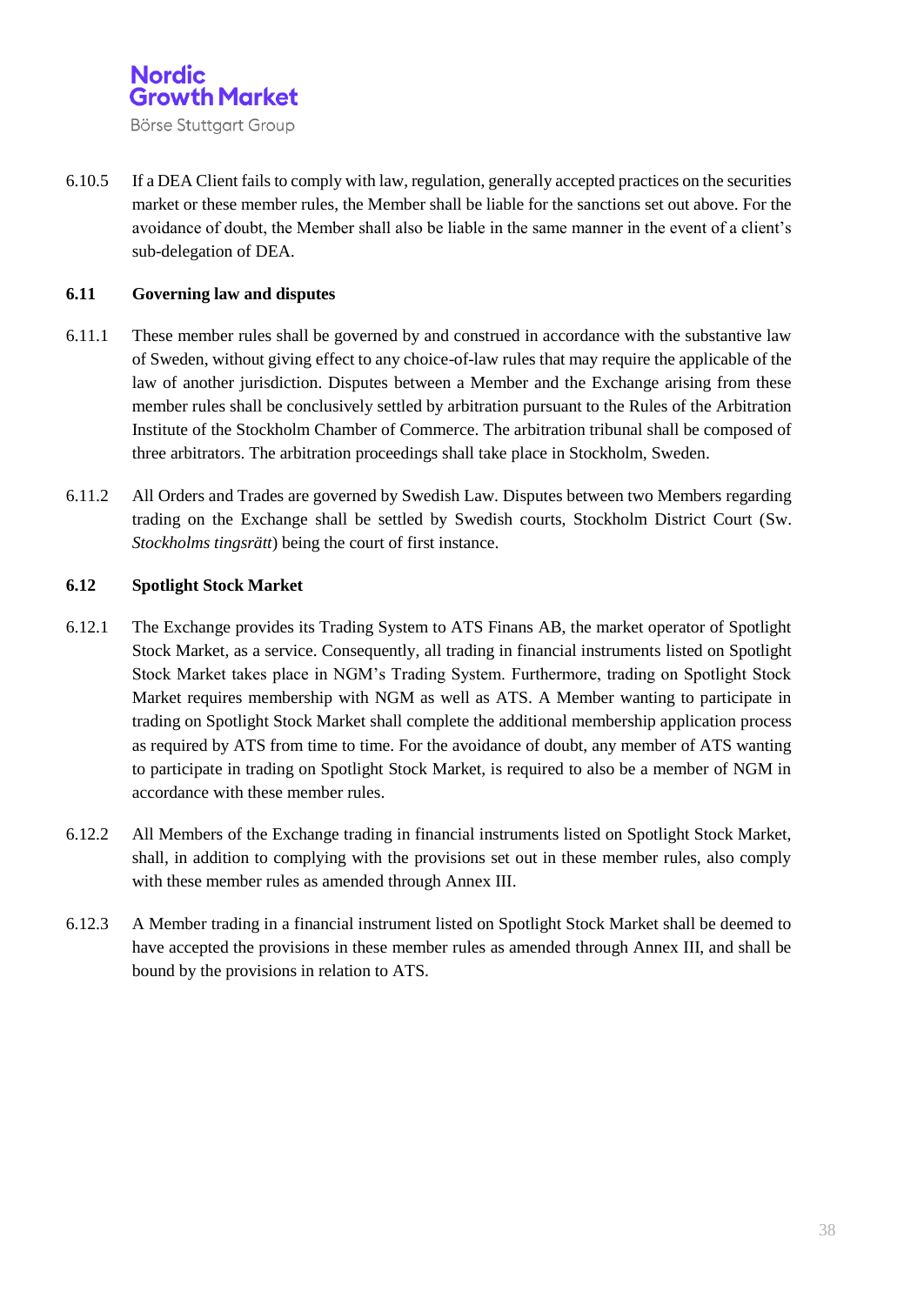

## **Annex I**

#### **Block Trades thresholds for shares and depositary receipts**

| Average daily turnover | ADT <           | 50,000          | 100,000         | 500,000         | Continued   |
|------------------------|-----------------|-----------------|-----------------|-----------------|-------------|
| (ADT) in EUR           | 50,000          | $\le$ ADT $\le$ | $\le$ ADT $\le$ | $\le$ ADT $\le$ |             |
|                        |                 |                 |                 |                 |             |
|                        |                 | 100,000         | 500,000         | 1,000,000       |             |
| Minimum size of order  | 15,000          | 30,000          | 60,000          | 100,000         | Continued.  |
| qualifying as large in |                 |                 |                 |                 |             |
| scale compared with    |                 |                 |                 |                 |             |
| normal market size in  |                 |                 |                 |                 |             |
| <b>EUR</b>             |                 |                 |                 |                 |             |
|                        |                 |                 |                 |                 |             |
|                        |                 |                 |                 |                 |             |
| Average daily turnover | 1,000,000       | 5,000,000       | 25,000,000      | 50,000,000      | $ADT \geq$  |
| (ADT) in EUR           | $\le$ ADT $\le$ | $\le$ ADT $\le$ | $\le$ ADT $\le$ | $\le$ ADT $\le$ | 100,000,000 |
|                        | 5,000,000       | 25,000,000      | 50,000,000      | 100,000,000     |             |
| Minimum size of order  |                 | 300,000         | 400,000         |                 |             |
|                        | 200,000         |                 |                 | 500,000         | 650,000     |
| qualifying as large in |                 |                 |                 |                 |             |
| scale compared with    |                 |                 |                 |                 |             |
| normal market size in  |                 |                 |                 |                 |             |
| <b>EUR</b>             |                 |                 |                 |                 |             |
|                        |                 |                 |                 |                 |             |

#### **Block Trade thresholds for ETFs**

Where the order is equal to or larger than EUR 1,000,000, it shall constitute a Block Trade.

#### **Block Trade thresholds for certificates and other similar financial instruments**

| Average daily turnover (ADT) in EUR                 | ADT < 50000 | $ADT \ge 50000$ |
|-----------------------------------------------------|-------------|-----------------|
|                                                     |             |                 |
| Minimum size of orders qualifying as $\vert$ 15 000 |             | 30 000          |
| large in scale compared with normal                 |             |                 |
| market size in EUR                                  |             |                 |
|                                                     |             |                 |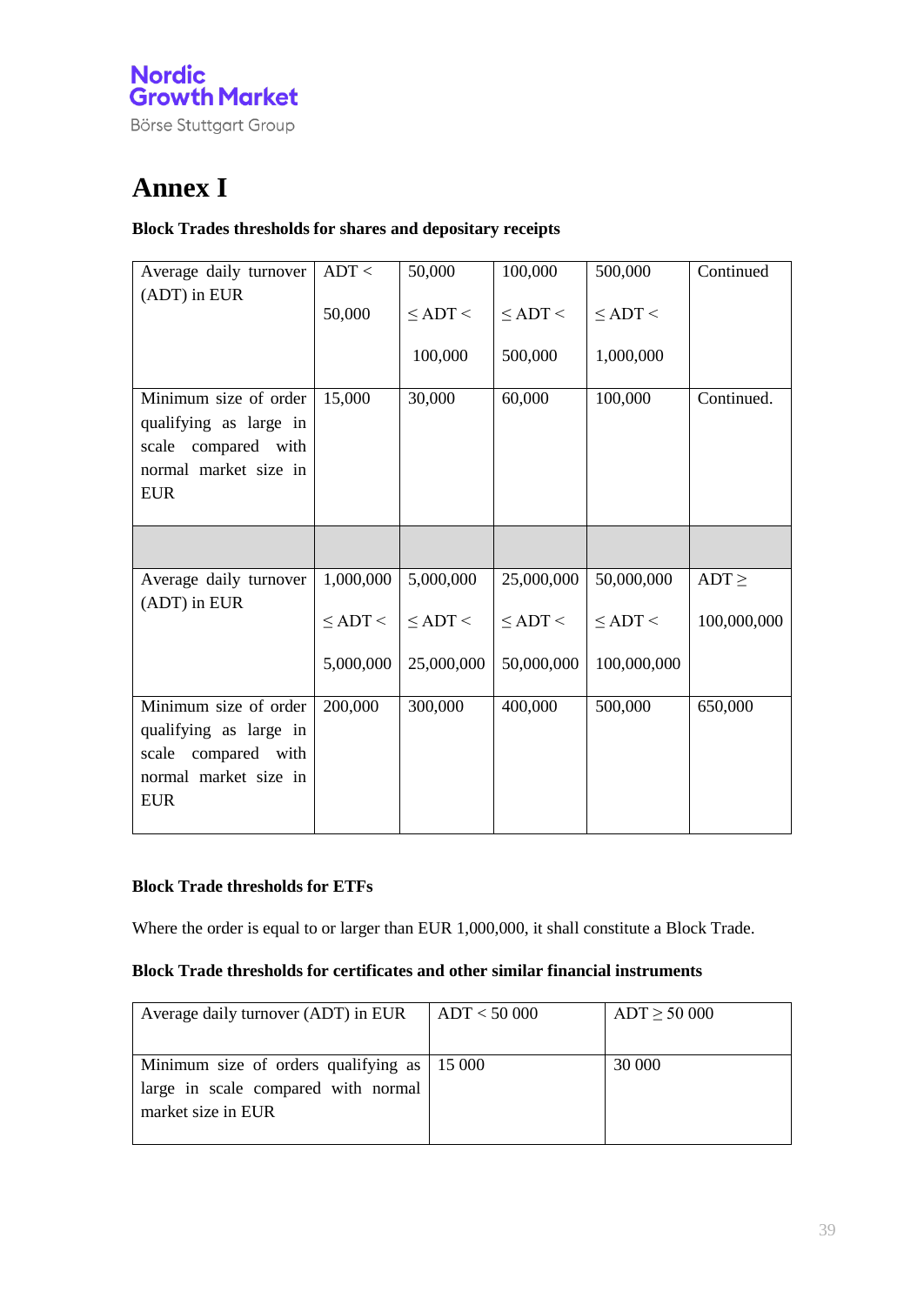Börse Stuttgart Group

## **Annex II**

#### **Data Processor Agreement**

- A) The Exchange as a processor undertakes to process the personal data only on documented instructions from the Member unless required to do so by EU or Swedish law and see to that any natural person acting under the authority of the Exchange who has access to personal data processed on behalf of the Member does not process such data except on, and according to, the instructions from the Member. The Member declares that this Data Processor Agreement along with the Member's use and configuration of features in the Trading System amounts to an exhaustive description of all instructions to the Exchange as regards the Exchange's processing of personal data on behalf of the Member as a result of its use of the Trading System. The Member may provide further instructions to the Exchange if required due to applicable law; such instructions to be handled through written notice to the Exchange (for the attention of the Legal Department). The Exchange is entitled to refuse any requests, instructions or claims provided directly by an end user of the Trading System or any other data subject unless that data subject under the applicable law is entitled to exercise a right granted under this DPA directly vis-à-vis the Exchange or a contractor of the Exchange, in which case the data subject shall be entitled to do so.
- B) The Exchange as a processor undertakes to ensure that persons authorized to process the personal data have committed themselves to confidentiality or are under an appropriate statutory obligation of confidentiality.
- C) The Exchange as a processor undertakes to take the measures required to implement appropriate technical and organizational measures to ensure a level of security appropriate to the risk, taking into account the state of the art, the costs of implementation and the nature, scope, context and purposes of processing as well as the risk of varying likelihood and severity for the rights and freedoms of natural persons. The Exchange and the Member have agreed to implement the technical and organizational measures described under "Technical and organizational measures" of this DPA, which both parties hereby agree to be adequate and suitable for the data processing activities subject to this DPA. The Exchange shall have the right to implement adequate alternative measures to those set forth under "Technical and organizational measures", as long as the security level of the measures is maintained. The technical and organizational measures are subject to technical progress and development and the Exchange may update those measures as required to meet industry standards for similar services from time to time.
- D) The Parties hereby agree upon the engagement of subcontractors by the Exchange for all, or certain, of the Exchange's data processing operations hereunder. Upon the Member's request, the Exchange shall without unreasonable delay provide a list of subcontractors commissioned by the Exchange and the location of such subcontractors. Removal or addition of new subcontractors shall be subject to the following process: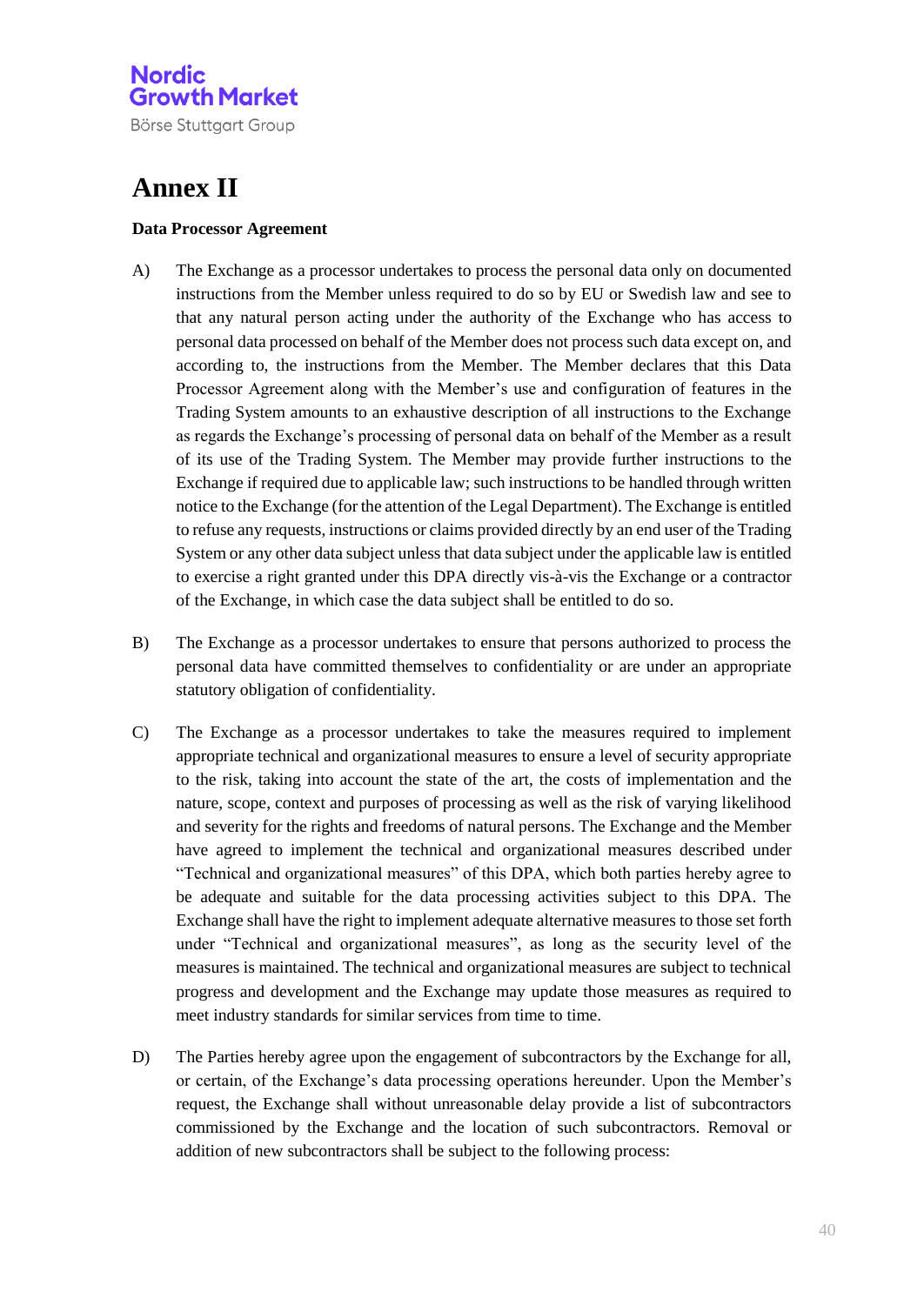

- (i) the Exchange as a processor undertakes to notify the Member with at least seven (7) days prior notice before authorizing any new subcontractor to access or process the personal data processed on its behalf either by sending a notice to the Member's registered contact person or by notifying the Member about changes on a website that lists all current subcontractors which also shall be deemed processors hereunder,
- (ii) if the Member does not raise reasonable objections in writing within this seven (7) days period, this shall be deemed as approval and agreement on the new subcontractor by the Member, provided that the Exchange has informed the Member in the notification about this consequence,
- (iii) the Member has the right to object to the addition or replacement of a subcontractor, provided the Member has reasonable cause, e.g. that a replacement subcontractor is unlikely to meet requirements in this DPA and/or EU Data Protection Laws or that the Member has previously had significant problems or dissatisfaction with such supplier,
- (iv) the Exchange shall be entitled to perform emergency replacements of subcontractors and in such case the Exchange shall inform the Member of the emergency replacement without undue delay and the approval process as described in (i) to (iii) above shall apply mutatis mutandis after the Member's receipt of the notification, and
- (v) In case this DPA or any other data protection agreement entered into in relation to this DPA (such as EU Standard Contractual Clauses) provides rights to the Member vis-à-vis a contractor to the Exchange, the Member shall exercise these rights via the Exchange in the Member's own name. The Member hereby entitles the Exchange in such circumstances to act on the Member's behalf vis-à-vis such contractor.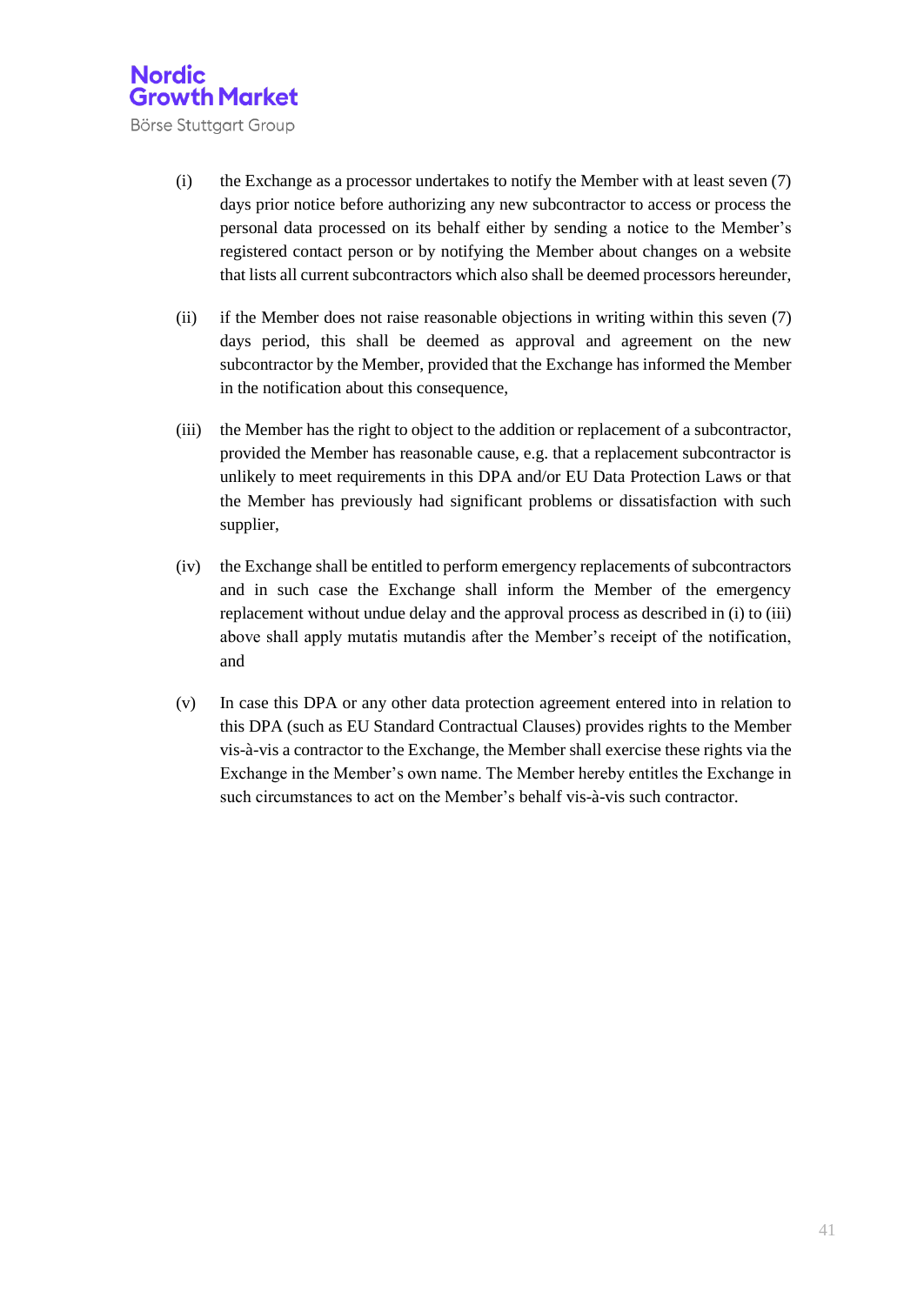- E) A party shall notify the other party without undue delay about complaints or requests from users or any other data subjects whose personal data is processed under this DPA (e.g. regarding the rectification, erasure and restrictions of processing of personal data). The Exchange shall, at its sole discretion, either (i) provide the Member with the ability to rectify, erase or restrict the processing of the personal data processed on its behalf via the functionalities of the Trading System, or (ii) rectify, erase or restrict the processing of the personal data processed on the Member´s behalf as agreed with the Member from time to time. If either requires the Member's support, it shall provide all necessary support. The Member accepts and acknowledges that any rectification, erasure, restriction of data or other action to respond to requests for exercising data subject's rights may affect which data and results that the Member can be provided with and the Member hereby waives any and all rights or remedies in relation to the Exchange, and thus releases the Exchange from any and all liability, due to such consequences from the Member's rectification, erasure, restriction of data or other actions to respond to requests for exercising data subject's rights. The Exchange hereby declares that in addition to the said alternatives (i and ii) in this section E it shall also assist the Member in other manner to fulfil the Exchange´s obligation in law, taking into account the nature of the processing, to assist by appropriate technical and organizational measures, insofar as this is possible, for the fulfilment of the Member´s obligation as controller to respond to requests for exercising the data subject's rights. The Member acknowledges that should the Member require any such additional assistance; such requests for assistance shall be provided through a written notice to the Exchange (for the attention of the Legal Department).
- F) The Exchange shall assist the Member pertaining to security of processing, notification of a personal data breach to applicable supervisory authorities and data subjects and any data protection impact assessment deemed necessary. Each party shall in relation to the other provide reasonable (i) cooperation in the investigation of such events, (ii) provide reasonable support in assisting a party to fulfil its security breach notification obligation under applicable law and (iii) initiate reasonable remedy measures. Furthermore, each party shall notify the other party without undue delay upon becoming aware of (i) violations against EU Data Protection Laws or other laws pertaining to the processing of personal data in connection with the Trading System, (ii) any non-compliance with the provisions of this DPA (iii) any personal data breach related to the personal data processed on the Member´s behalf.
- G) The Exchange shall after the end of the provision of services to the Member delete all the personal data processed on the Member´s behalf, or if the Member chooses otherwise in accordance with its rights as controller return the personal data in question to the Member, unless EU Union or Swedish law requires storage of the personal data.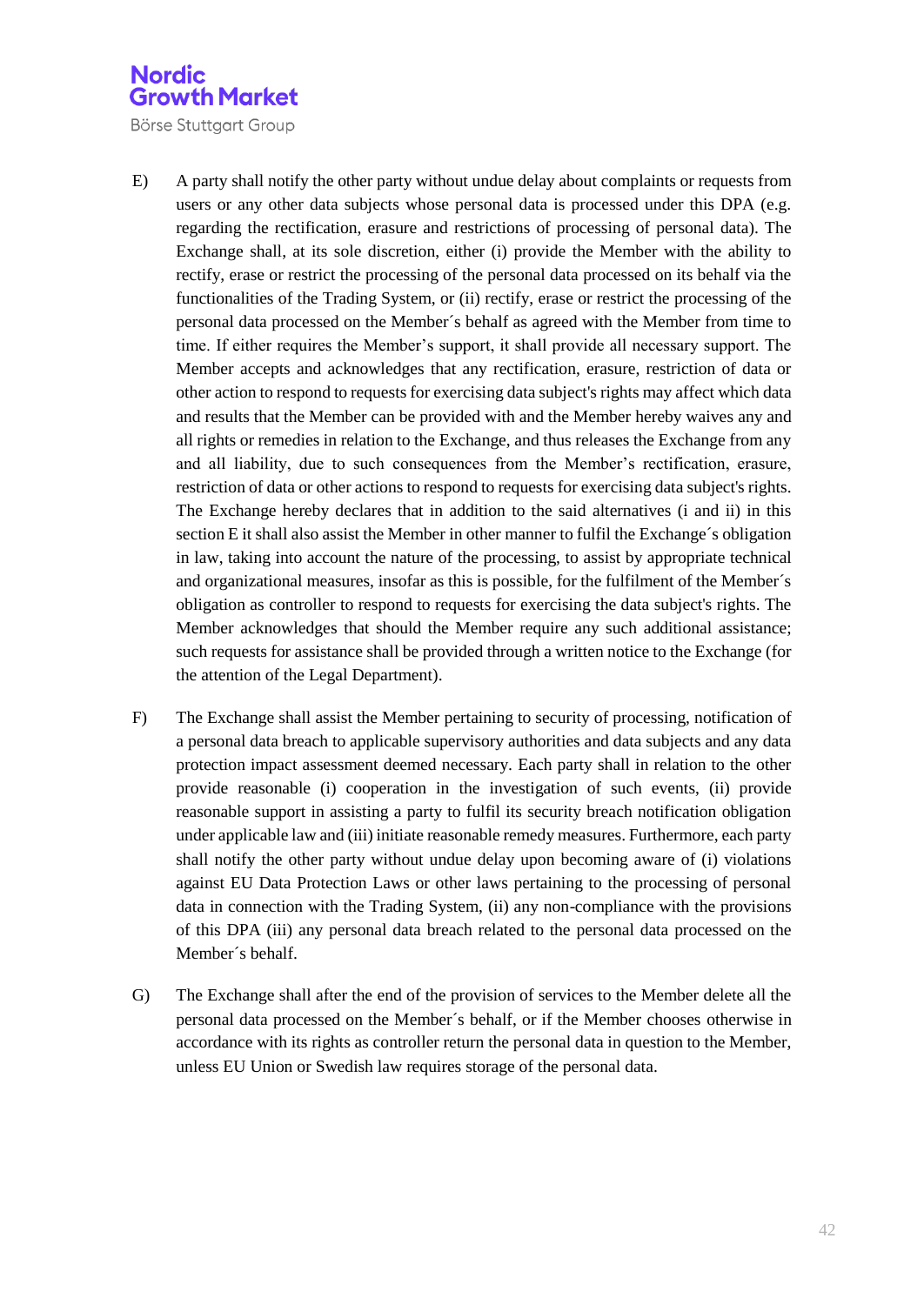Börse Stuttgart Group

- H) The Exchange shall, following entry into force of the General Data Protection Regulation, make available to the Member all information necessary to demonstrate compliance with the obligations laid down in the General Data Protection Regulation Article 28 and allow for and contribute to audits, including inspections, conducted by the Member as controller or another auditor mandated by the controller. A party shall notify the other party without undue delay about orders or requests pertaining to processing of personal data under this DPA by a competent supervisory authority or court. The Exchange shall be discharged of its obligation to inform or notify the Member pursuant to this DPA when the Exchange has provided required information or notice to an end user of the Trading System or other data subject.
- I) The Exchange shall only process the personal data covered by this DPA on equipment that is physically located within the EU/EEA, unless otherwise has been permitted in writing by the Member in advance.

#### **Technical and organizational measures**

The following sets out the details concerning the processing of the personal data to be processed pursuant to this DPA.

- 1. The personal data processed under this DPA will be processed for the purposes of providing the Trading System and related services as determined by the Member rules applicable from time to time, including:
	- a. facilitating the preparation and maintenance of trading accounts for new and existing trading participants (Members of the Exchange),
	- b. facilitating contact between the Exchange and registered traders and technical contacts of the Member in case of e.g. technical issues, and
	- c. facilitating the reporting obligations and order record keeping-obligations imposed on the Exchange in accordance with regulatory requirements.
- 2. The personal data processed under this DPA concern the following categories of data:
	- a. names,
	- b. personal identification number / social security number,
	- c. e-mail addresses, and
	- d. telephone numbers.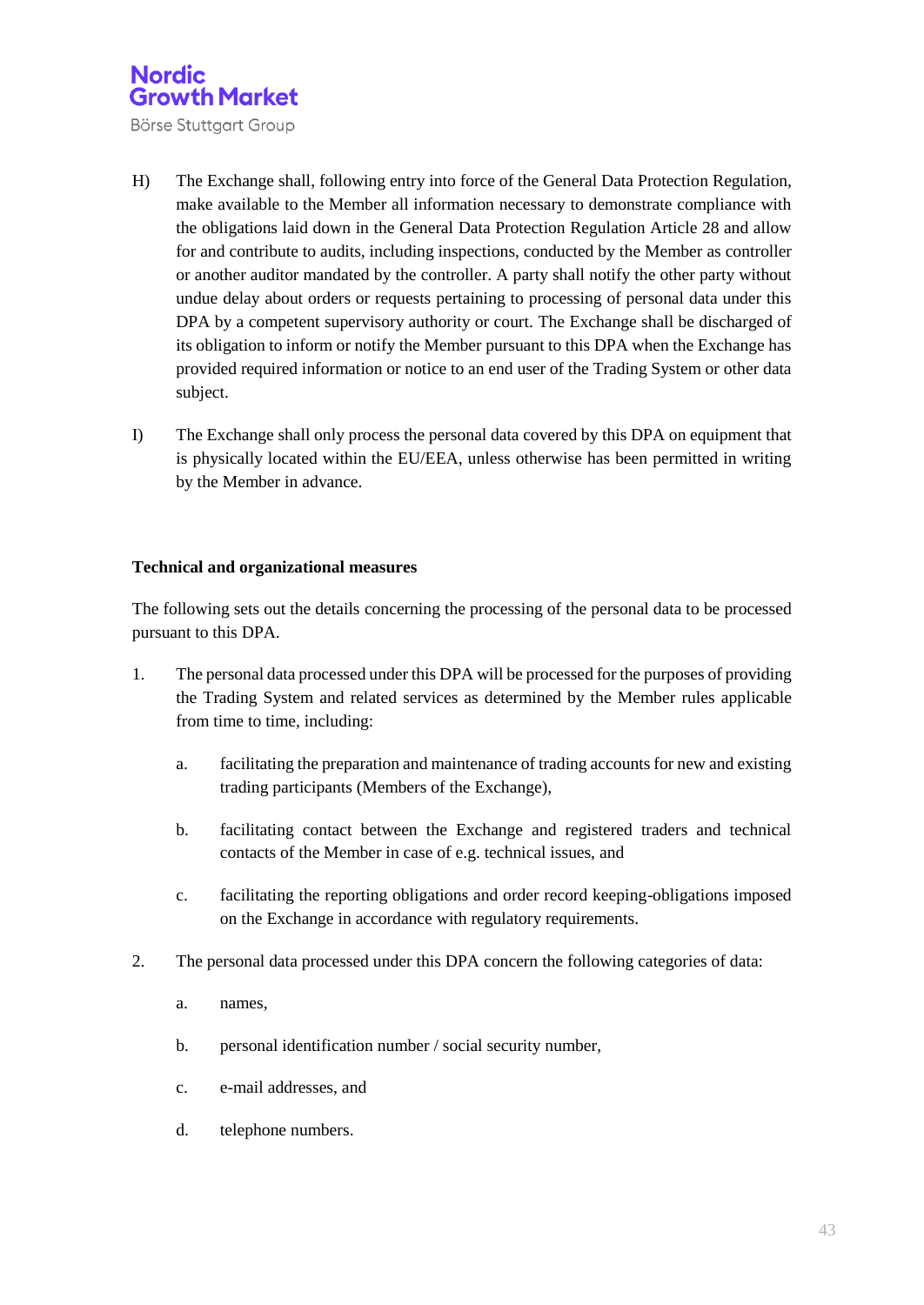- 3. The personal data collected and processed concern the following categories of data subjects:
	- a. registered traders of the Member,
	- b. technical contacts of the Member,
	- c. compliance officer of the Member,
	- d. chief technical officer of the Member,
	- e. head of trading of the Member, and
	- f. clients of the Member.
- 4. A "data processing operation" means an operation (or set of operations) performed upon personal data, whether or not by automated means, such as collection, recording, organization, structuring, storage, adaptation or alteration, retrieval, consultation, use, disclosure by transmission, dissemination or otherwise making available, alignment or combination, restriction, erasure or destruction. The data processing operations of personal data include:
	- a. collection,
	- b. recording,
	- c. storage,
	- d. use,
	- e. disclosure by transmission,
	- f. restriction,
	- g. erasure, and
	- h. destruction.
- 5. The following security measures are implemented to protect personal data:
	- a. Transfer of personal data is managed using encrypted communication channels over either non-public networks or VPN and access is protected by firewalls.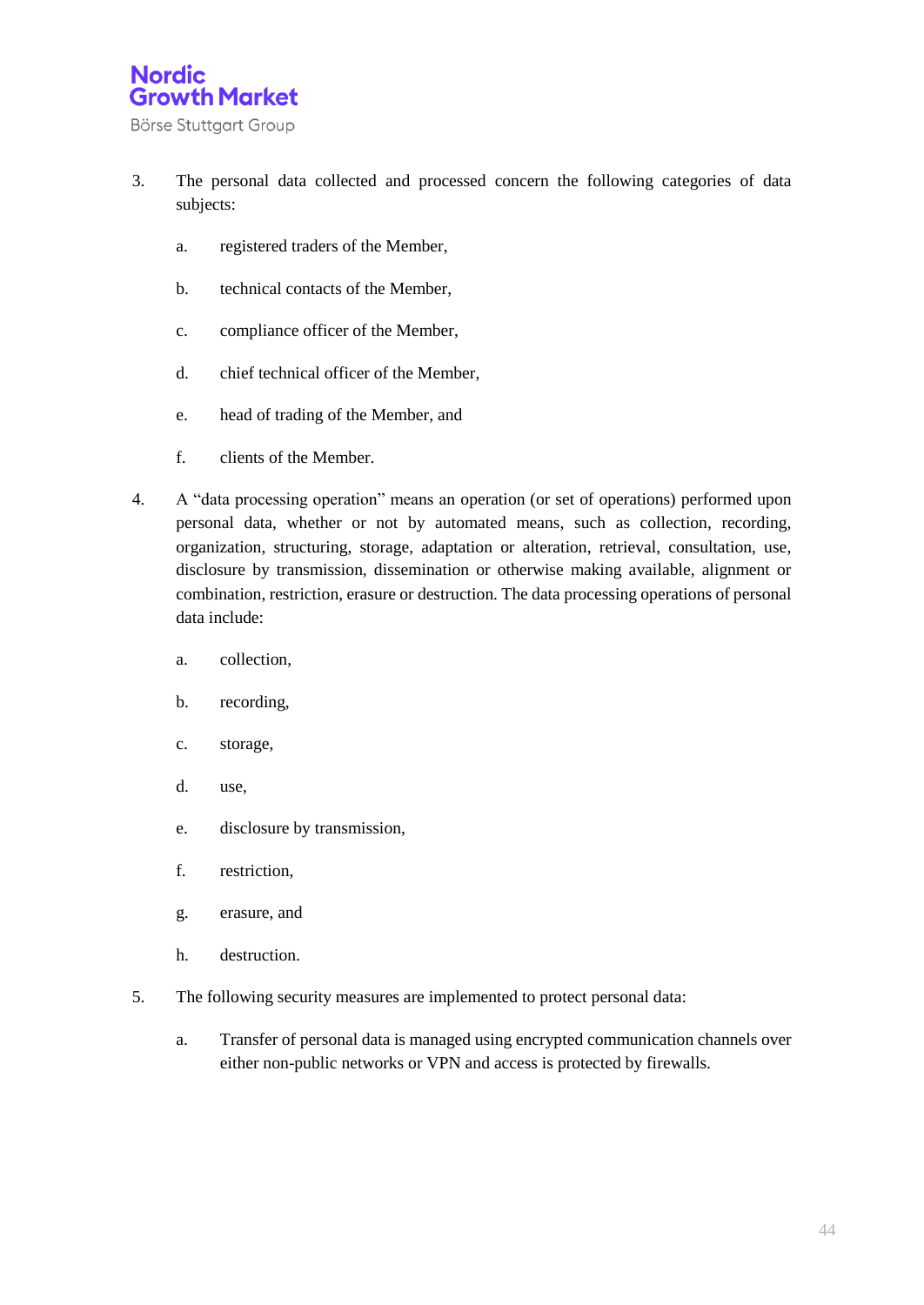

- b. The Exchange stores personal data on the Exchange's dedicated servers and physical media (tapes). The servers and backups of physical media are located in the Exchange's cabinets in data center on servers that are only accessible by the Exchange's staff. When backups are stored on tape, the media is kept in locked safes or other locked containers.
- c. Servers where personal data is stored are protected by firewalls owned and operated by the Exchange.
- d. Access to premises where personal data is stored is protected by the physical security provided by the Data Centre operators, as approved by the Exchange, including, but not limited to, physical barriers to entry, round-the-clock surveillance and posted or patrolling staff.

Permanent access to the Exchange's data centre is restricted to the Exchange's staff pre-authorised by the regional data centre and holding valid access credentials issued upon request by the Exchange's site manager.

The Exchange's servers are enclosed in locked cabinets, only accessible to the Exchange's personnel authorized by the Exchange's site manager. Access to the Exchange's cabinets is protected by locks and access to keys, codes or electronic means of access is restricted to personnel authorized by the Exchange's site manager.

Visitors must at all times display proof of valid access credentials on their person while on the premises.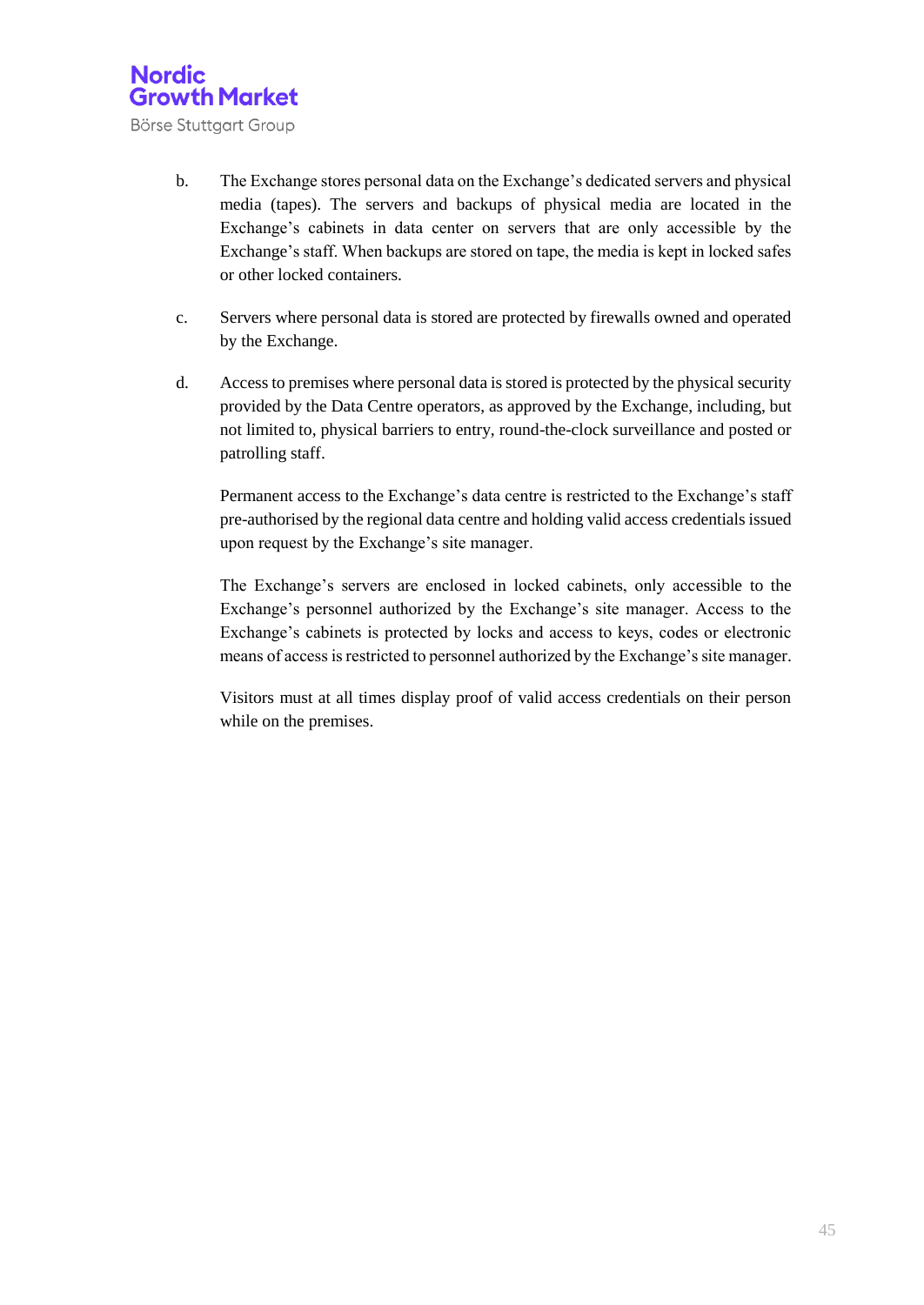

## **Annex III**

#### **Rules governing trading on spotlight stock market**

*The purpose of this Annex III is to set out the conditions under which Members of NGM and ATS (Spotlight Stock Market) may participate in trading in financial instruments listed on Spotlight Stock Market. The member rules shall apply with the amendments and supplements set out below for a Member trading in financial instruments listed on Spotlight Stock Market.* 

*Please note that Spotlight Stock Market has its own market surveillance department, tasked with inter alia monitoring the trading carried out on, and the information disseminated by issuers listed on, Spotlight Stock Market. Questions pertaining to trading in financial instruments listed on Spotlight Stock Market – i.e. cancellation of trades or a Trading Halt in certain financial instruments – shall be directed to the market surveillance department operated by Spotlight Stock Market. Spotlight Stock Market also has its own disciplinary committee. Any questions relating to a disciplinary matter – pertaining to a financial instrument listed on Spotlight Stock Market – shall be handled by Spotlight Stock Market's disciplinary committee.* 

#### **General provisions**

The following amendments to NGM's member rules shall be applicable for Members trading on Spotlight Stock Market.

Any reference in the member rules to *Equities* shall mean shares, depository receipts, subscription rights, unit rights, paid subscribed shares and paid subscribed units.

Any reference in the member rules to the *Exchange* shall, where applicable, mean ATS.

Any reference in the member rules to a *Member* shall mean a legal entity that has been approved as a member on NGM and ATS.

Any reference in the member rules to a *Liquidity Provider* shall mean a Member who, vis-à-vis an issuer on Spotlight Stock Market, has undertaken to provide bid quotes and sell quotes in respect of a particular financial instrument on a regular basis.

The provisions set out in this Annex III shall, notwithstanding section 3.1.4 of the member rules, have priority over the member rules.

#### **The following provisions of the member rules shall be amended as follows**

3.9.1 A Member may act as Liquidity Provider on Spotlight Stock Market in respect of an issuer's financial instruments by entering into an agreement with the issuer.